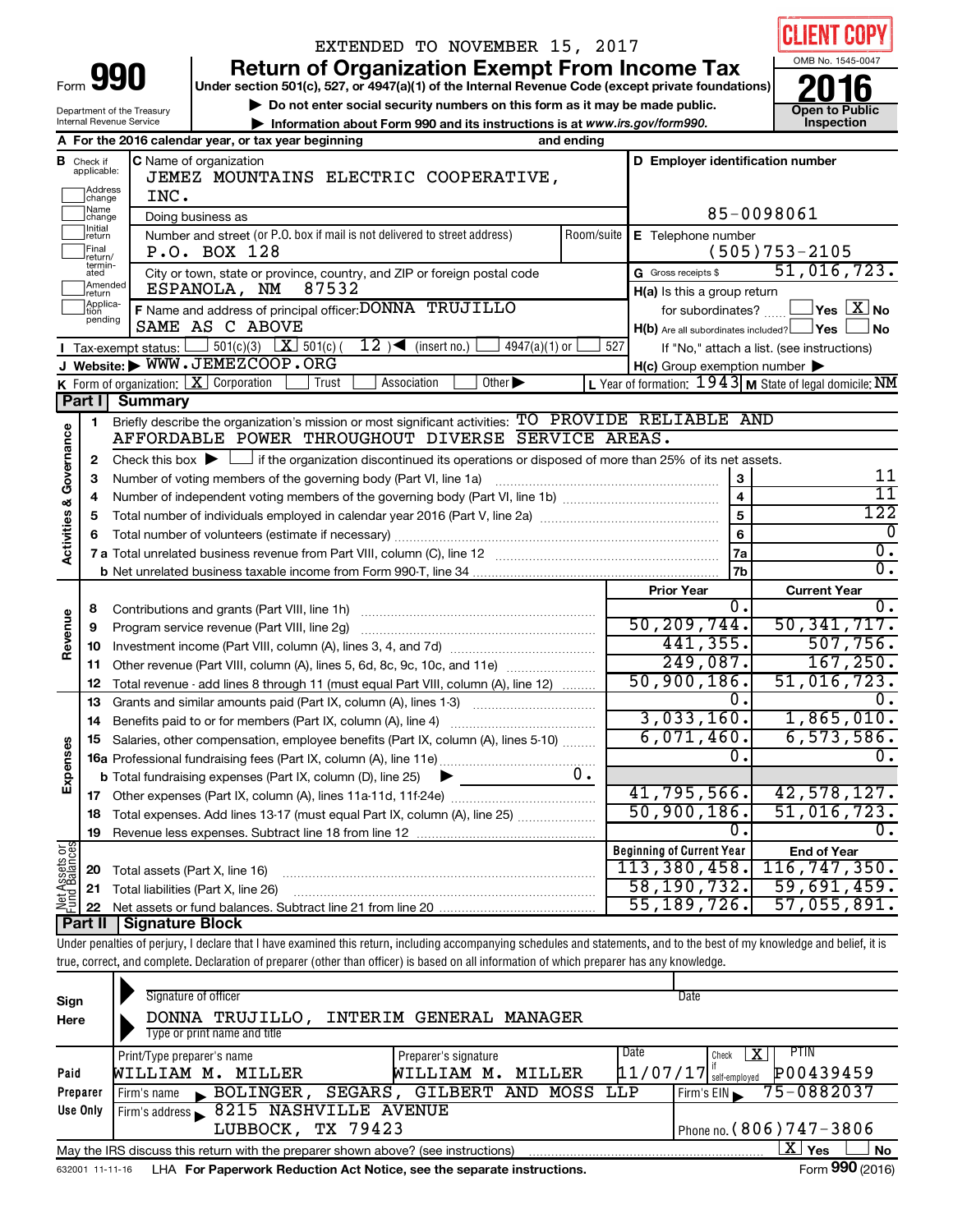|                | JEMEZ MOUNTAINS ELECTRIC COOPERATIVE,                                                                                                                                |                                             |
|----------------|----------------------------------------------------------------------------------------------------------------------------------------------------------------------|---------------------------------------------|
|                | INC.<br>Form 990 (2016)<br>Part III   Statement of Program Service Accomplishments                                                                                   | 85-0098061<br>Page 2                        |
|                |                                                                                                                                                                      | $\boxed{\text{X}}$                          |
| 1              | Briefly describe the organization's mission:                                                                                                                         |                                             |
|                | AS A MEMBER-OWNED COOPERATIVE, JMEC PROVIDES RELIABLE AND AFFORDABLE                                                                                                 |                                             |
|                | POWER THROUGHOUT OUR DIVERSE SERVICE AREAS. IN PARTNERSHIPS WITH                                                                                                     |                                             |
|                | COMMUNITIES WE SERVE, WE PROVIDE INNOVATIVE AND COST EFFECTIVE                                                                                                       |                                             |
|                | SOLUTIONS TO SATISFY THE ELECTRIC ENERGY NEEDS OF ALL OUR MEMBERS AND                                                                                                |                                             |
| $\overline{2}$ | Did the organization undertake any significant program services during the year which were not listed on the                                                         |                                             |
|                |                                                                                                                                                                      | $\overline{\ }$ Yes $\overline{\ \rm X}$ No |
| 3              | If "Yes," describe these new services on Schedule O.<br>Did the organization cease conducting, or make significant changes in how it conducts, any program services? | $\Box$ Yes $\Box X$ No                      |
|                | If "Yes," describe these changes on Schedule O.                                                                                                                      |                                             |
| 4              | Describe the organization's program service accomplishments for each of its three largest program services, as measured by expenses.                                 |                                             |
|                | Section 501(c)(3) and 501(c)(4) organizations are required to report the amount of grants and allocations to others, the total expenses, and                         |                                             |
|                | revenue, if any, for each program service reported.                                                                                                                  |                                             |
| 4a l           | ) (Expenses \$<br>) (Revenue \$<br>(Code:<br>including grants of \$                                                                                                  |                                             |
|                | SALE OF ELECTRIC ENERGY TO MEMBERS<br>30,892 CONNECTED METERS WERE                                                                                                   |                                             |
|                | PROVIDED POWER AT YEAR END AT COST ON A COOPERATIVE BASIS THROUGH THE<br>ALLOCATION OF PATRONAGE CAPITAL.                                                            |                                             |
|                |                                                                                                                                                                      |                                             |
|                |                                                                                                                                                                      |                                             |
|                |                                                                                                                                                                      |                                             |
|                |                                                                                                                                                                      |                                             |
|                |                                                                                                                                                                      |                                             |
|                |                                                                                                                                                                      |                                             |
|                |                                                                                                                                                                      |                                             |
|                |                                                                                                                                                                      |                                             |
| 4b             |                                                                                                                                                                      |                                             |
|                | (Code: ) (Expenses \$ contains a micluding grants of \$ code: ) (Revenue \$ code:                                                                                    |                                             |
|                |                                                                                                                                                                      |                                             |
|                |                                                                                                                                                                      |                                             |
|                |                                                                                                                                                                      |                                             |
|                |                                                                                                                                                                      |                                             |
|                |                                                                                                                                                                      |                                             |
|                |                                                                                                                                                                      |                                             |
|                |                                                                                                                                                                      |                                             |
|                |                                                                                                                                                                      |                                             |
|                |                                                                                                                                                                      |                                             |
|                |                                                                                                                                                                      |                                             |
| 4c             | $\left(\text{Code:}\right)$ $\left(\text{Expenses $}\right)$<br>including grants of \$                                                                               | $($ Revenue \$                              |
|                |                                                                                                                                                                      |                                             |
|                |                                                                                                                                                                      |                                             |
|                |                                                                                                                                                                      |                                             |
|                |                                                                                                                                                                      |                                             |
|                |                                                                                                                                                                      |                                             |
|                |                                                                                                                                                                      |                                             |
|                |                                                                                                                                                                      |                                             |
|                |                                                                                                                                                                      |                                             |
|                |                                                                                                                                                                      |                                             |
|                |                                                                                                                                                                      |                                             |
|                |                                                                                                                                                                      |                                             |
| 4d             | Other program services (Describe in Schedule O.)                                                                                                                     |                                             |
|                | ) (Revenue \$<br>(Expenses \$<br>including grants of \$                                                                                                              |                                             |
|                | 4e Total program service expenses                                                                                                                                    | Form 990 (2016)                             |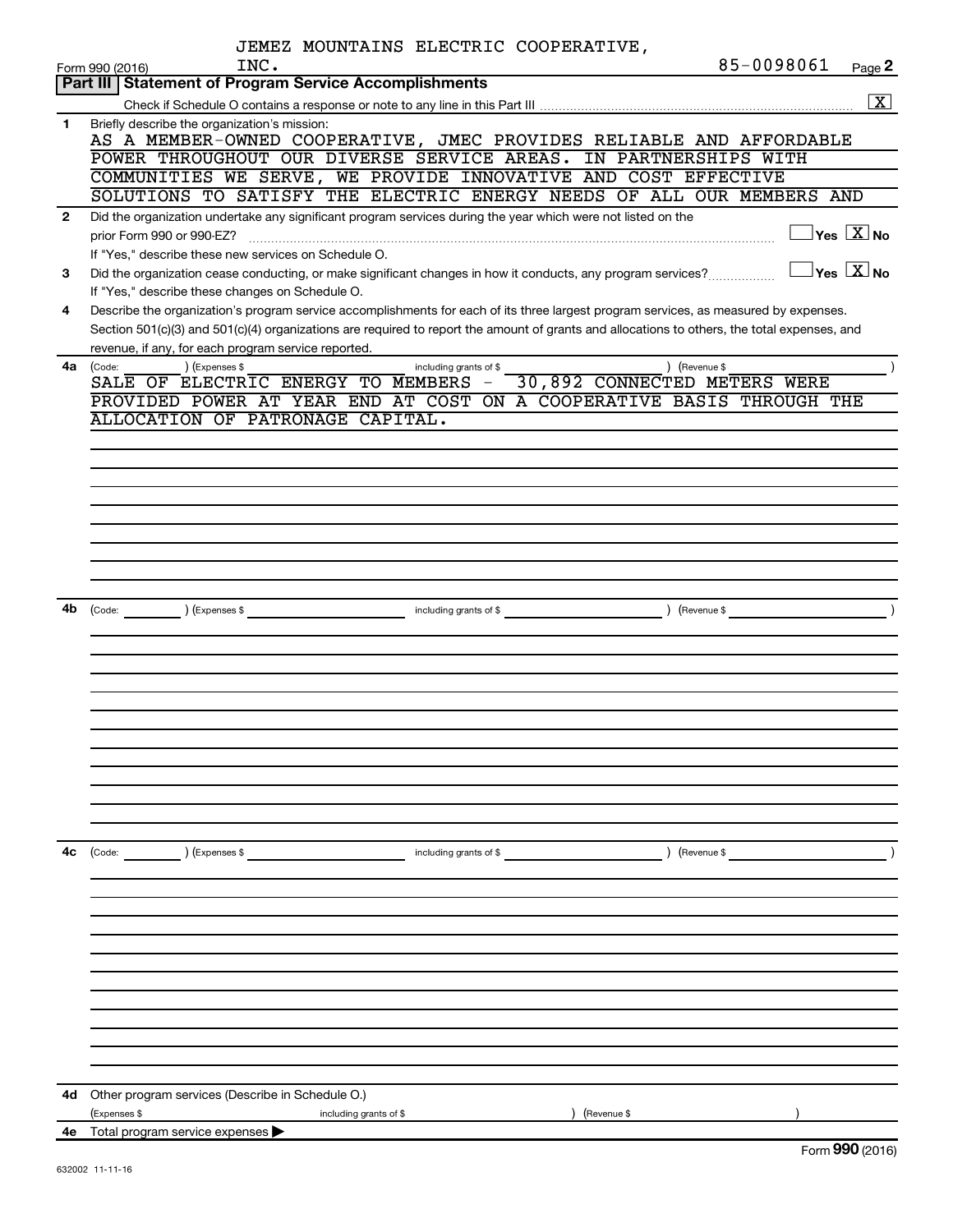|    | Part IV   Checklist of Required Schedules                                                                                            |                 |                         |                         |
|----|--------------------------------------------------------------------------------------------------------------------------------------|-----------------|-------------------------|-------------------------|
|    |                                                                                                                                      |                 | Yes                     | No                      |
| 1  | Is the organization described in section 501(c)(3) or $4947(a)(1)$ (other than a private foundation)?                                |                 |                         |                         |
|    |                                                                                                                                      | 1               |                         | x                       |
| 2  |                                                                                                                                      | $\overline{2}$  |                         | $\overline{\mathtt{x}}$ |
| 3  | Did the organization engage in direct or indirect political campaign activities on behalf of or in opposition to candidates for      |                 |                         |                         |
|    | public office? If "Yes," complete Schedule C, Part I                                                                                 | 3               |                         | x                       |
| 4  | Section 501(c)(3) organizations. Did the organization engage in lobbying activities, or have a section 501(h) election in effect     |                 |                         |                         |
|    |                                                                                                                                      | 4               | N/R                     |                         |
| 5  | Is the organization a section 501(c)(4), 501(c)(5), or 501(c)(6) organization that receives membership dues, assessments, or         |                 |                         |                         |
|    |                                                                                                                                      | 5               |                         | x                       |
| 6  | Did the organization maintain any donor advised funds or any similar funds or accounts for which donors have the right to            |                 |                         |                         |
|    | provide advice on the distribution or investment of amounts in such funds or accounts? If "Yes," complete Schedule D, Part I         | 6               |                         | х                       |
| 7  |                                                                                                                                      |                 |                         |                         |
|    | Did the organization receive or hold a conservation easement, including easements to preserve open space,                            | $\overline{7}$  |                         | х                       |
|    | the environment, historic land areas, or historic structures? If "Yes," complete Schedule D, Part II                                 |                 |                         |                         |
| 8  | Did the organization maintain collections of works of art, historical treasures, or other similar assets? If "Yes," complete         |                 |                         | x                       |
|    |                                                                                                                                      | 8               |                         |                         |
| 9  | Did the organization report an amount in Part X, line 21, for escrow or custodial account liability, serve as a custodian for        |                 |                         |                         |
|    | amounts not listed in Part X; or provide credit counseling, debt management, credit repair, or debt negotiation services?            |                 |                         |                         |
|    | If "Yes," complete Schedule D, Part IV                                                                                               | 9               |                         | x                       |
| 10 | Did the organization, directly or through a related organization, hold assets in temporarily restricted endowments, permanent        |                 |                         |                         |
|    |                                                                                                                                      | 10              |                         | x                       |
| 11 | If the organization's answer to any of the following questions is "Yes," then complete Schedule D, Parts VI, VII, VIII, IX, or X     |                 |                         |                         |
|    | as applicable.                                                                                                                       |                 |                         |                         |
|    | a Did the organization report an amount for land, buildings, and equipment in Part X, line 10? If "Yes," complete Schedule D,        |                 |                         |                         |
|    | Part VI                                                                                                                              | 11a             | х                       |                         |
|    | <b>b</b> Did the organization report an amount for investments - other securities in Part X, line 12 that is 5% or more of its total |                 |                         |                         |
|    |                                                                                                                                      | 11 <sub>b</sub> |                         | x                       |
|    | c Did the organization report an amount for investments - program related in Part X, line 13 that is 5% or more of its total         |                 |                         |                         |
|    |                                                                                                                                      | 11c             | х                       |                         |
|    | d Did the organization report an amount for other assets in Part X, line 15 that is 5% or more of its total assets reported in       |                 |                         |                         |
|    |                                                                                                                                      | 11d             | х                       |                         |
|    | e Did the organization report an amount for other liabilities in Part X, line 25? If "Yes," complete Schedule D, Part X              | 11e             | $\overline{\textbf{x}}$ |                         |
| f  | Did the organization's separate or consolidated financial statements for the tax year include a footnote that addresses              |                 |                         |                         |
|    | the organization's liability for uncertain tax positions under FIN 48 (ASC 740)? If "Yes," complete Schedule D, Part X               | 11f             | X                       |                         |
|    | 12a Did the organization obtain separate, independent audited financial statements for the tax year? If "Yes," complete              |                 |                         |                         |
|    | Schedule D, Parts XI and XII                                                                                                         | 12a             | X                       |                         |
|    | b Was the organization included in consolidated, independent audited financial statements for the tax year?                          |                 |                         |                         |
|    | If "Yes," and if the organization answered "No" to line 12a, then completing Schedule D, Parts XI and XII is optional                | 12b             |                         | x                       |
| 13 | Is the organization a school described in section 170(b)(1)(A)(ii)? If "Yes," complete Schedule E [[[[[[[[[[[                        | 13              |                         | $\overline{\textbf{x}}$ |
|    | 14a Did the organization maintain an office, employees, or agents outside of the United States?                                      | 14a             |                         | $\overline{\text{X}}$   |
|    | <b>b</b> Did the organization have aggregate revenues or expenses of more than \$10,000 from grantmaking, fundraising, business,     |                 |                         |                         |
|    | investment, and program service activities outside the United States, or aggregate foreign investments valued at \$100,000           |                 |                         |                         |
|    |                                                                                                                                      | 14b             |                         | x                       |
| 15 | Did the organization report on Part IX, column (A), line 3, more than \$5,000 of grants or other assistance to or for any            |                 |                         |                         |
|    |                                                                                                                                      | 15              |                         | x                       |
| 16 | Did the organization report on Part IX, column (A), line 3, more than \$5,000 of aggregate grants or other assistance to             |                 |                         |                         |
|    |                                                                                                                                      | 16              |                         | х                       |
| 17 | Did the organization report a total of more than \$15,000 of expenses for professional fundraising services on Part IX,              |                 |                         |                         |
|    |                                                                                                                                      | 17              |                         | х                       |
| 18 | Did the organization report more than \$15,000 total of fundraising event gross income and contributions on Part VIII, lines         |                 |                         |                         |
|    |                                                                                                                                      | 18              |                         | x                       |
| 19 | Did the organization report more than \$15,000 of gross income from gaming activities on Part VIII, line 9a? If "Yes,"               |                 |                         |                         |
|    |                                                                                                                                      | 19              |                         | х                       |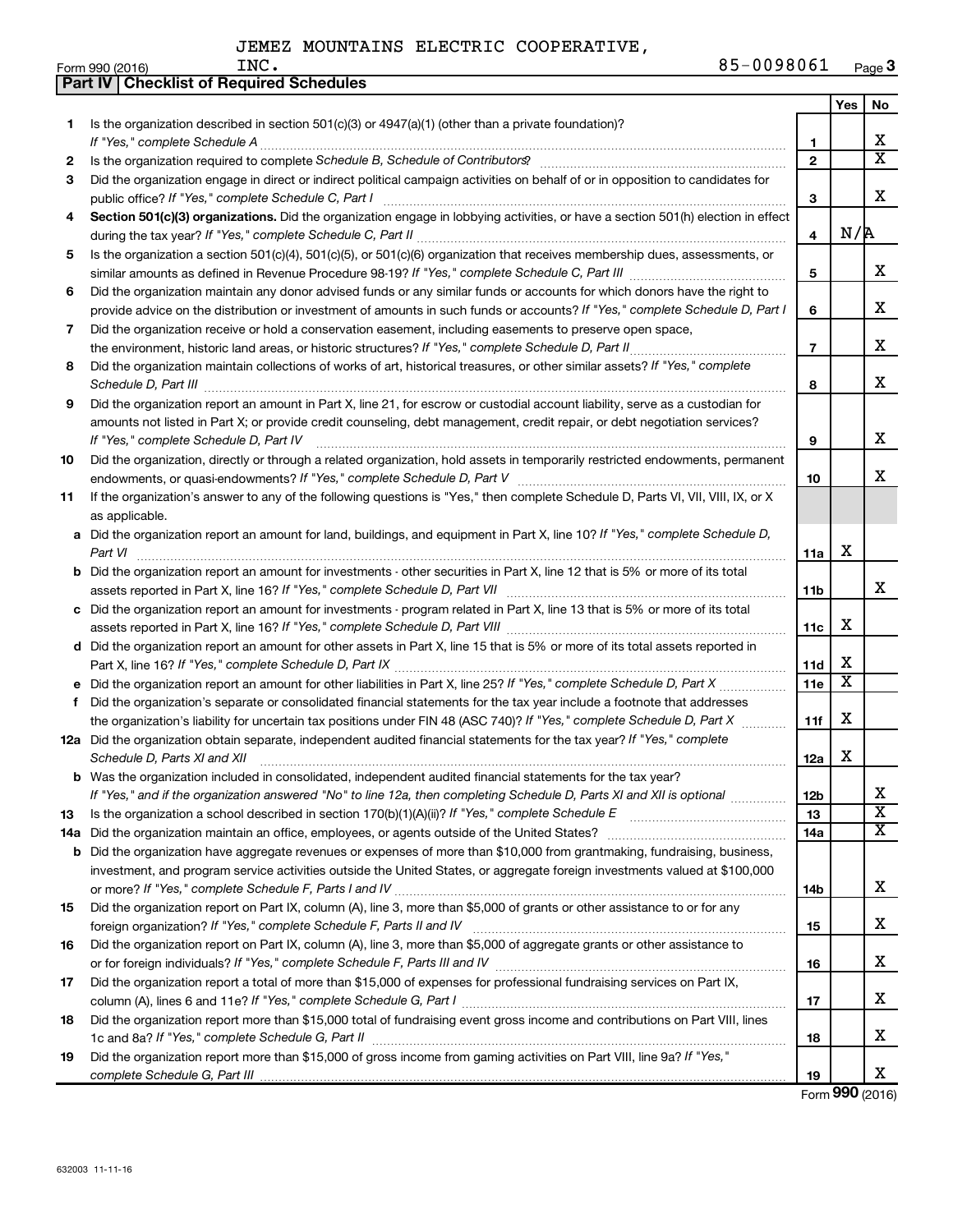|    | <b>Part IV   Checklist of Required Schedules (continued)</b>                                                                      |                 |                         |                         |
|----|-----------------------------------------------------------------------------------------------------------------------------------|-----------------|-------------------------|-------------------------|
|    |                                                                                                                                   |                 | Yes                     | No                      |
|    | 20a Did the organization operate one or more hospital facilities? If "Yes," complete Schedule H                                   | <b>20a</b>      |                         | x                       |
| b  | If "Yes" to line 20a, did the organization attach a copy of its audited financial statements to this return?                      | 20 <sub>b</sub> |                         |                         |
| 21 | Did the organization report more than \$5,000 of grants or other assistance to any domestic organization or                       |                 |                         |                         |
|    |                                                                                                                                   | 21              |                         | х                       |
| 22 | Did the organization report more than \$5,000 of grants or other assistance to or for domestic individuals on                     |                 |                         |                         |
|    | Part IX, column (A), line 2? If "Yes," complete Schedule I, Parts I and III [11]] [11]] [11] [11] [11] [11] [1                    | 22              |                         | x                       |
| 23 | Did the organization answer "Yes" to Part VII, Section A, line 3, 4, or 5 about compensation of the organization's current        |                 |                         |                         |
|    | and former officers, directors, trustees, key employees, and highest compensated employees? If "Yes," complete                    |                 |                         |                         |
|    | Schedule J <b>Execute Schedule J Execute Schedule J</b>                                                                           | 23              | X                       |                         |
|    | 24a Did the organization have a tax-exempt bond issue with an outstanding principal amount of more than \$100,000 as of the       |                 |                         |                         |
|    | last day of the year, that was issued after December 31, 2002? If "Yes," answer lines 24b through 24d and complete                |                 |                         |                         |
|    | Schedule K. If "No", go to line 25a                                                                                               | 24a             |                         | x                       |
| b  |                                                                                                                                   | 24 <sub>b</sub> |                         |                         |
|    | Did the organization maintain an escrow account other than a refunding escrow at any time during the year to defease              |                 |                         |                         |
|    |                                                                                                                                   | 24c             |                         |                         |
|    |                                                                                                                                   | 24 <sub>d</sub> |                         |                         |
|    | 25a Section 501(c)(3), 501(c)(4), and 501(c)(29) organizations. Did the organization engage in an excess benefit                  |                 |                         |                         |
|    |                                                                                                                                   | 25a             | N/R                     |                         |
| b  | Is the organization aware that it engaged in an excess benefit transaction with a disqualified person in a prior year, and        |                 |                         |                         |
|    | that the transaction has not been reported on any of the organization's prior Forms 990 or 990-EZ? If "Yes," complete             |                 |                         |                         |
|    | Schedule L, Part I                                                                                                                | 25 <sub>b</sub> | N/R                     |                         |
| 26 | Did the organization report any amount on Part X, line 5, 6, or 22 for receivables from or payables to any current or             |                 |                         |                         |
|    | former officers, directors, trustees, key employees, highest compensated employees, or disqualified persons? If "Yes,"            |                 |                         |                         |
|    | complete Schedule L, Part II                                                                                                      | 26              |                         | X                       |
| 27 | Did the organization provide a grant or other assistance to an officer, director, trustee, key employee, substantial              |                 |                         |                         |
|    | contributor or employee thereof, a grant selection committee member, or to a 35% controlled entity or family member               |                 |                         |                         |
|    |                                                                                                                                   | 27              |                         | X                       |
| 28 | Was the organization a party to a business transaction with one of the following parties (see Schedule L, Part IV                 |                 |                         |                         |
|    | instructions for applicable filing thresholds, conditions, and exceptions):                                                       |                 |                         |                         |
| а  | A current or former officer, director, trustee, or key employee? If "Yes," complete Schedule L, Part IV                           | 28a             |                         | х                       |
| b  | A family member of a current or former officer, director, trustee, or key employee? If "Yes," complete Schedule L, Part IV        | 28 <sub>b</sub> |                         | $\overline{\texttt{x}}$ |
|    | c An entity of which a current or former officer, director, trustee, or key employee (or a family member thereof) was an officer, |                 |                         |                         |
|    | director, trustee, or direct or indirect owner? If "Yes," complete Schedule L, Part IV                                            | 28c             |                         | х                       |
| 29 |                                                                                                                                   | 29              |                         | $\overline{\text{X}}$   |
| 30 | Did the organization receive contributions of art, historical treasures, or other similar assets, or qualified conservation       |                 |                         |                         |
|    |                                                                                                                                   | 30              |                         | Χ                       |
| 31 | Did the organization liquidate, terminate, or dissolve and cease operations?                                                      |                 |                         |                         |
|    |                                                                                                                                   | 31              |                         | х                       |
| 32 | Did the organization sell, exchange, dispose of, or transfer more than 25% of its net assets?/f "Yes," complete                   |                 |                         | х                       |
|    |                                                                                                                                   | 32              |                         |                         |
| 33 | Did the organization own 100% of an entity disregarded as separate from the organization under Regulations                        |                 |                         | х                       |
|    |                                                                                                                                   | 33              |                         |                         |
| 34 | Was the organization related to any tax-exempt or taxable entity? If "Yes," complete Schedule R, Part II, III, or IV, and         |                 | X                       |                         |
|    | Part V, line 1                                                                                                                    | 34              | $\overline{\mathbf{X}}$ |                         |
|    |                                                                                                                                   | 35a             |                         |                         |
| b  | If "Yes" to line 35a, did the organization receive any payment from or engage in any transaction with a controlled entity         |                 |                         | x                       |
|    |                                                                                                                                   | 35 <sub>b</sub> |                         |                         |
| 36 | Section 501(c)(3) organizations. Did the organization make any transfers to an exempt non-charitable related organization?        |                 | N/R                     |                         |
|    |                                                                                                                                   | 36              |                         |                         |
| 37 | Did the organization conduct more than 5% of its activities through an entity that is not a related organization                  |                 |                         | х                       |
|    |                                                                                                                                   | 37              |                         |                         |
| 38 | Did the organization complete Schedule O and provide explanations in Schedule O for Part VI, lines 11b and 19?                    | 38              | х                       |                         |
|    |                                                                                                                                   |                 |                         |                         |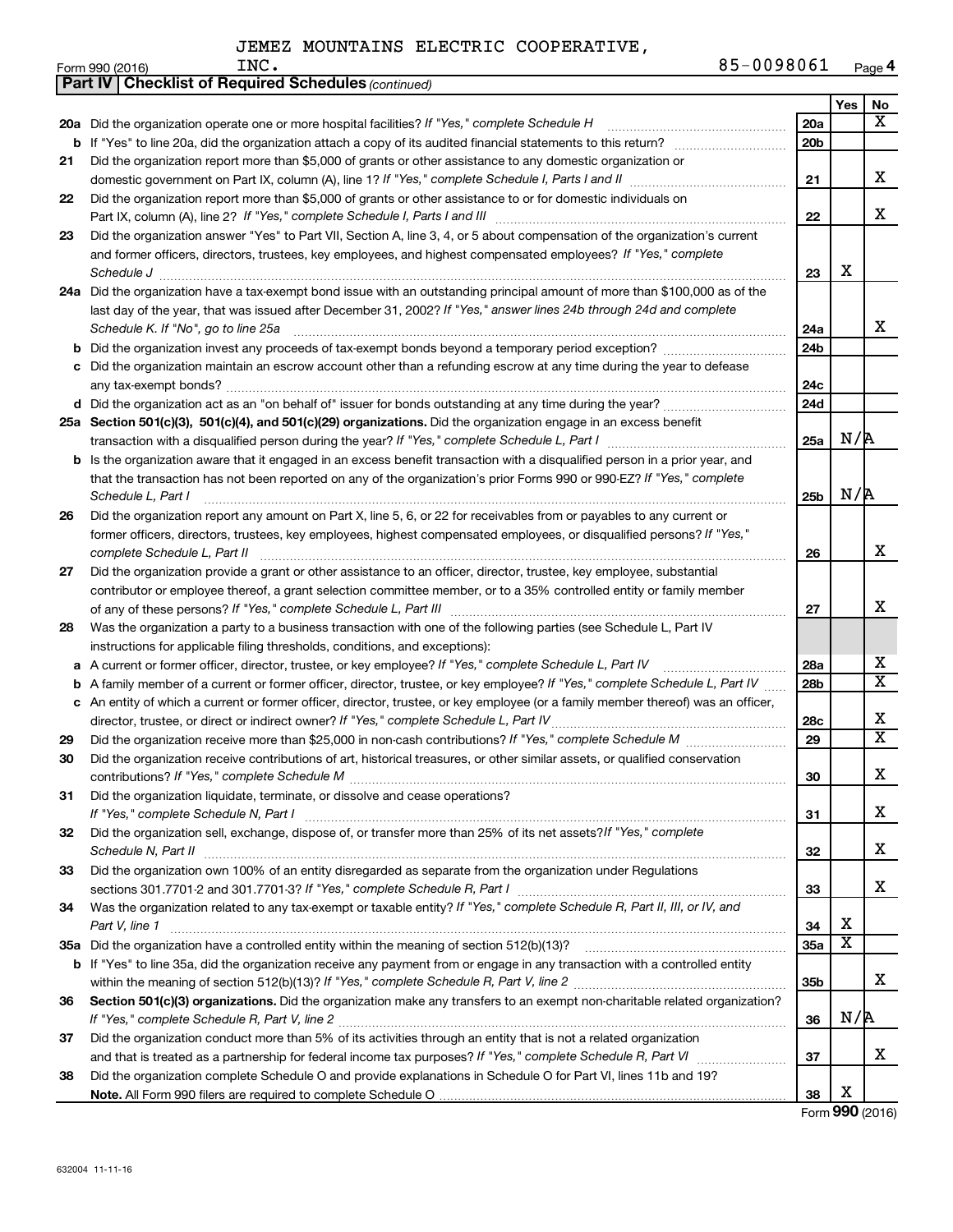| Part V | <b>Statements Regarding Other IRS Filings and Tax Compliance</b>                                                                                   |                |     |                       |
|--------|----------------------------------------------------------------------------------------------------------------------------------------------------|----------------|-----|-----------------------|
|        | Check if Schedule O contains a response or note to any line in this Part V                                                                         |                |     |                       |
|        |                                                                                                                                                    |                | Yes | No                    |
|        | 114<br>1a                                                                                                                                          |                |     |                       |
| b      | 0<br>1 <sub>b</sub><br>Enter the number of Forms W-2G included in line 1a. Enter -0- if not applicable                                             |                |     |                       |
| с      | Did the organization comply with backup withholding rules for reportable payments to vendors and reportable gaming                                 |                |     |                       |
|        |                                                                                                                                                    | 1c             |     |                       |
|        | 2a Enter the number of employees reported on Form W-3, Transmittal of Wage and Tax Statements,                                                     |                |     |                       |
|        | 122<br>filed for the calendar year ending with or within the year covered by this return<br>2a                                                     |                |     |                       |
|        |                                                                                                                                                    | 2 <sub>b</sub> | х   |                       |
|        | Note. If the sum of lines 1a and 2a is greater than 250, you may be required to e-file (see instructions) <i>marroummann</i>                       |                |     |                       |
|        | 3a Did the organization have unrelated business gross income of \$1,000 or more during the year?                                                   | 3a             |     | x                     |
|        | <b>b</b> If "Yes," has it filed a Form 990-T for this year? If "No," to line 3b, provide an explanation in Schedule O                              | 3 <sub>b</sub> |     |                       |
|        | 4a At any time during the calendar year, did the organization have an interest in, or a signature or other authority over, a                       |                |     |                       |
|        | financial account in a foreign country (such as a bank account, securities account, or other financial account)?                                   | 4a             |     | х                     |
|        | <b>b</b> If "Yes," enter the name of the foreign country: $\blacktriangleright$                                                                    |                |     |                       |
|        | See instructions for filing requirements for FinCEN Form 114, Report of Foreign Bank and Financial Accounts (FBAR).                                |                |     |                       |
|        |                                                                                                                                                    | 5a             |     | х                     |
|        | <b>b</b> Did any taxable party notify the organization that it was or is a party to a prohibited tax shelter transaction?                          | 5 <sub>b</sub> |     | $\overline{\text{X}}$ |
| с      | If "Yes," to line 5a or 5b, did the organization file Form 8886-T?                                                                                 | 5 <sub>c</sub> |     |                       |
|        | 6a Does the organization have annual gross receipts that are normally greater than \$100,000, and did the organization solicit                     |                |     |                       |
|        | any contributions that were not tax deductible as charitable contributions?                                                                        | 6а             |     | X                     |
|        | b If "Yes," did the organization include with every solicitation an express statement that such contributions or gifts                             |                |     |                       |
|        | were not tax deductible?                                                                                                                           | 6b             |     |                       |
| 7      | N/A<br>Organizations that may receive deductible contributions under section 170(c).                                                               |                |     |                       |
| а      | Did the organization receive a payment in excess of \$75 made partly as a contribution and partly for goods and services provided to the payor?    | 7a             |     |                       |
| b      |                                                                                                                                                    | 7b             |     |                       |
|        | c Did the organization sell, exchange, or otherwise dispose of tangible personal property for which it was required                                |                |     |                       |
|        | to file Form 8282?                                                                                                                                 | 7c             |     |                       |
|        | 7d<br>d If "Yes," indicate the number of Forms 8282 filed during the year manufactured intervent manufactured in                                   |                |     |                       |
| е      | Did the organization receive any funds, directly or indirectly, to pay premiums on a personal benefit contract?                                    | 7e             |     |                       |
| Ť.     | Did the organization, during the year, pay premiums, directly or indirectly, on a personal benefit contract?                                       | 7f             |     |                       |
| g      | If the organization received a contribution of qualified intellectual property, did the organization file Form 8899 as required?                   | 7g             | N/A |                       |
| h      | If the organization received a contribution of cars, boats, airplanes, or other vehicles, did the organization file a Form 1098-C?                 | 7h             | N/R |                       |
| 8      | N/A<br>Sponsoring organizations maintaining donor advised funds. Did a donor advised fund maintained by the                                        |                |     |                       |
|        | sponsoring organization have excess business holdings at any time during the year?                                                                 | 8              |     |                       |
| 9      | Sponsoring organizations maintaining donor advised funds.                                                                                          |                |     |                       |
| а      | N/A<br>Did the sponsoring organization make any taxable distributions under section 4966?                                                          | 9а             |     |                       |
| b      | N/A                                                                                                                                                | 9b             |     |                       |
| 10     | Section 501(c)(7) organizations. Enter:                                                                                                            |                |     |                       |
| а      | 10a                                                                                                                                                |                |     |                       |
| b      | 10 <sub>b</sub><br>Gross receipts, included on Form 990, Part VIII, line 12, for public use of club facilities                                     |                |     |                       |
| 11     | Section 501(c)(12) organizations. Enter:                                                                                                           |                |     |                       |
| а      | 43428133.<br>11a                                                                                                                                   |                |     |                       |
| b      | Gross income from other sources (Do not net amounts due or paid to other sources against                                                           |                |     |                       |
|        | $11b$ 6,582,153.<br>amounts due or received from them.)                                                                                            |                |     |                       |
|        | 12a Section 4947(a)(1) non-exempt charitable trusts. Is the organization filing Form 990 in lieu of Form 1041?                                     | 12a            |     |                       |
|        | <b>b</b> If "Yes," enter the amount of tax-exempt interest received or accrued during the year $\ldots \mathbf{N}/\mathbf{A}$ .<br>12 <sub>b</sub> |                |     |                       |
| 13     | Section 501(c)(29) qualified nonprofit health insurance issuers.                                                                                   |                |     |                       |
|        | N/A                                                                                                                                                | 1За            |     |                       |
|        | Note. See the instructions for additional information the organization must report on Schedule O.                                                  |                |     |                       |
|        | <b>b</b> Enter the amount of reserves the organization is required to maintain by the states in which the                                          |                |     |                       |
|        | 13 <sub>b</sub>                                                                                                                                    |                |     |                       |
|        | 13с                                                                                                                                                |                |     |                       |
|        | 14a Did the organization receive any payments for indoor tanning services during the tax year?                                                     | 14a            |     | X                     |
|        |                                                                                                                                                    | 14b            |     |                       |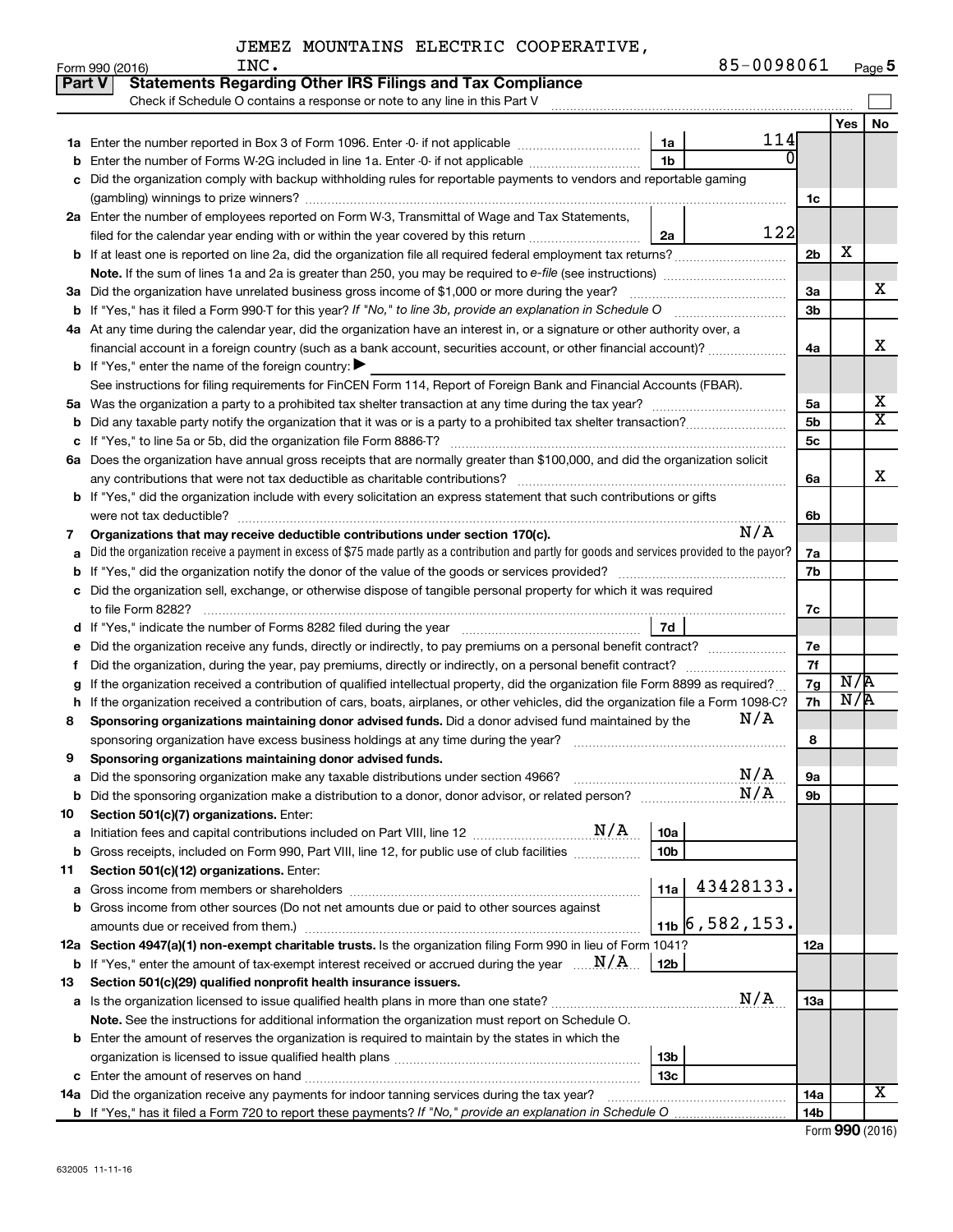|     | INC.<br>Form 990 (2016)                                                                                                                   |    | 85-0098061 |            |                         | Page 6                  |
|-----|-------------------------------------------------------------------------------------------------------------------------------------------|----|------------|------------|-------------------------|-------------------------|
|     | Governance, Management, and Disclosure For each "Yes" response to lines 2 through 7b below, and for a "No" response<br><b>Part VI</b>     |    |            |            |                         |                         |
|     | to line 8a, 8b, or 10b below, describe the circumstances, processes, or changes in Schedule O. See instructions.                          |    |            |            |                         |                         |
|     | Check if Schedule O contains a response or note to any line in this Part VI                                                               |    |            |            |                         | $\overline{\mathbf{X}}$ |
|     | Section A. Governing Body and Management                                                                                                  |    |            |            |                         |                         |
|     |                                                                                                                                           |    |            |            | Yes                     | No                      |
|     | <b>1a</b> Enter the number of voting members of the governing body at the end of the tax year                                             | 1a | 11         |            |                         |                         |
|     | If there are material differences in voting rights among members of the governing body, or if the governing                               |    |            |            |                         |                         |
|     | body delegated broad authority to an executive committee or similar committee, explain in Schedule O.                                     |    |            |            |                         |                         |
| b   | Enter the number of voting members included in line 1a, above, who are independent                                                        | 1b | 11         |            |                         |                         |
| 2   | Did any officer, director, trustee, or key employee have a family relationship or a business relationship with any other                  |    |            |            |                         |                         |
|     | officer, director, trustee, or key employee?                                                                                              |    |            | 2          |                         | х                       |
| 3   | Did the organization delegate control over management duties customarily performed by or under the direct supervision                     |    |            |            |                         |                         |
|     |                                                                                                                                           |    |            | 3          |                         | х                       |
| 4   | Did the organization make any significant changes to its governing documents since the prior Form 990 was filed?                          |    |            | 4          |                         | $\overline{\textbf{x}}$ |
| 5   |                                                                                                                                           |    |            | 5          |                         | $\overline{\textbf{x}}$ |
| 6   |                                                                                                                                           |    |            | 6          | $\overline{\textbf{x}}$ |                         |
|     | Did the organization have members, stockholders, or other persons who had the power to elect or appoint one or                            |    |            |            |                         |                         |
| 7a  |                                                                                                                                           |    |            |            | X                       |                         |
|     | more members of the governing body?                                                                                                       |    |            | 7a         |                         |                         |
|     | <b>b</b> Are any governance decisions of the organization reserved to (or subject to approval by) members, stockholders, or               |    |            |            | х                       |                         |
|     | persons other than the governing body?                                                                                                    |    |            | 7b         |                         |                         |
| 8   | Did the organization contemporaneously document the meetings held or written actions undertaken during the year by the following:         |    |            |            | X                       |                         |
| а   | The governing body?                                                                                                                       |    |            | 8а         |                         | X                       |
| b   |                                                                                                                                           |    |            | 8b         |                         |                         |
| 9   | Is there any officer, director, trustee, or key employee listed in Part VII, Section A, who cannot be reached at the                      |    |            | 9          |                         | X                       |
|     | Section B. Policies (This Section B requests information about policies not required by the Internal Revenue Code.)                       |    |            |            |                         |                         |
|     |                                                                                                                                           |    |            |            | Yes                     | No                      |
|     |                                                                                                                                           |    |            | 10a        |                         | х                       |
|     | <b>b</b> If "Yes," did the organization have written policies and procedures governing the activities of such chapters, affiliates,       |    |            |            |                         |                         |
|     | and branches to ensure their operations are consistent with the organization's exempt purposes? www.www.www.www.                          |    |            | 10b        |                         |                         |
|     | 11a Has the organization provided a complete copy of this Form 990 to all members of its governing body before filing the form?           |    |            | 11a        |                         | x                       |
|     | <b>b</b> Describe in Schedule O the process, if any, used by the organization to review this Form 990.                                    |    |            |            |                         |                         |
| 12a | Did the organization have a written conflict of interest policy? If "No," go to line 13                                                   |    |            | 12a        | х                       |                         |
| b   | Were officers, directors, or trustees, and key employees required to disclose annually interests that could give rise to conflicts?       |    |            | 12b        | X                       |                         |
| с   | Did the organization regularly and consistently monitor and enforce compliance with the policy? If "Yes," describe                        |    |            |            |                         |                         |
|     |                                                                                                                                           |    |            | 12c        | х                       |                         |
| 13  | Did the organization have a written whistleblower policy?                                                                                 |    |            | 13         | $\overline{\texttt{x}}$ |                         |
| 14  |                                                                                                                                           |    |            | 14         |                         | X                       |
| 15  | Did the process for determining compensation of the following persons include a review and approval by independent                        |    |            |            |                         |                         |
|     | persons, comparability data, and contemporaneous substantiation of the deliberation and decision?                                         |    |            |            |                         |                         |
| а   |                                                                                                                                           |    |            | 15a        | х                       |                         |
| b   |                                                                                                                                           |    |            | <b>15b</b> | X                       |                         |
|     | If "Yes" to line 15a or 15b, describe the process in Schedule O (see instructions).                                                       |    |            |            |                         |                         |
|     | 16a Did the organization invest in, contribute assets to, or participate in a joint venture or similar arrangement with a                 |    |            |            |                         |                         |
|     | taxable entity during the year?                                                                                                           |    |            | 16a        |                         | х                       |
|     | b If "Yes," did the organization follow a written policy or procedure requiring the organization to evaluate its participation            |    |            |            |                         |                         |
|     | in joint venture arrangements under applicable federal tax law, and take steps to safeguard the organization's                            |    |            |            |                         |                         |
|     | exempt status with respect to such arrangements?                                                                                          |    |            | 16b        |                         |                         |
|     | <b>Section C. Disclosure</b>                                                                                                              |    |            |            |                         |                         |
| 17  | <b>NONE</b><br>List the states with which a copy of this Form 990 is required to be filed $\blacktriangleright$                           |    |            |            |                         |                         |
| 18  | Section 6104 requires an organization to make its Forms 1023 (or 1024 if applicable), 990, and 990-T (Section 501(c)(3)s only) available  |    |            |            |                         |                         |
|     | for public inspection. Indicate how you made these available. Check all that apply.                                                       |    |            |            |                         |                         |
|     | $\lfloor \underline{X} \rfloor$ Upon request<br>Another's website<br>Other (explain in Schedule O)<br>Own website                         |    |            |            |                         |                         |
| 19  | Describe in Schedule O whether (and if so, how) the organization made its governing documents, conflict of interest policy, and financial |    |            |            |                         |                         |
|     | statements available to the public during the tax year.                                                                                   |    |            |            |                         |                         |
| 20  | State the name, address, and telephone number of the person who possesses the organization's books and records:                           |    |            |            |                         |                         |
|     | DONNA TRUJILLO, INTERIM GENERAL MANAGER - (505)753-2105                                                                                   |    |            |            |                         |                         |
|     | 19365 S.R. 84/285, HERNANDEZ, NM<br>87537                                                                                                 |    |            |            |                         |                         |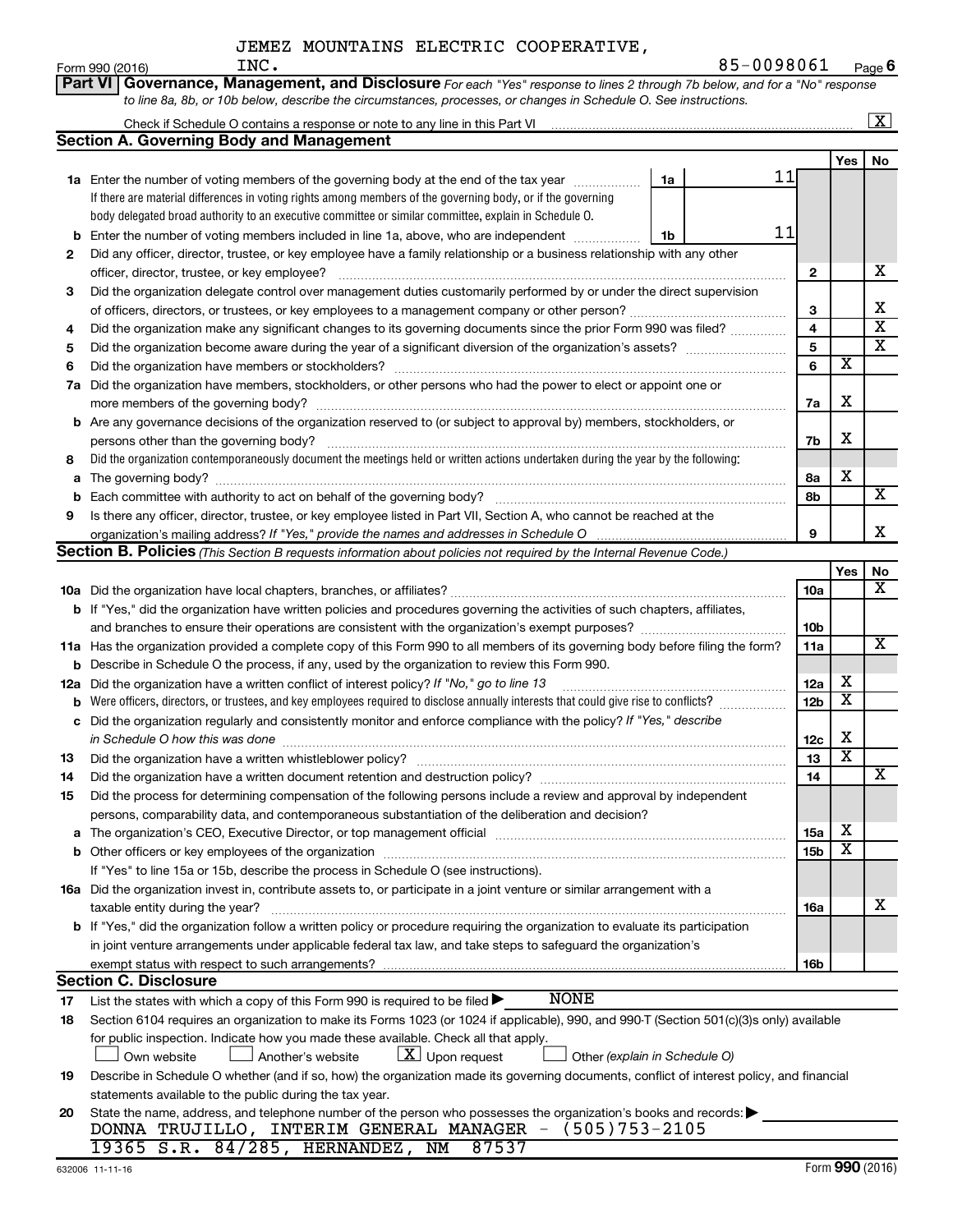$\boxed{\text{X}}$ 

|  |                                               |  | Part VII Compensation of Officers, Directors, Trustees, Key Employees, Highest Compensated |  |  |
|--|-----------------------------------------------|--|--------------------------------------------------------------------------------------------|--|--|
|  | <b>Employees, and Independent Contractors</b> |  |                                                                                            |  |  |

#### Check if Schedule O contains a response or note to any line in this Part VII

**Section A. Officers, Directors, Trustees, Key Employees, and Highest Compensated Employees**

**1a**  Complete this table for all persons required to be listed. Report compensation for the calendar year ending with or within the organization's tax year.

**•** List all of the organization's current officers, directors, trustees (whether individuals or organizations), regardless of amount of compensation. Enter -0- in columns  $(D)$ ,  $(E)$ , and  $(F)$  if no compensation was paid.

**•** List all of the organization's **current** key employees, if any. See instructions for definition of "key employee."

**•** List the organization's five current highest compensated employees (other than an officer, director, trustee, or key employee) who received reportable compensation (Box 5 of Form W-2 and/or Box 7 of Form 1099-MISC) of more than \$100,000 from the organization and any related organizations.

**•** List all of the organization's former officers, key employees, and highest compensated employees who received more than \$100,000 of reportable compensation from the organization and any related organizations.

**•** List all of the organization's former directors or trustees that received, in the capacity as a former director or trustee of the organization, more than \$10,000 of reportable compensation from the organization and any related organizations.

List persons in the following order: individual trustees or directors; institutional trustees; officers; key employees; highest compensated employees; and former such persons.

|  |  |  | Check this box if neither the organization nor any related organization compensated any current officer, director, or trustee. |  |  |
|--|--|--|--------------------------------------------------------------------------------------------------------------------------------|--|--|
|  |  |  |                                                                                                                                |  |  |

| (A)                       | (B)                    |                                         |                                                                  |             | (C)          |                                   |        | (D)             | (E)             | (F)                          |  |  |
|---------------------------|------------------------|-----------------------------------------|------------------------------------------------------------------|-------------|--------------|-----------------------------------|--------|-----------------|-----------------|------------------------------|--|--|
| Name and Title            | Average                | Position<br>(do not check more than one |                                                                  |             |              |                                   |        | Reportable      | Reportable      | Estimated                    |  |  |
|                           | hours per              |                                         | box, unless person is both an<br>officer and a director/trustee) |             |              |                                   |        | compensation    | compensation    | amount of                    |  |  |
|                           | week                   |                                         |                                                                  |             |              |                                   |        | from            | from related    | other                        |  |  |
|                           | (list any              |                                         |                                                                  |             |              |                                   |        | the             | organizations   | compensation                 |  |  |
|                           | hours for              |                                         |                                                                  |             |              |                                   |        | organization    | (W-2/1099-MISC) | from the                     |  |  |
|                           | related                |                                         | trustee                                                          |             |              |                                   |        | (W-2/1099-MISC) |                 | organization                 |  |  |
|                           | organizations<br>below |                                         |                                                                  |             |              |                                   |        |                 |                 | and related<br>organizations |  |  |
|                           | line)                  | ndividual trustee or director           | Institutional ti                                                 | Officer     | Key employee | Highest compensated<br>  employee | Former |                 |                 |                              |  |  |
| <b>BRUCE DURAN</b><br>(1) | 6.00                   |                                         |                                                                  |             |              |                                   |        |                 |                 |                              |  |  |
| PRESIDENT                 | 1.00                   | $\mathbf X$                             |                                                                  | $\mathbf X$ |              |                                   |        | 11,000.         | $\mathbf 0$ .   | $\boldsymbol{0}$ .           |  |  |
| (2)<br>DOLORES MCCOY      | 5.00                   |                                         |                                                                  |             |              |                                   |        |                 |                 |                              |  |  |
| VICE-PRESIDENT            | 1.00                   | X                                       |                                                                  | X           |              |                                   |        | 6,695.          | $\mathbf 0$ .   | $\mathbf 0$ .                |  |  |
| JOHNNY JARAMILLO<br>(3)   | 4.00                   |                                         |                                                                  |             |              |                                   |        |                 |                 |                              |  |  |
| <b>TREASURER</b>          | 1.00                   | $\mathbf X$                             |                                                                  | $\mathbf X$ |              |                                   |        | 8,757.          | 0.              | $\boldsymbol{0}$ .           |  |  |
| (4)<br>STEVEN SANTISTEVAN | 4.00                   |                                         |                                                                  |             |              |                                   |        |                 |                 |                              |  |  |
| <b>SECRETARY</b>          | 1.00                   | X                                       |                                                                  | $\mathbf X$ |              |                                   |        | 8,395.          | 0.              | $\boldsymbol{0}$ .           |  |  |
| LUCAS CORDOVA, JR.<br>(5) | 5.70                   |                                         |                                                                  |             |              |                                   |        |                 |                 |                              |  |  |
| ASSISTANT SECRETARY       | 1.00                   | X                                       |                                                                  |             |              |                                   |        | 7,508.          | $\mathbf 0$ .   | $\mathbf 0$ .                |  |  |
| NICK NARANJO<br>(6)       | 2.70                   |                                         |                                                                  |             |              |                                   |        |                 |                 |                              |  |  |
| <b>TRUSTEE</b>            | 1.00                   | X                                       |                                                                  |             |              |                                   |        | 10,785.         | $\mathbf 0$ .   | $\mathbf 0$ .                |  |  |
| (7) DAVID SALAZAR         | 2.30                   |                                         |                                                                  |             |              |                                   |        |                 |                 |                              |  |  |
| <b>TRUSTEE</b>            | 1.00x                  |                                         |                                                                  |             |              |                                   |        | 10,237.         | 0.              | $\mathbf 0$ .                |  |  |
| VICTOR SALAZAR<br>(8)     | 2.00                   |                                         |                                                                  |             |              |                                   |        |                 |                 |                              |  |  |
| <b>TRUSTEE</b>            | $1.00$ X               |                                         |                                                                  |             |              |                                   |        | 6,641.          | 0.              | $\mathbf 0$ .                |  |  |
| HAROLD TRUJILLO<br>(9)    | 2.00                   |                                         |                                                                  |             |              |                                   |        |                 |                 |                              |  |  |
| TRUSTEE                   | 1.00x                  |                                         |                                                                  |             |              |                                   |        | 8,467.          | 0.              | $\mathbf 0$ .                |  |  |
| (10) RICHARD RAMSEY       | 2.00                   |                                         |                                                                  |             |              |                                   |        |                 |                 |                              |  |  |
| TRUSTEE                   | $1.00$ X               |                                         |                                                                  |             |              |                                   |        | 5,651.          | 0.              | $\mathbf 0$ .                |  |  |
| (11) JOHN TAPIA           | 2.00                   |                                         |                                                                  |             |              |                                   |        |                 |                 |                              |  |  |
| TRUSTEE                   | $1.00$ X               |                                         |                                                                  |             |              |                                   |        | 6,085.          | 0.              | $0$ .                        |  |  |
| (12) JOSEPH SANCHEZ       | 50.00                  |                                         |                                                                  |             |              |                                   |        |                 |                 |                              |  |  |
| GENERAL MANAGER           |                        |                                         |                                                                  | X           |              |                                   |        | 165,910.        | 0.              | 20,426.                      |  |  |
| (13) RICKY BEJARANO       | 40.00                  |                                         |                                                                  |             |              |                                   |        |                 |                 |                              |  |  |
| CFO                       |                        |                                         |                                                                  | $\mathbf x$ |              |                                   |        | 98,447.         | 0.              | 17,464.                      |  |  |
| (14) CHRISTOPHER CROWTHER | 60.00                  |                                         |                                                                  |             |              |                                   |        |                 |                 |                              |  |  |
| LINEMAN                   |                        |                                         |                                                                  |             |              | X                                 |        | 104,581.        | 0.              | 16, 207.                     |  |  |
| (15) JODY LOPEZ           | 60.00                  |                                         |                                                                  |             |              |                                   |        |                 |                 |                              |  |  |
| LINEMAN                   |                        |                                         |                                                                  |             |              | $\mathbf x$                       |        | 106,559.        | $\mathbf 0$ .   | 15,396.                      |  |  |
| (16) JAMES WISEMAN        | 50.00                  |                                         |                                                                  |             |              | $\overline{\text{X}}$             |        |                 |                 |                              |  |  |
| SAFETY OFFICER            |                        |                                         |                                                                  |             |              |                                   |        | 105,597.        | 0.              | 23,873.                      |  |  |
|                           |                        |                                         |                                                                  |             |              |                                   |        |                 |                 |                              |  |  |
|                           |                        |                                         |                                                                  |             |              |                                   |        |                 |                 |                              |  |  |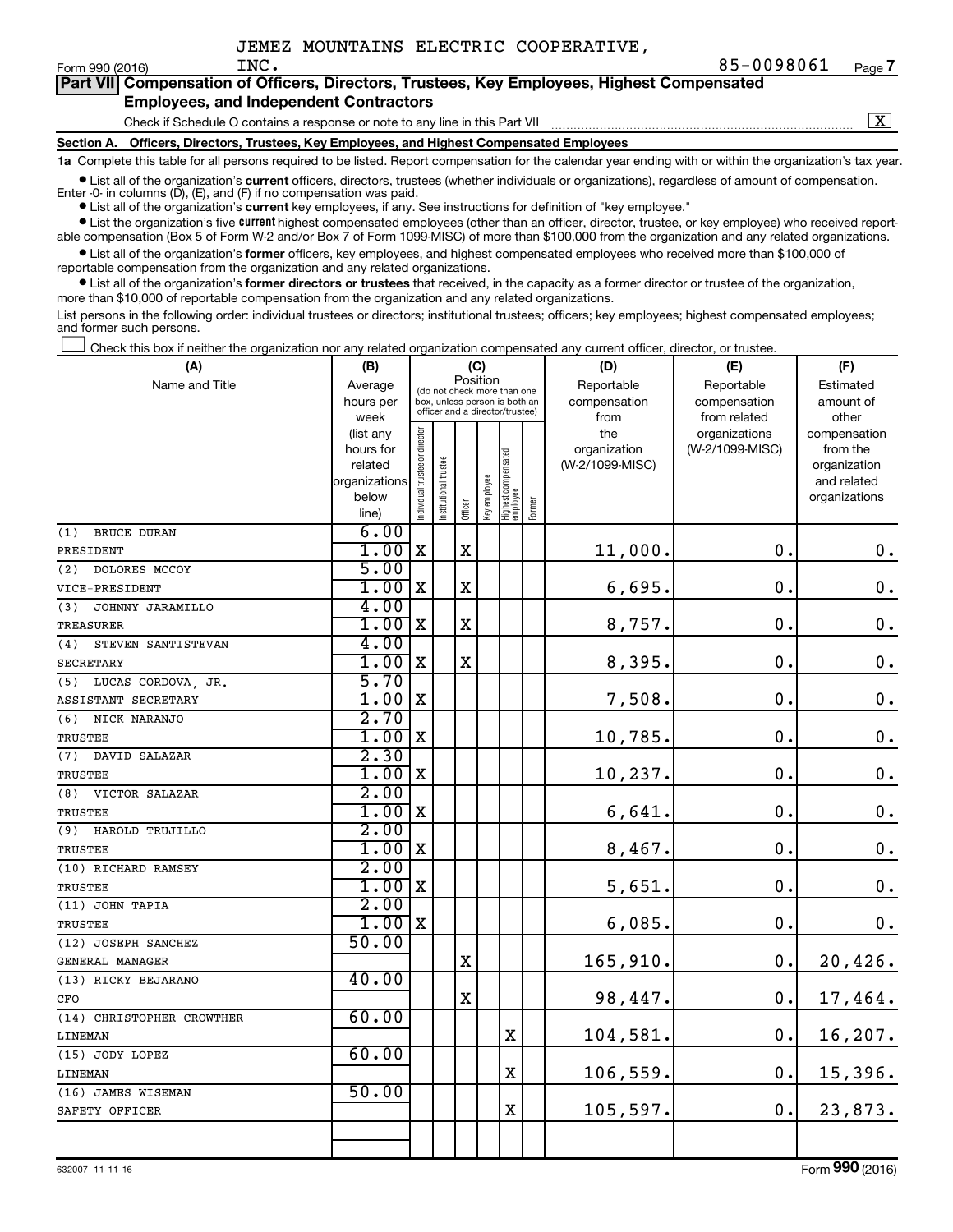|                                                                                                                                           |                      |                                |                       |                 |              |                                                                  |        | JEMEZ MOUNTAINS ELECTRIC COOPERATIVE, |                               |                  |                     |                             |
|-------------------------------------------------------------------------------------------------------------------------------------------|----------------------|--------------------------------|-----------------------|-----------------|--------------|------------------------------------------------------------------|--------|---------------------------------------|-------------------------------|------------------|---------------------|-----------------------------|
| INC.<br>Form 990 (2016)                                                                                                                   |                      |                                |                       |                 |              |                                                                  |        |                                       | 85-0098061                    |                  |                     | Page 8                      |
| Part VII Section A. Officers, Directors, Trustees, Key Employees, and Highest Compensated Employees (continued)                           |                      |                                |                       |                 |              |                                                                  |        |                                       |                               |                  |                     |                             |
| (A)                                                                                                                                       | (B)                  |                                |                       | (C)<br>Position |              |                                                                  |        | (D)                                   | (E)                           |                  |                     | (F)                         |
| Name and title                                                                                                                            | Average<br>hours per |                                |                       |                 |              | (do not check more than one                                      |        | Reportable                            | Reportable                    |                  |                     | Estimated                   |
|                                                                                                                                           | week                 |                                |                       |                 |              | box, unless person is both an<br>officer and a director/trustee) |        | compensation                          | compensation                  |                  |                     | amount of                   |
|                                                                                                                                           | (list any            |                                |                       |                 |              |                                                                  |        | from<br>the                           | from related<br>organizations |                  |                     | other<br>compensation       |
|                                                                                                                                           | hours for            |                                |                       |                 |              |                                                                  |        | organization                          | (W-2/1099-MISC)               |                  |                     | from the                    |
|                                                                                                                                           | related              |                                |                       |                 |              |                                                                  |        | (W-2/1099-MISC)                       |                               |                  |                     | organization                |
|                                                                                                                                           | organizations        | Individual trustee or director | Institutional trustee |                 |              | Highest compensated<br>employee                                  |        |                                       |                               |                  |                     | and related                 |
|                                                                                                                                           | below                |                                |                       |                 | Key employee |                                                                  |        |                                       |                               |                  |                     | organizations               |
|                                                                                                                                           | line)                |                                |                       | Officer         |              |                                                                  | Former |                                       |                               |                  |                     |                             |
|                                                                                                                                           |                      |                                |                       |                 |              |                                                                  |        |                                       |                               |                  |                     |                             |
|                                                                                                                                           |                      |                                |                       |                 |              |                                                                  |        |                                       |                               |                  |                     |                             |
|                                                                                                                                           |                      |                                |                       |                 |              |                                                                  |        |                                       |                               |                  |                     |                             |
|                                                                                                                                           |                      |                                |                       |                 |              |                                                                  |        |                                       |                               |                  |                     |                             |
|                                                                                                                                           |                      |                                |                       |                 |              |                                                                  |        |                                       |                               |                  |                     |                             |
|                                                                                                                                           |                      |                                |                       |                 |              |                                                                  |        |                                       |                               |                  |                     |                             |
|                                                                                                                                           |                      |                                |                       |                 |              |                                                                  |        |                                       |                               |                  |                     |                             |
|                                                                                                                                           |                      |                                |                       |                 |              |                                                                  |        |                                       |                               |                  |                     |                             |
|                                                                                                                                           |                      |                                |                       |                 |              |                                                                  |        |                                       |                               |                  |                     |                             |
|                                                                                                                                           |                      |                                |                       |                 |              |                                                                  |        |                                       |                               |                  |                     |                             |
|                                                                                                                                           |                      |                                |                       |                 |              |                                                                  |        |                                       |                               |                  |                     |                             |
|                                                                                                                                           |                      |                                |                       |                 |              |                                                                  |        |                                       |                               |                  |                     |                             |
|                                                                                                                                           |                      |                                |                       |                 |              |                                                                  |        |                                       |                               |                  |                     |                             |
|                                                                                                                                           |                      |                                |                       |                 |              |                                                                  |        |                                       |                               |                  |                     |                             |
|                                                                                                                                           |                      |                                |                       |                 |              |                                                                  |        |                                       |                               |                  |                     |                             |
| 1b Sub-total                                                                                                                              |                      |                                |                       |                 |              |                                                                  |        | 671, 315.                             |                               | $\overline{0}$ . |                     | 93,366.                     |
|                                                                                                                                           |                      |                                |                       |                 |              |                                                                  |        | $\overline{0}$ .                      |                               | $\overline{0}$ . |                     | $\overline{\mathfrak{0}}$ . |
|                                                                                                                                           |                      |                                |                       |                 |              |                                                                  |        | 671, 315.                             |                               | σ.               |                     | 93,366.                     |
| Total number of individuals (including but not limited to those listed above) who received more than \$100,000 of reportable<br>2         |                      |                                |                       |                 |              |                                                                  |        |                                       |                               |                  |                     |                             |
| compensation from the organization >                                                                                                      |                      |                                |                       |                 |              |                                                                  |        |                                       |                               |                  |                     |                             |
|                                                                                                                                           |                      |                                |                       |                 |              |                                                                  |        |                                       |                               |                  |                     | No<br>Yes                   |
| Did the organization list any former officer, director, or trustee, key employee, or highest compensated employee on<br>3                 |                      |                                |                       |                 |              |                                                                  |        |                                       |                               |                  |                     |                             |
| line 1a? If "Yes," complete Schedule J for such individual manufactured content content for the complete schedu                           |                      |                                |                       |                 |              |                                                                  |        |                                       |                               |                  | 3                   | X                           |
| For any individual listed on line 1a, is the sum of reportable compensation and other compensation from the organization<br>4             |                      |                                |                       |                 |              |                                                                  |        |                                       |                               |                  |                     | х                           |
| Did any person listed on line 1a receive or accrue compensation from any unrelated organization or individual for services<br>5           |                      |                                |                       |                 |              |                                                                  |        |                                       |                               |                  | 4                   |                             |
| rendered to the organization? If "Yes," complete Schedule J for such person manufaction contains and contained                            |                      |                                |                       |                 |              |                                                                  |        |                                       |                               |                  | 5                   | x                           |
| <b>Section B. Independent Contractors</b>                                                                                                 |                      |                                |                       |                 |              |                                                                  |        |                                       |                               |                  |                     |                             |
| Complete this table for your five highest compensated independent contractors that received more than \$100,000 of compensation from<br>1 |                      |                                |                       |                 |              |                                                                  |        |                                       |                               |                  |                     |                             |
| the organization. Report compensation for the calendar year ending with or within the organization's tax year.                            |                      |                                |                       |                 |              |                                                                  |        |                                       |                               |                  |                     |                             |
| (A)<br>Name and business address                                                                                                          |                      |                                |                       |                 |              |                                                                  |        | (B)<br>Description of services        |                               |                  | (C)<br>Compensation |                             |
| AFFORDABLE TREE TRIMMING, LLC                                                                                                             |                      |                                |                       |                 |              |                                                                  |        |                                       |                               |                  |                     |                             |
| 442 COUNTY RD 1, HERNANDEZ, NM 87537                                                                                                      |                      |                                |                       |                 |              |                                                                  |        | <b>TREE TRIMMING</b>                  |                               |                  |                     | 521,817.                    |
| SOUTHEASTERN DATA COOPERATIVE, INC., 100                                                                                                  |                      |                                |                       |                 |              |                                                                  |        |                                       |                               |                  |                     |                             |
| ASHFORD CENTER NORTH, SUITE 500, ATLANTA,                                                                                                 |                      |                                |                       |                 |              |                                                                  |        | SOFTWARE & BILLING                    |                               |                  |                     | 313,058.                    |
| <b>ALLIED TREE SERVICE</b>                                                                                                                |                      |                                |                       |                 |              |                                                                  |        |                                       |                               |                  |                     |                             |
| P.O. BOX 351, ESPANOLA, NM 87532                                                                                                          |                      |                                |                       |                 |              |                                                                  |        | <b>TREE TRIMMING</b>                  |                               |                  |                     | 179,985.                    |
| ELITE POWER AND RECOVERY                                                                                                                  |                      |                                |                       |                 |              |                                                                  |        |                                       |                               |                  |                     |                             |
| 2121 OSUNA RD NE, ALBUQUERQUE, NM 87113<br>CUDDY & MCCARTHY, LLP                                                                          |                      |                                |                       |                 |              |                                                                  |        | CONTRACTOR                            |                               |                  |                     | 168,297.                    |
| 1701 OLD PECOS TRAIL, SANTA FE, NM 87505                                                                                                  |                      |                                |                       |                 |              |                                                                  |        | LEGAL SERVICES                        |                               |                  |                     | 161,134.                    |
| Total number of independent contractors (including but not limited to those listed above) who received more than<br>$\mathbf{2}$          |                      |                                |                       |                 |              |                                                                  |        |                                       |                               |                  |                     |                             |
| \$100,000 of compensation from the organization                                                                                           |                      |                                |                       |                 |              | 8                                                                |        |                                       |                               |                  |                     |                             |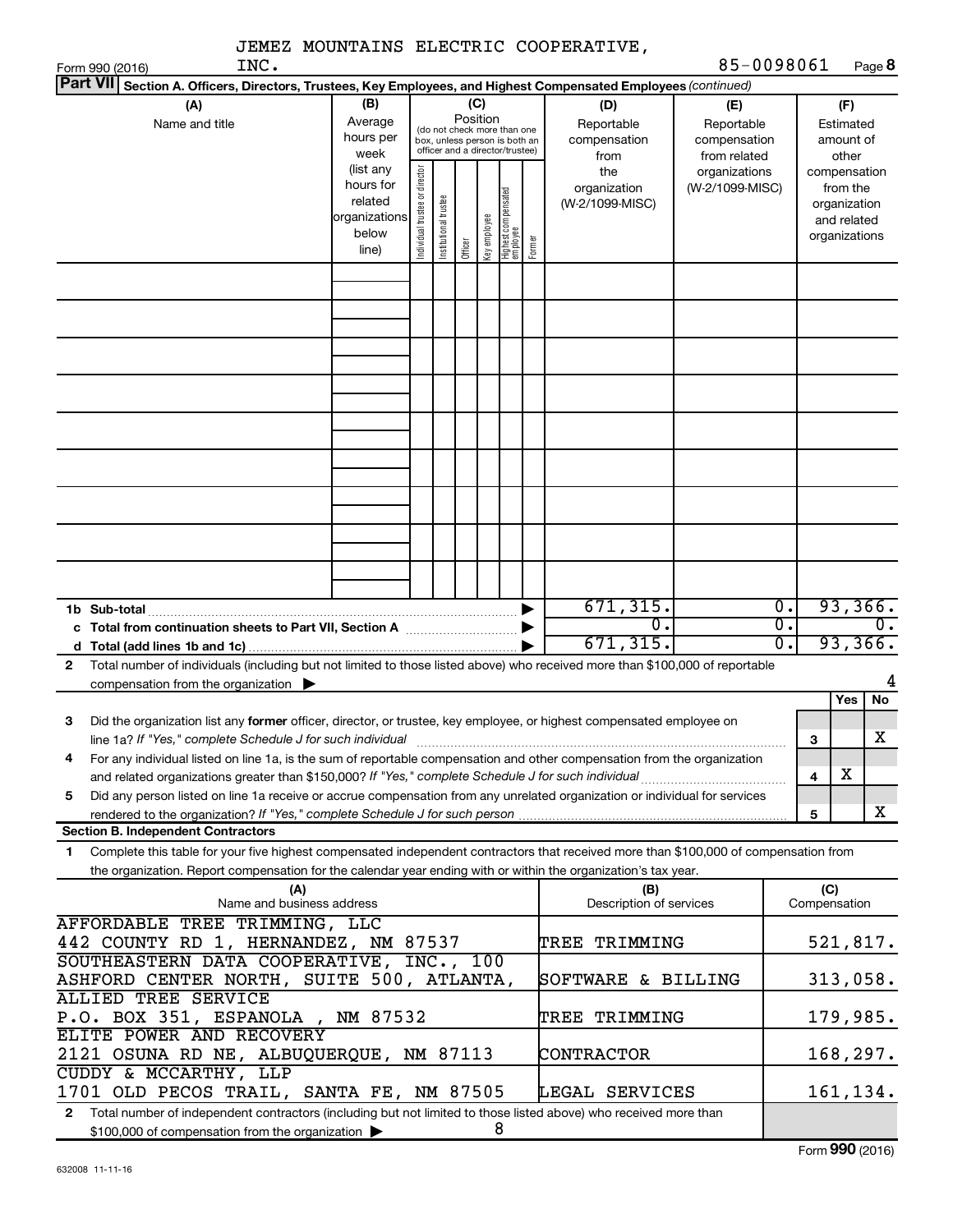|                                                           | <b>Part VIII</b> | <b>Statement of Revenue</b>                                   |                |        |                      |               |                                          |                                  |                                                                    |
|-----------------------------------------------------------|------------------|---------------------------------------------------------------|----------------|--------|----------------------|---------------|------------------------------------------|----------------------------------|--------------------------------------------------------------------|
|                                                           |                  |                                                               |                |        |                      |               |                                          |                                  | $\mathbf{X}$                                                       |
|                                                           |                  |                                                               |                |        |                      | Total revenue | Related or<br>exempt function<br>revenue | Unrelated<br>business<br>revenue | (D)<br>Revenue excluded<br>from tax under<br>sections<br>512 - 514 |
|                                                           |                  | <b>1 a</b> Federated campaigns                                | 1a             |        |                      |               |                                          |                                  |                                                                    |
|                                                           |                  | <b>b</b> Membership dues                                      | 1b             |        |                      |               |                                          |                                  |                                                                    |
|                                                           |                  | c Fundraising events                                          | 1c             |        |                      |               |                                          |                                  |                                                                    |
|                                                           |                  | d Related organizations<br>.                                  | 1d             |        |                      |               |                                          |                                  |                                                                    |
| Contributions, Gifts, Grants<br>and Other Similar Amounts |                  | e Government grants (contributions)                           | 1e             |        |                      |               |                                          |                                  |                                                                    |
|                                                           |                  | f All other contributions, gifts, grants, and                 |                |        |                      |               |                                          |                                  |                                                                    |
|                                                           |                  | similar amounts not included above                            | 1f             |        |                      |               |                                          |                                  |                                                                    |
|                                                           |                  | g Noncash contributions included in lines 1a-1f: \$           |                |        |                      |               |                                          |                                  |                                                                    |
|                                                           |                  |                                                               |                |        |                      |               |                                          |                                  |                                                                    |
|                                                           |                  |                                                               |                |        | <b>Business Code</b> |               |                                          |                                  |                                                                    |
|                                                           | 2а               | SALES OF ELECTRICITY                                          |                |        | 221000               | 49, 178, 380. | 49,178,380.                              |                                  |                                                                    |
| Program Service<br>Revenue                                | b                | PATRONAGE DIVIDENDS                                           |                |        | 221000               | 927, 419.     | 927, 419.                                |                                  |                                                                    |
|                                                           | c                | SERVICE FEES                                                  |                |        | 221000               | 138,188.      | 138,188.                                 |                                  |                                                                    |
|                                                           | d                | WHEELING                                                      |                |        | 221000               | 97,730.       | 97,730                                   |                                  |                                                                    |
|                                                           | е                |                                                               |                |        |                      |               |                                          |                                  |                                                                    |
|                                                           |                  | All other program service revenue                             |                |        |                      |               |                                          |                                  |                                                                    |
|                                                           |                  |                                                               |                |        | ►                    | 50, 341, 717. |                                          |                                  |                                                                    |
|                                                           | 3                | Investment income (including dividends, interest, and         |                |        |                      |               |                                          |                                  | 482,753.                                                           |
|                                                           |                  |                                                               |                |        |                      | 482,753.      |                                          |                                  |                                                                    |
|                                                           | 4                | Income from investment of tax-exempt bond proceeds            |                |        |                      |               |                                          |                                  |                                                                    |
|                                                           | 5                |                                                               | (i) Real       |        | (ii) Personal        |               |                                          |                                  |                                                                    |
|                                                           |                  | <b>6 a</b> Gross rents                                        |                | 4,038. |                      |               |                                          |                                  |                                                                    |
|                                                           |                  | <b>b</b> Less: rental expenses                                |                | 0.     |                      |               |                                          |                                  |                                                                    |
|                                                           |                  | c Rental income or (loss)                                     |                | 4,038. |                      |               |                                          |                                  |                                                                    |
|                                                           |                  | <b>d</b> Net rental income or (loss)                          |                |        |                      | 4,038.        |                                          |                                  | 4,038.                                                             |
|                                                           |                  | 7 a Gross amount from sales of                                | (i) Securities |        | (ii) Other           |               |                                          |                                  |                                                                    |
|                                                           |                  | assets other than inventory                                   |                |        | 25,003.              |               |                                          |                                  |                                                                    |
|                                                           |                  | <b>b</b> Less: cost or other basis                            |                |        |                      |               |                                          |                                  |                                                                    |
|                                                           |                  | and sales expenses                                            |                |        | 0.                   |               |                                          |                                  |                                                                    |
|                                                           |                  |                                                               |                |        | 25,003.              |               |                                          |                                  |                                                                    |
|                                                           |                  |                                                               |                |        | ▶                    | 25,003.       |                                          |                                  | 25,003.                                                            |
| <b>Other Revenue</b>                                      |                  | 8 a Gross income from fundraising events (not<br>including \$ | of             |        |                      |               |                                          |                                  |                                                                    |
|                                                           |                  | contributions reported on line 1c). See                       |                |        |                      |               |                                          |                                  |                                                                    |
|                                                           |                  |                                                               |                |        |                      |               |                                          |                                  |                                                                    |
|                                                           |                  |                                                               |                |        |                      |               |                                          |                                  |                                                                    |
|                                                           |                  | c Net income or (loss) from fundraising events                |                |        | .                    |               |                                          |                                  |                                                                    |
|                                                           |                  | 9 a Gross income from gaming activities. See                  |                |        |                      |               |                                          |                                  |                                                                    |
|                                                           |                  |                                                               |                |        |                      |               |                                          |                                  |                                                                    |
|                                                           |                  | <b>b</b> Less: direct expenses <b>contained</b> b             |                |        |                      |               |                                          |                                  |                                                                    |
|                                                           |                  |                                                               |                |        |                      |               |                                          |                                  |                                                                    |
|                                                           |                  | 10 a Gross sales of inventory, less returns                   |                |        |                      |               |                                          |                                  |                                                                    |
|                                                           |                  |                                                               |                |        |                      |               |                                          |                                  |                                                                    |
|                                                           |                  |                                                               |                |        |                      |               |                                          |                                  |                                                                    |
|                                                           |                  | c Net income or (loss) from sales of inventory                |                |        |                      |               |                                          |                                  |                                                                    |
|                                                           |                  | Miscellaneous Revenue                                         |                |        | <b>Business Code</b> |               |                                          |                                  |                                                                    |
|                                                           |                  | 11 a POLE ATTACHMENT INCOME                                   |                |        | 221000               | 163,212.      |                                          |                                  | 163,212.                                                           |
|                                                           | b                |                                                               |                |        |                      |               |                                          |                                  |                                                                    |
|                                                           | с                | the control of the control of the control of                  |                |        |                      |               |                                          |                                  |                                                                    |
|                                                           |                  |                                                               |                |        |                      |               |                                          |                                  |                                                                    |
|                                                           |                  |                                                               |                |        |                      | 163, 212.     |                                          |                                  |                                                                    |
|                                                           | 12               |                                                               |                |        |                      | 51,016,723.   | 50, 341, 717.                            | 0.                               | 675,006.                                                           |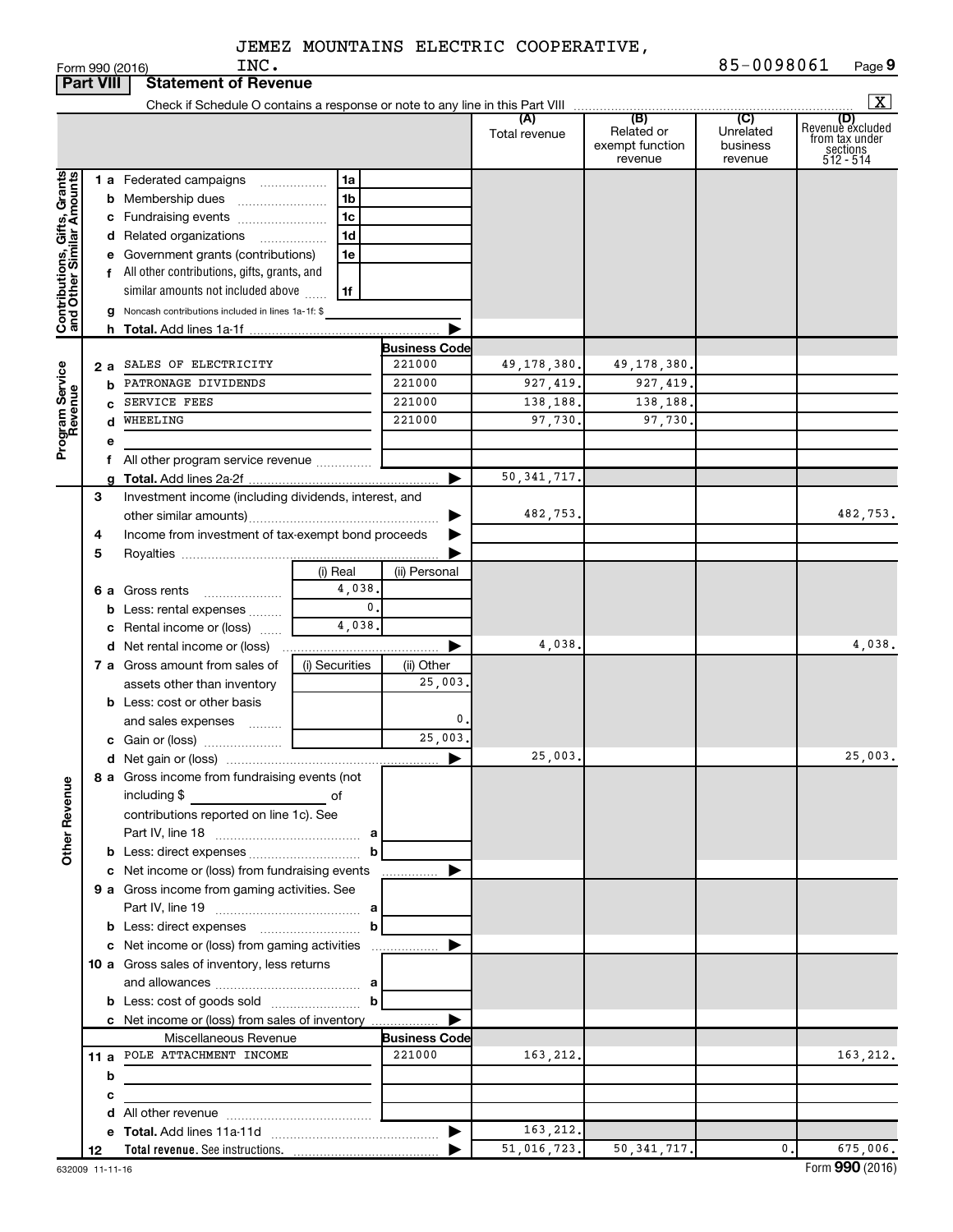|    | Form 990 (2016)<br>INC.                                                                                                    |                          |                             |                                    | 82-009800T<br>Page 1           |
|----|----------------------------------------------------------------------------------------------------------------------------|--------------------------|-----------------------------|------------------------------------|--------------------------------|
|    | <b>Part IX Statement of Functional Expenses</b>                                                                            |                          |                             |                                    |                                |
|    | Section 501(c)(3) and 501(c)(4) organizations must complete all columns. All other organizations must complete column (A). |                          |                             |                                    |                                |
|    | Check if Schedule O contains a response or note to any line in this Part IX.                                               | (A)                      | (B)                         | (C)                                | $\overline{\mathbf{X}}$<br>(D) |
|    | Do not include amounts reported on lines 6b,<br>7b, 8b, 9b, and 10b of Part VIII.                                          | Total expenses           | Program service<br>expenses | Management and<br>general expenses | Fundraising<br>expenses        |
| 1  | Grants and other assistance to domestic organizations                                                                      |                          |                             |                                    |                                |
|    | and domestic governments. See Part IV, line 21                                                                             |                          |                             |                                    |                                |
| 2  | Grants and other assistance to domestic                                                                                    |                          |                             |                                    |                                |
|    | individuals. See Part IV, line 22                                                                                          |                          |                             |                                    |                                |
| 3  | Grants and other assistance to foreign                                                                                     |                          |                             |                                    |                                |
|    | organizations, foreign governments, and foreign                                                                            |                          |                             |                                    |                                |
|    | individuals. See Part IV, lines 15 and 16                                                                                  |                          |                             |                                    |                                |
| 4  | Benefits paid to or for members                                                                                            | 1,865,010.               |                             |                                    |                                |
| 5  | Compensation of current officers, directors,                                                                               |                          |                             |                                    |                                |
|    | trustees, and key employees                                                                                                | 392,468.                 |                             |                                    |                                |
| 6  | Compensation not included above, to disqualified                                                                           |                          |                             |                                    |                                |
|    | persons (as defined under section 4958(f)(1)) and<br>persons described in section 4958(c)(3)(B)                            |                          |                             |                                    |                                |
| 7  |                                                                                                                            | 4,702,532.               |                             |                                    |                                |
| 8  | Pension plan accruals and contributions (include                                                                           |                          |                             |                                    |                                |
|    | section 401(k) and 403(b) employer contributions)                                                                          | 233,300.                 |                             |                                    |                                |
| 9  |                                                                                                                            | 758,551.                 |                             |                                    |                                |
| 10 |                                                                                                                            | 486, 735.                |                             |                                    |                                |
| 11 | Fees for services (non-employees):                                                                                         |                          |                             |                                    |                                |
| a  |                                                                                                                            |                          |                             |                                    |                                |
| b  |                                                                                                                            |                          |                             |                                    |                                |
| с  |                                                                                                                            |                          |                             |                                    |                                |
| d  |                                                                                                                            |                          |                             |                                    |                                |
| e  | Professional fundraising services. See Part IV, line 17                                                                    |                          |                             |                                    |                                |
| f  | Investment management fees                                                                                                 |                          |                             |                                    |                                |
| g  | Other. (If line 11g amount exceeds 10% of line 25,                                                                         |                          |                             |                                    |                                |
|    | column (A) amount, list line 11g expenses on Sch O.)                                                                       |                          |                             |                                    |                                |
| 12 |                                                                                                                            |                          |                             |                                    |                                |
| 13 |                                                                                                                            |                          |                             |                                    |                                |
| 14 |                                                                                                                            |                          |                             |                                    |                                |
| 15 |                                                                                                                            |                          |                             |                                    |                                |
| 16 | Occupancv                                                                                                                  |                          |                             |                                    |                                |
| 17 | Travel                                                                                                                     |                          |                             |                                    |                                |
| 18 | Payments of travel or entertainment expenses                                                                               |                          |                             |                                    |                                |
| 19 | for any federal, state, or local public officials<br>Conferences, conventions, and meetings                                |                          |                             |                                    |                                |
| 20 | Interest                                                                                                                   | 2,562,420.               |                             |                                    |                                |
| 21 |                                                                                                                            |                          |                             |                                    |                                |
| 22 | Depreciation, depletion, and amortization                                                                                  | 3,348,426.               |                             |                                    |                                |
| 23 | Insurance                                                                                                                  |                          |                             |                                    |                                |
| 24 | Other expenses. Itemize expenses not covered<br>above. (List miscellaneous expenses in line 24e. If line                   |                          |                             |                                    |                                |
|    | 24e amount exceeds 10% of line 25, column (A)<br>amount, list line 24e expenses on Schedule O.)                            |                          |                             |                                    |                                |
| a  | <b>PURCHASED POWER</b>                                                                                                     | 29,399,542.              |                             |                                    |                                |
| b  | ADMIN & GENERAL EXPENSE                                                                                                    | 3,435,782.               |                             |                                    |                                |
|    | DISTRIBUTION EXPENSE                                                                                                       | 2,419,552.               |                             |                                    |                                |
| d  | OPERATING TAXES                                                                                                            | 743, 236.                |                             |                                    |                                |
| е  | All other expenses                                                                                                         | 669, 169.<br>51,016,723. |                             |                                    |                                |
| 25 | Total functional expenses. Add lines 1 through 24e                                                                         |                          |                             |                                    |                                |
| 26 | Joint costs. Complete this line only if the organization<br>reported in column (B) joint costs from a combined             |                          |                             |                                    |                                |
|    | educational campaign and fundraising solicitation.                                                                         |                          |                             |                                    |                                |
|    | Check here $\blacktriangleright$<br>if following SOP 98-2 (ASC 958-720)                                                    |                          |                             |                                    |                                |
|    |                                                                                                                            |                          |                             |                                    |                                |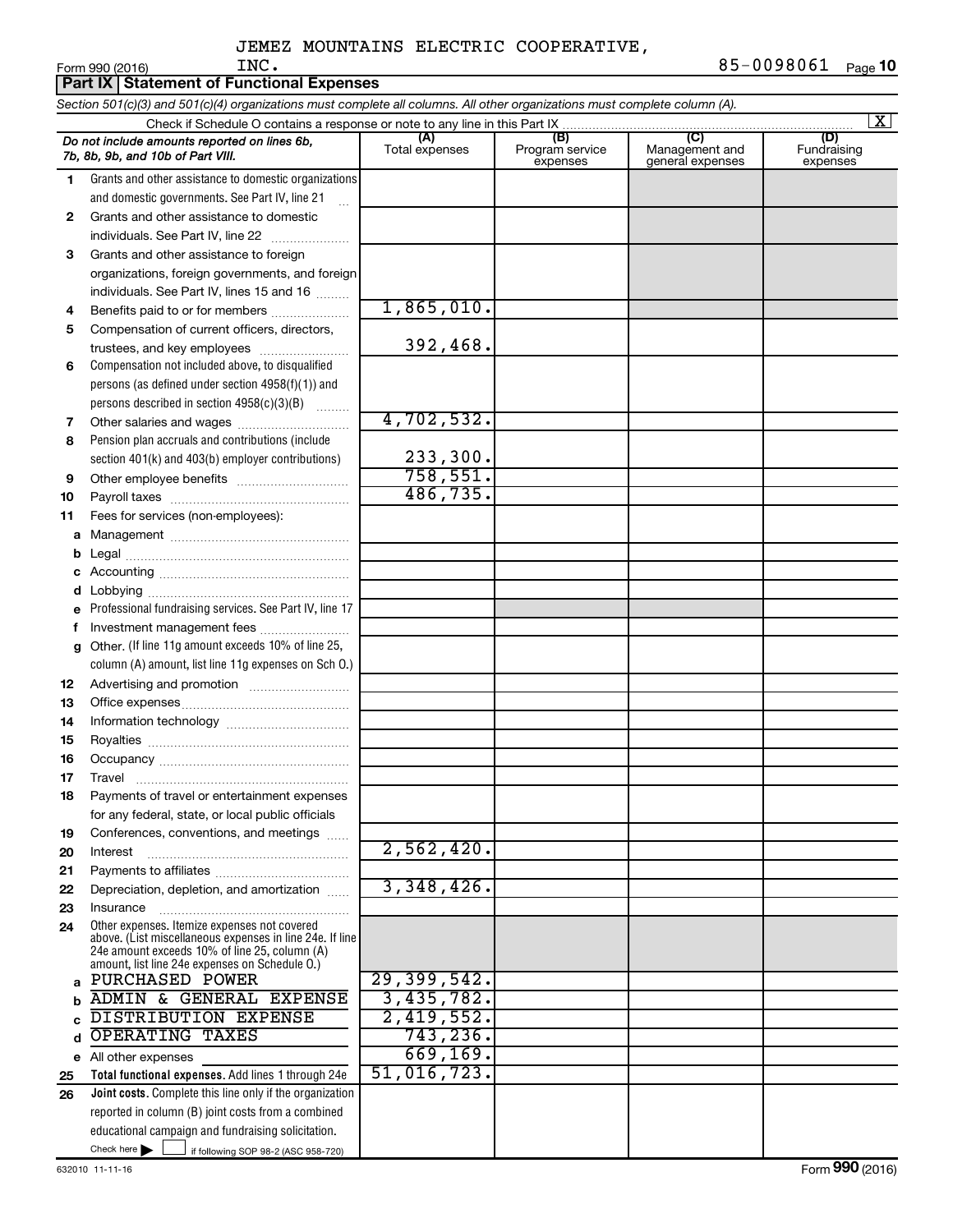|                             | Part $X$ | <b>Balance Sheet</b>                                                                                                           |             |                          |                         |                    |
|-----------------------------|----------|--------------------------------------------------------------------------------------------------------------------------------|-------------|--------------------------|-------------------------|--------------------|
|                             |          |                                                                                                                                |             |                          |                         |                    |
|                             |          |                                                                                                                                |             | (A)<br>Beginning of year |                         | (B)<br>End of year |
|                             | 1        |                                                                                                                                |             | 10, 317, 168.            | $\mathbf{1}$            | 13,897,377.        |
|                             | 2        |                                                                                                                                |             | 43,189.                  | $\mathbf{2}$            | 43,206.            |
|                             | З        |                                                                                                                                |             |                          | 3                       |                    |
|                             | 4        |                                                                                                                                |             | 4, 257, 030.             | $\overline{\mathbf{4}}$ | 4, 245, 504.       |
|                             | 5        | Loans and other receivables from current and former officers, directors,                                                       |             |                          |                         |                    |
|                             |          | trustees, key employees, and highest compensated employees. Complete                                                           |             |                          |                         |                    |
|                             |          | Part II of Schedule L                                                                                                          |             |                          | 5                       |                    |
|                             | 6        | Loans and other receivables from other disqualified persons (as defined under                                                  |             |                          |                         |                    |
|                             |          | section 4958(f)(1)), persons described in section 4958(c)(3)(B), and contributing                                              |             |                          |                         |                    |
|                             |          | employers and sponsoring organizations of section 501(c)(9) voluntary                                                          |             |                          |                         |                    |
|                             |          | employees' beneficiary organizations (see instr). Complete Part II of Sch L                                                    |             |                          | 6                       |                    |
| Assets                      | 7        |                                                                                                                                |             |                          | $\overline{7}$          | 28,131.            |
|                             | 8        |                                                                                                                                |             | 1,658,759.               | 8                       | 1,721,791.         |
|                             | 9        | Prepaid expenses and deferred charges                                                                                          |             | 446,855.                 | $\mathbf{9}$            | 496,500.           |
|                             |          | 10a Land, buildings, and equipment: cost or other                                                                              |             |                          |                         |                    |
|                             |          | basis. Complete Part VI of Schedule D    10a   121, 487, 020.                                                                  |             |                          |                         |                    |
|                             |          |                                                                                                                                | 52,651,423. | 68,978,450.              | 10 <sub>c</sub>         | 68,835,597.        |
|                             | 11       |                                                                                                                                |             |                          | 11                      |                    |
|                             | 12       |                                                                                                                                |             |                          | 12                      |                    |
|                             | 13       |                                                                                                                                |             | 17, 117, 165.            | 13                      | 17,758,504.        |
|                             | 14       |                                                                                                                                |             |                          | 14                      |                    |
|                             | 15       |                                                                                                                                |             | 10, 561, 842.            | 15                      | 9,720,740.         |
|                             | 16       |                                                                                                                                |             | 113,380,458.             | 16                      | 116, 747, 350.     |
|                             | 17       |                                                                                                                                |             | 5, 152, 957.             | 17                      | 3,765,603.         |
|                             | 18       |                                                                                                                                |             |                          | 18                      |                    |
|                             | 19       |                                                                                                                                |             |                          | 19                      |                    |
|                             | 20       |                                                                                                                                |             |                          | 20                      |                    |
|                             | 21       | Escrow or custodial account liability. Complete Part IV of Schedule D                                                          |             |                          | 21                      |                    |
| Liabilities                 | 22       | Loans and other payables to current and former officers, directors, trustees,                                                  |             |                          |                         |                    |
|                             |          | key employees, highest compensated employees, and disqualified persons.                                                        |             |                          |                         |                    |
|                             |          |                                                                                                                                |             | 51,589,067.              | 22<br>23                | 53,452,905.        |
|                             | 23<br>24 | Secured mortgages and notes payable to unrelated third parties<br>Unsecured notes and loans payable to unrelated third parties |             |                          | 24                      |                    |
|                             | 25       | Other liabilities (including federal income tax, payables to related third                                                     |             |                          |                         |                    |
|                             |          | parties, and other liabilities not included on lines 17-24). Complete Part X of                                                |             |                          |                         |                    |
|                             |          | Schedule D                                                                                                                     |             | 1,448,708.               | 25                      | 2,472,951.         |
|                             | 26       | Total liabilities. Add lines 17 through 25                                                                                     |             | 58, 190, 732.            | 26                      | 59,691,459.        |
|                             |          | Organizations that follow SFAS 117 (ASC 958), check here                                                                       | and         |                          |                         |                    |
|                             |          | complete lines 27 through 29, and lines 33 and 34.                                                                             |             |                          |                         |                    |
|                             | 27       |                                                                                                                                |             |                          | 27                      |                    |
|                             | 28       | Temporarily restricted net assets                                                                                              |             |                          | 28                      |                    |
|                             | 29       | Permanently restricted net assets                                                                                              |             |                          | 29                      |                    |
|                             |          | Organizations that do not follow SFAS 117 (ASC 958), check here $\blacktriangleright \boxed{\text{X}}$                         |             |                          |                         |                    |
|                             |          | and complete lines 30 through 34.                                                                                              |             |                          |                         |                    |
|                             | 30       |                                                                                                                                |             | 109,600.                 | 30                      | 110,755.           |
| Net Assets or Fund Balances | 31       | Paid-in or capital surplus, or land, building, or equipment fund                                                               |             | 0.                       | 31                      | 0.                 |
|                             | 32       | Retained earnings, endowment, accumulated income, or other funds                                                               |             | 55,080,126.              | 32                      | 56, 945, 136.      |
|                             | 33       |                                                                                                                                |             | 55,189,726.              | 33                      | 57,055,891.        |
|                             | 34       |                                                                                                                                |             | 113,380,458.             | 34                      | 116, 747, 350.     |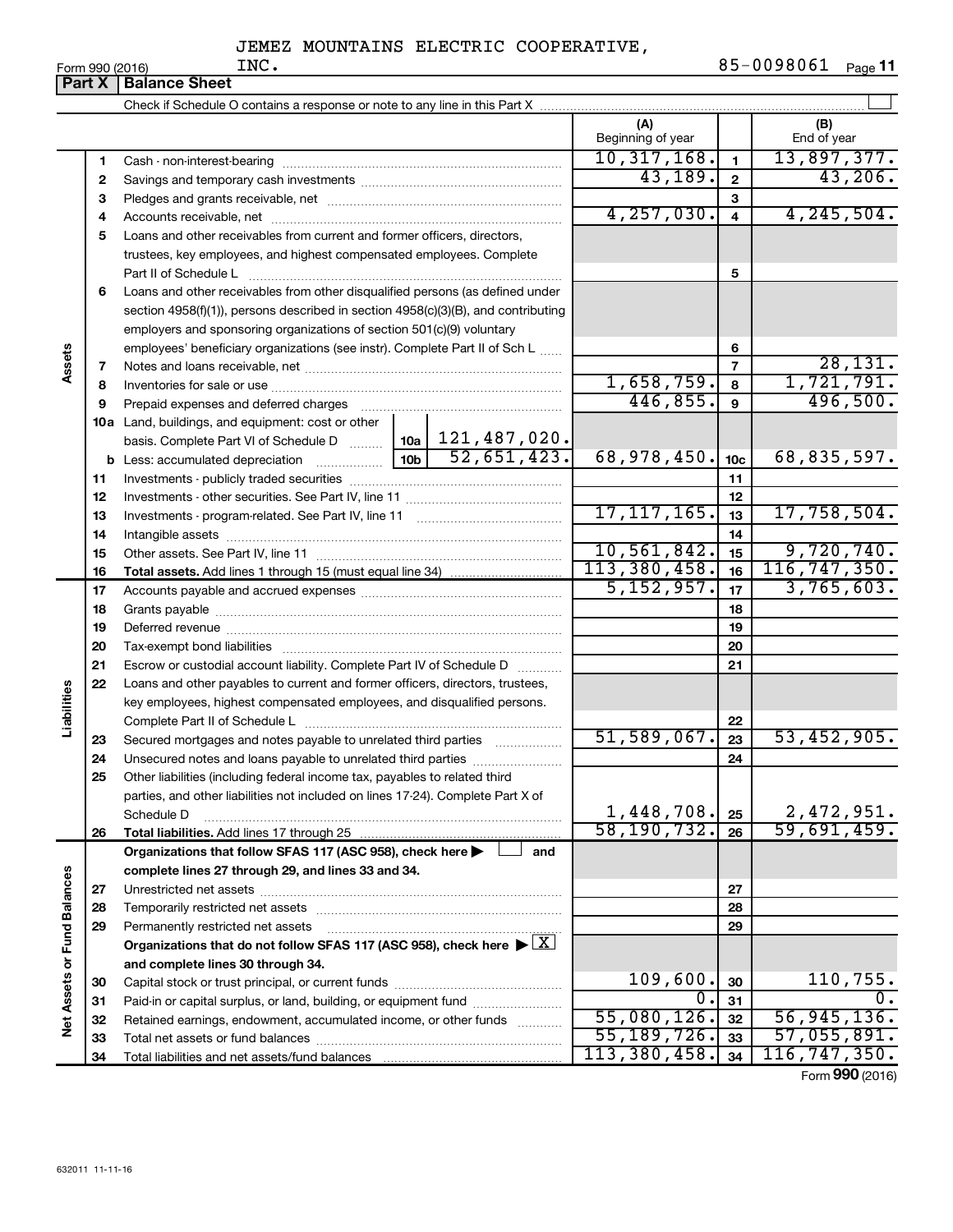| JEMEZ MOUNTAINS ELECTRIC COOPERATIVE, |  |  |  |  |
|---------------------------------------|--|--|--|--|
|---------------------------------------|--|--|--|--|

|    | INC.<br>Form 990 (2016)                                                                                                                                      | 85-0098061     |                |            | Page 12         |
|----|--------------------------------------------------------------------------------------------------------------------------------------------------------------|----------------|----------------|------------|-----------------|
|    | <b>Part XI Reconciliation of Net Assets</b>                                                                                                                  |                |                |            |                 |
|    | Check if Schedule O contains a response or note to any line in this Part XI [11] Check if Schedule O contains a response or note to any line in this Part XI |                |                |            | $\sqrt{X}$      |
|    |                                                                                                                                                              |                |                |            |                 |
| 1  |                                                                                                                                                              | $\mathbf{1}$   | 51,016,723.    |            |                 |
| 2  |                                                                                                                                                              | $\overline{2}$ | 51,016,723.    |            |                 |
| З  | Revenue less expenses. Subtract line 2 from line 1                                                                                                           | $\mathbf{3}$   |                |            |                 |
| 4  |                                                                                                                                                              | $\overline{4}$ | 55, 189, 726.  |            |                 |
| 5  |                                                                                                                                                              | 5              |                |            |                 |
| 6  | Donated services and use of facilities                                                                                                                       | 6              |                |            |                 |
| 7  | Investment expenses                                                                                                                                          | $\overline{7}$ |                |            |                 |
| 8  | Prior period adjustments www.communication.communication.communication.com/                                                                                  | 8              |                |            |                 |
| 9  |                                                                                                                                                              | 9              | 1,866,165.     |            |                 |
| 10 | Net assets or fund balances at end of year. Combine lines 3 through 9 (must equal Part X, line 33,                                                           |                |                |            |                 |
|    | column (B))                                                                                                                                                  | 10             | 57,055,891.    |            |                 |
|    | Part XII Financial Statements and Reporting                                                                                                                  |                |                |            |                 |
|    |                                                                                                                                                              |                |                |            | $\vert x \vert$ |
|    |                                                                                                                                                              |                |                | <b>Yes</b> | No              |
| 1  | $\boxed{\text{X}}$ Accrual<br>Accounting method used to prepare the Form 990: [130] Cash<br>$\Box$ Other                                                     |                |                |            |                 |
|    | If the organization changed its method of accounting from a prior year or checked "Other," explain in Schedule O.                                            |                |                |            |                 |
|    |                                                                                                                                                              |                | 2a             |            | х               |
|    | If "Yes," check a box below to indicate whether the financial statements for the year were compiled or reviewed on a                                         |                |                |            |                 |
|    | separate basis, consolidated basis, or both:                                                                                                                 |                |                |            |                 |
|    | Separate basis<br>Consolidated basis<br>Both consolidated and separate basis                                                                                 |                |                |            |                 |
|    |                                                                                                                                                              |                | 2 <sub>b</sub> | х          |                 |
|    | If "Yes," check a box below to indicate whether the financial statements for the year were audited on a separate basis,                                      |                |                |            |                 |
|    | consolidated basis, or both:                                                                                                                                 |                |                |            |                 |
|    | $ \mathbf{X} $ Separate basis<br>Consolidated basis<br>Both consolidated and separate basis                                                                  |                |                |            |                 |
|    | c If "Yes" to line 2a or 2b, does the organization have a committee that assumes responsibility for oversight of the audit,                                  |                |                |            |                 |
|    |                                                                                                                                                              |                | 2c             | х          |                 |
|    | If the organization changed either its oversight process or selection process during the tax year, explain in Schedule O.                                    |                |                |            |                 |
|    | 3a As a result of a federal award, was the organization required to undergo an audit or audits as set forth in the Single Audit                              |                |                |            |                 |
|    |                                                                                                                                                              |                | За             |            | x               |
|    | b If "Yes," did the organization undergo the required audit or audits? If the organization did not undergo the required audit                                |                |                |            |                 |
|    |                                                                                                                                                              |                | 3 <sub>b</sub> |            |                 |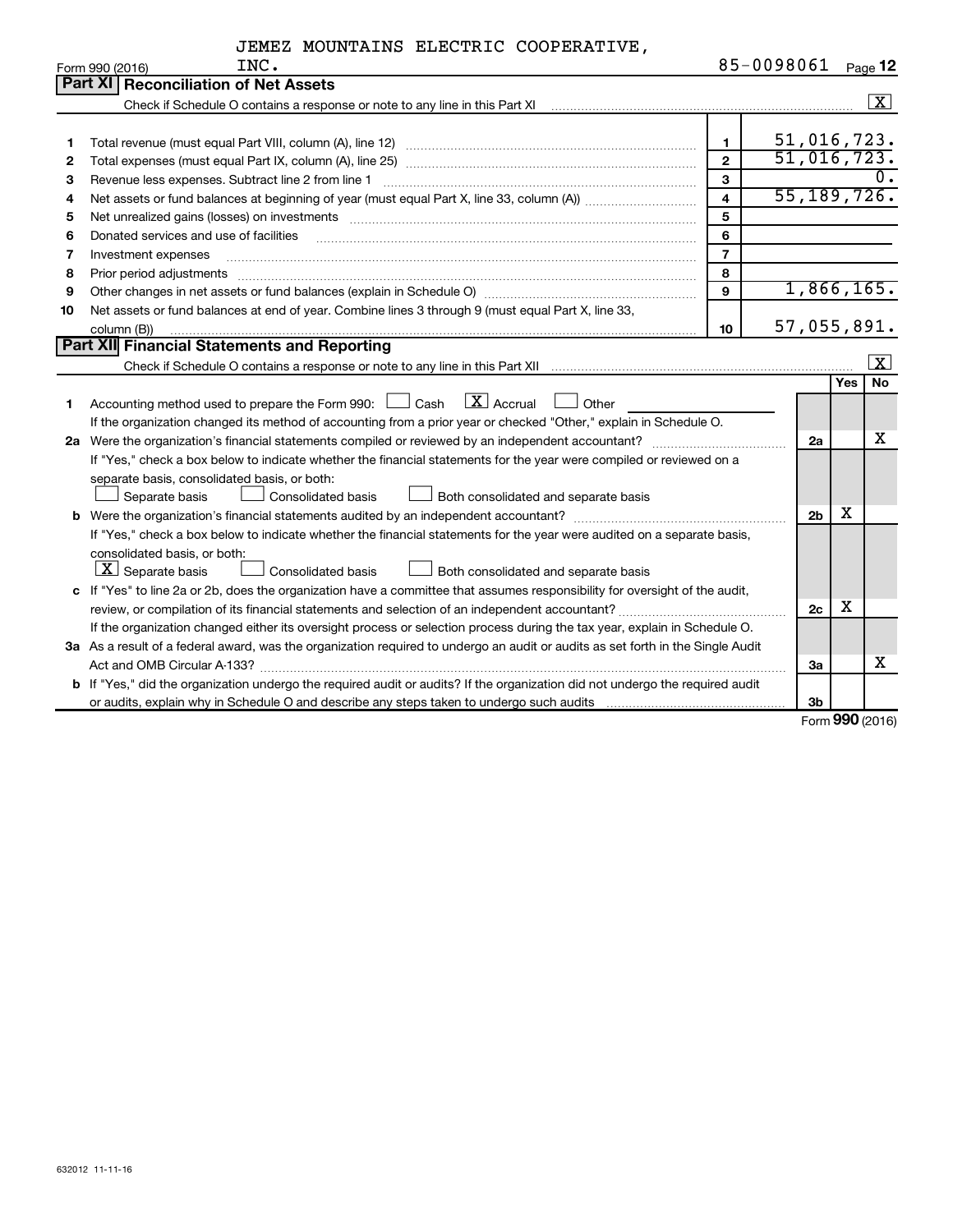|         | <b>SCHEDULE D</b>                                                                                                  |                                                                                                                                                            |                                                             |                                                                                                      |  |                         | OMB No. 1545-0047                          |
|---------|--------------------------------------------------------------------------------------------------------------------|------------------------------------------------------------------------------------------------------------------------------------------------------------|-------------------------------------------------------------|------------------------------------------------------------------------------------------------------|--|-------------------------|--------------------------------------------|
|         | <b>Supplemental Financial Statements</b><br>Complete if the organization answered "Yes" on Form 990,<br>(Form 990) |                                                                                                                                                            |                                                             |                                                                                                      |  |                         |                                            |
|         | Part IV, line 6, 7, 8, 9, 10, 11a, 11b, 11c, 11d, 11e, 11f, 12a, or 12b.                                           |                                                                                                                                                            |                                                             |                                                                                                      |  |                         |                                            |
|         | Department of the Treasury<br>Internal Revenue Service                                                             | Information about Schedule D (Form 990) and its instructions is at www.irs.gov/form990.                                                                    | Attach to Form 990.                                         |                                                                                                      |  |                         | <b>Open to Public</b><br><b>Inspection</b> |
|         | Name of the organization                                                                                           | JEMEZ MOUNTAINS ELECTRIC COOPERATIVE,                                                                                                                      |                                                             |                                                                                                      |  |                         | <b>Employer identification number</b>      |
|         |                                                                                                                    | INC.                                                                                                                                                       |                                                             |                                                                                                      |  |                         | 85-0098061                                 |
| Part I  |                                                                                                                    | Organizations Maintaining Donor Advised Funds or Other Similar Funds or Accounts. Complete if the                                                          |                                                             |                                                                                                      |  |                         |                                            |
|         |                                                                                                                    | organization answered "Yes" on Form 990, Part IV, line 6.                                                                                                  |                                                             |                                                                                                      |  |                         |                                            |
|         |                                                                                                                    |                                                                                                                                                            |                                                             | (a) Donor advised funds                                                                              |  |                         | (b) Funds and other accounts               |
| 1       |                                                                                                                    |                                                                                                                                                            |                                                             |                                                                                                      |  |                         |                                            |
| 2       |                                                                                                                    | Aggregate value of contributions to (during year)                                                                                                          |                                                             |                                                                                                      |  |                         |                                            |
| 3       |                                                                                                                    |                                                                                                                                                            | the control of the control of the control of the control of |                                                                                                      |  |                         |                                            |
| 4       |                                                                                                                    |                                                                                                                                                            |                                                             |                                                                                                      |  |                         |                                            |
| 5       |                                                                                                                    | Did the organization inform all donors and donor advisors in writing that the assets held in donor advised funds                                           |                                                             |                                                                                                      |  |                         |                                            |
|         |                                                                                                                    |                                                                                                                                                            |                                                             |                                                                                                      |  |                         | <b>No</b><br>Yes                           |
| 6       |                                                                                                                    | Did the organization inform all grantees, donors, and donor advisors in writing that grant funds can be used only                                          |                                                             |                                                                                                      |  |                         |                                            |
|         |                                                                                                                    | for charitable purposes and not for the benefit of the donor or donor advisor, or for any other purpose conferring                                         |                                                             |                                                                                                      |  |                         |                                            |
|         | impermissible private benefit?                                                                                     |                                                                                                                                                            |                                                             |                                                                                                      |  |                         | Yes<br>No                                  |
| Part II |                                                                                                                    | Conservation Easements. Complete if the organization answered "Yes" on Form 990, Part IV, line 7.                                                          |                                                             |                                                                                                      |  |                         |                                            |
| 1       |                                                                                                                    | Purpose(s) of conservation easements held by the organization (check all that apply).                                                                      |                                                             |                                                                                                      |  |                         |                                            |
|         |                                                                                                                    | Preservation of land for public use (e.g., recreation or education)<br>Protection of natural habitat                                                       |                                                             | Preservation of a historically important land area<br>Preservation of a certified historic structure |  |                         |                                            |
|         |                                                                                                                    | Preservation of open space                                                                                                                                 |                                                             |                                                                                                      |  |                         |                                            |
| 2       |                                                                                                                    | Complete lines 2a through 2d if the organization held a qualified conservation contribution in the form of a conservation easement on the last             |                                                             |                                                                                                      |  |                         |                                            |
|         | day of the tax year.                                                                                               |                                                                                                                                                            |                                                             |                                                                                                      |  |                         | Held at the End of the Tax Year            |
|         |                                                                                                                    |                                                                                                                                                            |                                                             |                                                                                                      |  | 2a                      |                                            |
| b       |                                                                                                                    |                                                                                                                                                            |                                                             |                                                                                                      |  | 2b                      |                                            |
|         |                                                                                                                    |                                                                                                                                                            |                                                             |                                                                                                      |  | 2c                      |                                            |
|         |                                                                                                                    | d Number of conservation easements included in (c) acquired after 8/17/06, and not on a historic structure                                                 |                                                             |                                                                                                      |  |                         |                                            |
|         |                                                                                                                    |                                                                                                                                                            |                                                             |                                                                                                      |  | 2d                      |                                            |
| 3       |                                                                                                                    | Number of conservation easements modified, transferred, released, extinguished, or terminated by the organization during the tax                           |                                                             |                                                                                                      |  |                         |                                            |
|         | $year \triangleright$                                                                                              |                                                                                                                                                            |                                                             |                                                                                                      |  |                         |                                            |
| 4       |                                                                                                                    | Number of states where property subject to conservation easement is located $\blacktriangleright$                                                          |                                                             |                                                                                                      |  |                         |                                            |
| 5       |                                                                                                                    | Does the organization have a written policy regarding the periodic monitoring, inspection, handling of                                                     |                                                             |                                                                                                      |  |                         |                                            |
|         |                                                                                                                    | violations, and enforcement of the conservation easements it holds?                                                                                        |                                                             |                                                                                                      |  |                         | <b>No</b><br>Yes                           |
| 6       |                                                                                                                    | Staff and volunteer hours devoted to monitoring, inspecting, handling of violations, and enforcing conservation easements during the year                  |                                                             |                                                                                                      |  |                         |                                            |
|         |                                                                                                                    |                                                                                                                                                            |                                                             |                                                                                                      |  |                         |                                            |
| 7       |                                                                                                                    | Amount of expenses incurred in monitoring, inspecting, handling of violations, and enforcing conservation easements during the year                        |                                                             |                                                                                                      |  |                         |                                            |
|         | ► \$                                                                                                               |                                                                                                                                                            |                                                             |                                                                                                      |  |                         |                                            |
| 8       |                                                                                                                    | Does each conservation easement reported on line 2(d) above satisfy the requirements of section 170(h)(4)(B)(i)                                            |                                                             |                                                                                                      |  |                         | <b>No</b>                                  |
|         |                                                                                                                    | In Part XIII, describe how the organization reports conservation easements in its revenue and expense statement, and balance sheet, and                    |                                                             |                                                                                                      |  |                         | Yes                                        |
| 9       |                                                                                                                    | include, if applicable, the text of the footnote to the organization's financial statements that describes the organization's accounting for               |                                                             |                                                                                                      |  |                         |                                            |
|         | conservation easements.                                                                                            |                                                                                                                                                            |                                                             |                                                                                                      |  |                         |                                            |
|         | Part III                                                                                                           | Organizations Maintaining Collections of Art, Historical Treasures, or Other Similar Assets.                                                               |                                                             |                                                                                                      |  |                         |                                            |
|         |                                                                                                                    | Complete if the organization answered "Yes" on Form 990, Part IV, line 8.                                                                                  |                                                             |                                                                                                      |  |                         |                                            |
|         |                                                                                                                    | 1a If the organization elected, as permitted under SFAS 116 (ASC 958), not to report in its revenue statement and balance sheet works of art,              |                                                             |                                                                                                      |  |                         |                                            |
|         |                                                                                                                    | historical treasures, or other similar assets held for public exhibition, education, or research in furtherance of public service, provide, in Part XIII,  |                                                             |                                                                                                      |  |                         |                                            |
|         |                                                                                                                    | the text of the footnote to its financial statements that describes these items.                                                                           |                                                             |                                                                                                      |  |                         |                                            |
|         |                                                                                                                    | <b>b</b> If the organization elected, as permitted under SFAS 116 (ASC 958), to report in its revenue statement and balance sheet works of art, historical |                                                             |                                                                                                      |  |                         |                                            |
|         |                                                                                                                    | treasures, or other similar assets held for public exhibition, education, or research in furtherance of public service, provide the following amounts      |                                                             |                                                                                                      |  |                         |                                            |
|         | relating to these items:                                                                                           |                                                                                                                                                            |                                                             |                                                                                                      |  |                         |                                            |
|         |                                                                                                                    |                                                                                                                                                            |                                                             |                                                                                                      |  |                         | $\frac{1}{2}$                              |
|         |                                                                                                                    | (ii) Assets included in Form 990, Part X                                                                                                                   |                                                             |                                                                                                      |  |                         |                                            |
| 2       |                                                                                                                    | If the organization received or held works of art, historical treasures, or other similar assets for financial gain, provide                               |                                                             |                                                                                                      |  |                         |                                            |
|         |                                                                                                                    | the following amounts required to be reported under SFAS 116 (ASC 958) relating to these items:                                                            |                                                             |                                                                                                      |  |                         |                                            |
|         |                                                                                                                    |                                                                                                                                                            |                                                             |                                                                                                      |  |                         | $\frac{1}{2}$                              |
|         |                                                                                                                    |                                                                                                                                                            |                                                             |                                                                                                      |  | $\blacktriangleright$ s |                                            |

| LHA For Paperwork Reduction Act Notice, see the Instructions for Form 990. |
|----------------------------------------------------------------------------|
| 632051 08-29-16                                                            |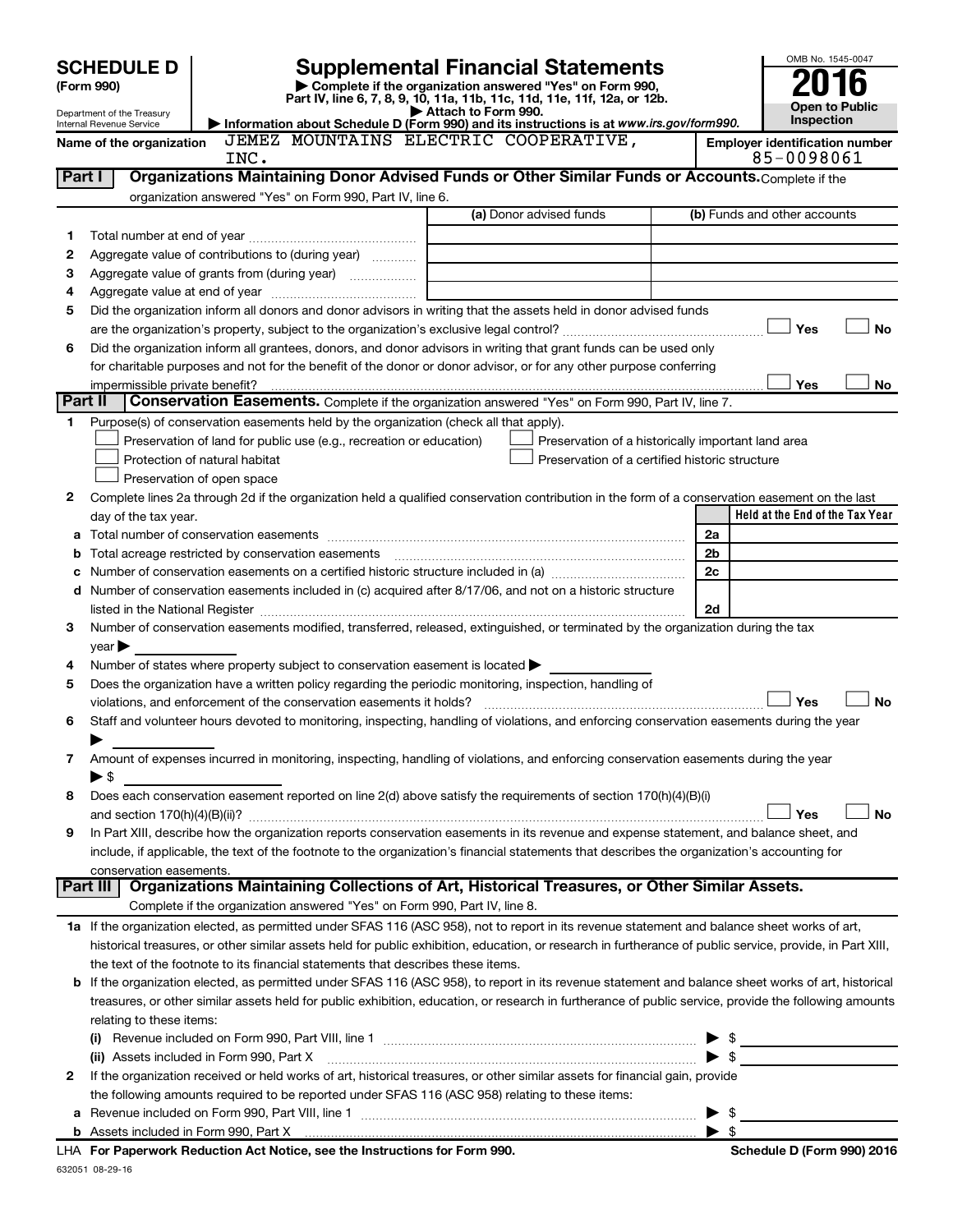|  |  |  | JEMEZ MOUNTAINS ELECTRIC COOPERATIVE, |
|--|--|--|---------------------------------------|
|--|--|--|---------------------------------------|

|               | INC.<br>Schedule D (Form 990) 2016                                                                                                                                                                                             |                    |         |                   |                                                                                                                                                                                                                               |                      |                | 85-0098061 Page 2     |
|---------------|--------------------------------------------------------------------------------------------------------------------------------------------------------------------------------------------------------------------------------|--------------------|---------|-------------------|-------------------------------------------------------------------------------------------------------------------------------------------------------------------------------------------------------------------------------|----------------------|----------------|-----------------------|
|               | Part III<br>Organizations Maintaining Collections of Art, Historical Treasures, or Other Similar Assets (continued)                                                                                                            |                    |         |                   |                                                                                                                                                                                                                               |                      |                |                       |
| З             | Using the organization's acquisition, accession, and other records, check any of the following that are a significant use of its collection items                                                                              |                    |         |                   |                                                                                                                                                                                                                               |                      |                |                       |
|               | (check all that apply):                                                                                                                                                                                                        |                    |         |                   |                                                                                                                                                                                                                               |                      |                |                       |
| a             | Public exhibition                                                                                                                                                                                                              |                    |         |                   | Loan or exchange programs                                                                                                                                                                                                     |                      |                |                       |
| b             | Scholarly research                                                                                                                                                                                                             | e                  |         |                   | Other and the contract of the contract of the contract of the contract of the contract of the contract of the contract of the contract of the contract of the contract of the contract of the contract of the contract of the |                      |                |                       |
| с             | Preservation for future generations                                                                                                                                                                                            |                    |         |                   |                                                                                                                                                                                                                               |                      |                |                       |
| 4             | Provide a description of the organization's collections and explain how they further the organization's exempt purpose in Part XIII.                                                                                           |                    |         |                   |                                                                                                                                                                                                                               |                      |                |                       |
| 5             | During the year, did the organization solicit or receive donations of art, historical treasures, or other similar assets                                                                                                       |                    |         |                   |                                                                                                                                                                                                                               |                      |                |                       |
|               |                                                                                                                                                                                                                                |                    |         |                   |                                                                                                                                                                                                                               |                      | Yes            | No                    |
|               | Part IV<br>Escrow and Custodial Arrangements. Complete if the organization answered "Yes" on Form 990, Part IV, line 9, or                                                                                                     |                    |         |                   |                                                                                                                                                                                                                               |                      |                |                       |
|               | reported an amount on Form 990, Part X, line 21.                                                                                                                                                                               |                    |         |                   |                                                                                                                                                                                                                               |                      |                |                       |
|               | 1a Is the organization an agent, trustee, custodian or other intermediary for contributions or other assets not included                                                                                                       |                    |         |                   |                                                                                                                                                                                                                               |                      |                |                       |
|               |                                                                                                                                                                                                                                |                    |         |                   |                                                                                                                                                                                                                               |                      | Yes            | $\overline{X}$ No     |
|               | b If "Yes," explain the arrangement in Part XIII and complete the following table:                                                                                                                                             |                    |         |                   |                                                                                                                                                                                                                               |                      |                |                       |
|               |                                                                                                                                                                                                                                |                    |         |                   |                                                                                                                                                                                                                               |                      | Amount         |                       |
|               | c Beginning balance measurements and the contract of the contract of the contract of the contract of the contract of the contract of the contract of the contract of the contract of the contract of the contract of the contr |                    |         |                   |                                                                                                                                                                                                                               | 1c                   |                |                       |
| d             | Additions during the year manufactured and an account of the year and year and year and year and year and year                                                                                                                 |                    |         |                   |                                                                                                                                                                                                                               | 1d                   |                |                       |
| е             | Distributions during the year manufactured and an account of the year manufactured and the year manufactured and the year manufactured and the year manufactured and the year manufactured and the year manufactured and the y |                    |         |                   |                                                                                                                                                                                                                               | 1e                   |                |                       |
| f.            |                                                                                                                                                                                                                                |                    |         |                   |                                                                                                                                                                                                                               | 1f                   |                |                       |
|               | 2a Did the organization include an amount on Form 990, Part X, line 21, for escrow or custodial account liability?                                                                                                             |                    |         |                   |                                                                                                                                                                                                                               |                      | Yes            | $\boxed{\text{X}}$ No |
|               |                                                                                                                                                                                                                                |                    |         |                   |                                                                                                                                                                                                                               |                      |                |                       |
| <b>Part V</b> | Endowment Funds. Complete if the organization answered "Yes" on Form 990, Part IV, line 10.                                                                                                                                    |                    |         |                   |                                                                                                                                                                                                                               |                      |                |                       |
|               |                                                                                                                                                                                                                                | (a) Current year   |         | (b) Prior year    | (c) Two years back                                                                                                                                                                                                            | (d) Three years back |                | (e) Four years back   |
|               | <b>1a</b> Beginning of year balance                                                                                                                                                                                            |                    |         |                   |                                                                                                                                                                                                                               |                      |                |                       |
| b             |                                                                                                                                                                                                                                |                    |         |                   |                                                                                                                                                                                                                               |                      |                |                       |
| с             | Net investment earnings, gains, and losses                                                                                                                                                                                     |                    |         |                   |                                                                                                                                                                                                                               |                      |                |                       |
| d             | Grants or scholarships <i>manually contained</i>                                                                                                                                                                               |                    |         |                   |                                                                                                                                                                                                                               |                      |                |                       |
|               | e Other expenditures for facilities                                                                                                                                                                                            |                    |         |                   |                                                                                                                                                                                                                               |                      |                |                       |
|               | and programs                                                                                                                                                                                                                   |                    |         |                   |                                                                                                                                                                                                                               |                      |                |                       |
| Ť.            |                                                                                                                                                                                                                                |                    |         |                   |                                                                                                                                                                                                                               |                      |                |                       |
| g             |                                                                                                                                                                                                                                |                    |         |                   |                                                                                                                                                                                                                               |                      |                |                       |
| 2             | Provide the estimated percentage of the current year end balance (line 1g, column (a)) held as:                                                                                                                                |                    |         |                   |                                                                                                                                                                                                                               |                      |                |                       |
| а             | Board designated or quasi-endowment                                                                                                                                                                                            |                    | %       |                   |                                                                                                                                                                                                                               |                      |                |                       |
| b             | Permanent endowment                                                                                                                                                                                                            | %                  |         |                   |                                                                                                                                                                                                                               |                      |                |                       |
|               | c Temporarily restricted endowment                                                                                                                                                                                             | %                  |         |                   |                                                                                                                                                                                                                               |                      |                |                       |
|               | The percentages on lines 2a, 2b, and 2c should equal 100%.                                                                                                                                                                     |                    |         |                   |                                                                                                                                                                                                                               |                      |                |                       |
|               | 3a Are there endowment funds not in the possession of the organization that are held and administered for the organization                                                                                                     |                    |         |                   |                                                                                                                                                                                                                               |                      |                |                       |
|               | by:                                                                                                                                                                                                                            |                    |         |                   |                                                                                                                                                                                                                               |                      |                | Yes<br>No             |
|               | (i)                                                                                                                                                                                                                            |                    |         |                   |                                                                                                                                                                                                                               |                      | 3a(i)          |                       |
|               | (ii) related organizations contract to the contract of the contract of the contract of the contract of the contract of the contract of the contract of the contract of the contract of the contract of the contract of the con |                    |         |                   |                                                                                                                                                                                                                               |                      | 3a(ii)         |                       |
|               |                                                                                                                                                                                                                                |                    |         |                   |                                                                                                                                                                                                                               |                      | 3b             |                       |
| 4             | Describe in Part XIII the intended uses of the organization's endowment funds.                                                                                                                                                 |                    |         |                   |                                                                                                                                                                                                                               |                      |                |                       |
|               | Land, Buildings, and Equipment.<br><b>Part VI</b>                                                                                                                                                                              |                    |         |                   |                                                                                                                                                                                                                               |                      |                |                       |
|               | Complete if the organization answered "Yes" on Form 990, Part IV, line 11a. See Form 990, Part X, line 10.                                                                                                                     |                    |         |                   |                                                                                                                                                                                                                               |                      |                |                       |
|               | Description of property                                                                                                                                                                                                        | (a) Cost or other  |         | (b) Cost or other |                                                                                                                                                                                                                               | (c) Accumulated      | (d) Book value |                       |
|               |                                                                                                                                                                                                                                | basis (investment) |         | basis (other)     |                                                                                                                                                                                                                               | depreciation         |                |                       |
|               |                                                                                                                                                                                                                                |                    | 29,076. |                   | 237,718.                                                                                                                                                                                                                      |                      |                | 266,794.              |
|               |                                                                                                                                                                                                                                | 390, 729.          |         |                   | 4,954,586.                                                                                                                                                                                                                    | 2,800,537.           |                | 2,544,778.            |
|               |                                                                                                                                                                                                                                |                    |         |                   |                                                                                                                                                                                                                               |                      |                |                       |
|               |                                                                                                                                                                                                                                |                    |         | 111, 574, 645.    |                                                                                                                                                                                                                               | 49,850,886.          |                | 61,723,759.           |
|               |                                                                                                                                                                                                                                |                    |         |                   | 4,300,266.                                                                                                                                                                                                                    |                      |                | $4,300,266$ .         |
|               | Total. Add lines 1a through 1e. (Column (d) must equal Form 990, Part X, column (B), line 10c.)                                                                                                                                |                    |         |                   |                                                                                                                                                                                                                               |                      |                | 68,835,597.           |

**Schedule D (Form 990) 2016**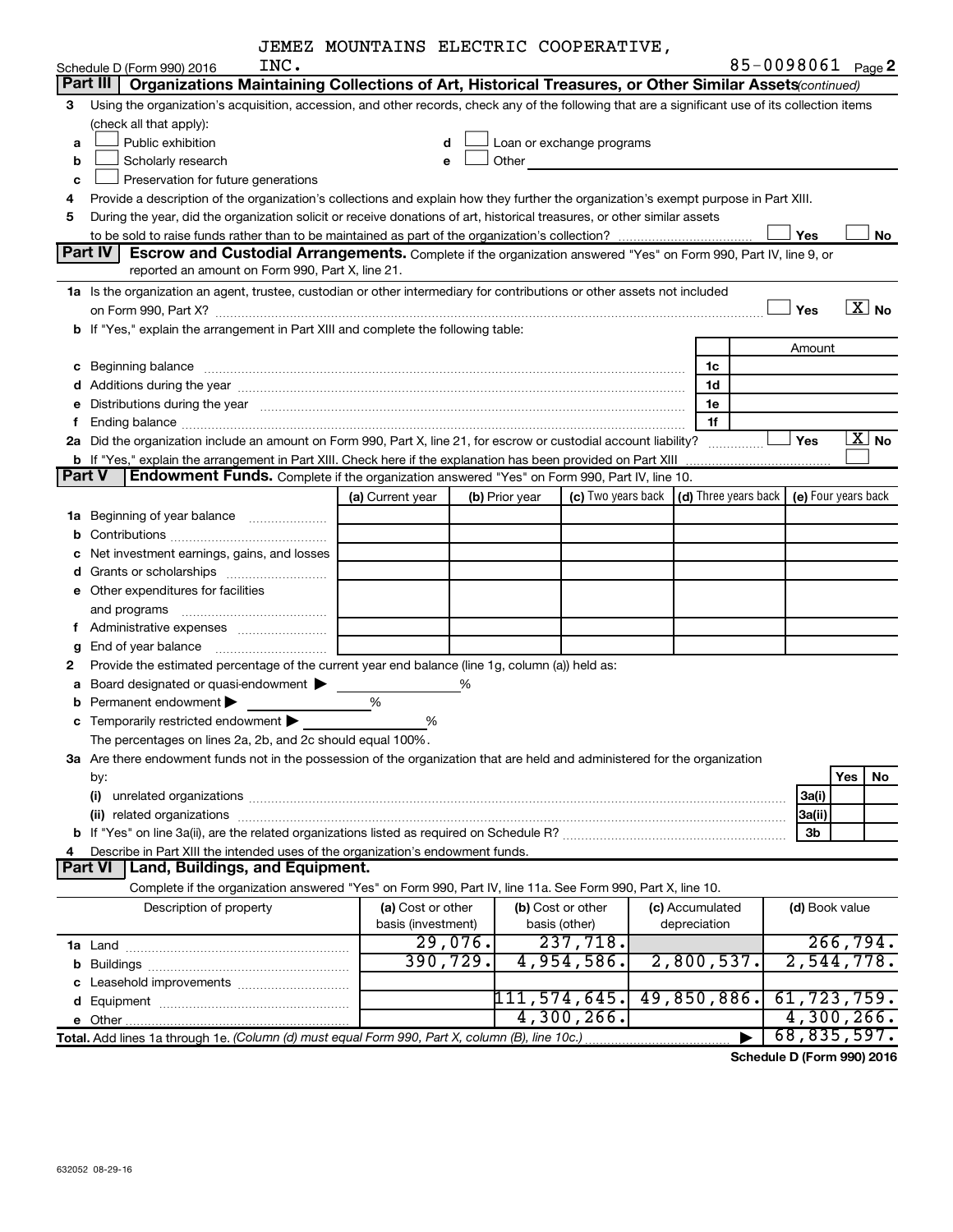| INC.<br>Schedule D (Form 990) 2016                                                                                                                   |                 |                                                           | 85-0098061<br>Page $3$ |
|------------------------------------------------------------------------------------------------------------------------------------------------------|-----------------|-----------------------------------------------------------|------------------------|
| <b>Investments - Other Securities.</b><br><b>Part VIII</b>                                                                                           |                 |                                                           |                        |
| Complete if the organization answered "Yes" on Form 990, Part IV, line 11b. See Form 990, Part X, line 12.                                           |                 |                                                           |                        |
| (a) Description of security or category (including name of security)                                                                                 | (b) Book value  | (c) Method of valuation: Cost or end-of-year market value |                        |
|                                                                                                                                                      |                 |                                                           |                        |
|                                                                                                                                                      |                 |                                                           |                        |
| (3) Other                                                                                                                                            |                 |                                                           |                        |
| (A)                                                                                                                                                  |                 |                                                           |                        |
| (B)                                                                                                                                                  |                 |                                                           |                        |
| (C)                                                                                                                                                  |                 |                                                           |                        |
| (D)                                                                                                                                                  |                 |                                                           |                        |
| (E)                                                                                                                                                  |                 |                                                           |                        |
| (F)                                                                                                                                                  |                 |                                                           |                        |
| (G)                                                                                                                                                  |                 |                                                           |                        |
| (H)                                                                                                                                                  |                 |                                                           |                        |
| Total. (Col. (b) must equal Form 990, Part X, col. (B) line 12.) $\blacktriangleright$                                                               |                 |                                                           |                        |
| Part VIII Investments - Program Related.                                                                                                             |                 |                                                           |                        |
| Complete if the organization answered "Yes" on Form 990, Part IV, line 11c. See Form 990, Part X, line 13.                                           |                 |                                                           |                        |
| (a) Description of investment                                                                                                                        | (b) Book value  | (c) Method of valuation: Cost or end-of-year market value |                        |
| PATRONAGE CAPITAL - TSG&T<br>(1)                                                                                                                     | 16,888,128.     | <b>COST</b>                                               |                        |
| PATRONAGE CAPITAL<br>(2)                                                                                                                             |                 |                                                           |                        |
| <b>COBANK</b><br>(3)                                                                                                                                 | 344,836.        | <b>COST</b>                                               |                        |
| PATRONAGE CAPITAL<br>$-$ CFC<br>(4)<br><b>CAPITAL</b>                                                                                                | 213,475.        | <b>COST</b>                                               |                        |
| PATRONAGE<br>(5)                                                                                                                                     |                 |                                                           |                        |
| $(6)$ NMRECA                                                                                                                                         | 22,900.         | <b>COST</b>                                               |                        |
| PATRONAGE CAPITAL<br><b>SEDC</b><br>$\overline{\phantom{m}}$<br>(7)                                                                                  | 215, 192.       | <b>COST</b>                                               |                        |
| CAPITAL<br><b>WUESC</b><br>PATRONAGE<br>(8)                                                                                                          | 45, 115.        | <b>COST</b>                                               |                        |
| (9)                                                                                                                                                  | 17,758,504.     |                                                           |                        |
| Total. (Col. (b) must equal Form 990, Part X, col. (B) line 13.) $\blacktriangleright$<br><b>Other Assets.</b><br>Part IX                            |                 |                                                           |                        |
|                                                                                                                                                      |                 |                                                           |                        |
| Complete if the organization answered "Yes" on Form 990, Part IV, line 11d. See Form 990, Part X, line 15.                                           | (a) Description |                                                           | (b) Book value         |
| (1) REGULATORY ASSETS - PREPAID EASEMENTS                                                                                                            |                 |                                                           | 1,845,094.             |
| REGULATORY ASSETS<br>(2)                                                                                                                             |                 |                                                           | 4,675,215.             |
| ACCRUED UNBILLED REVENUE<br>(3)                                                                                                                      |                 |                                                           | 3, 200, 431.           |
|                                                                                                                                                      |                 |                                                           |                        |
| (4)<br>(5)                                                                                                                                           |                 |                                                           |                        |
| (6)                                                                                                                                                  |                 |                                                           |                        |
| (7)                                                                                                                                                  |                 |                                                           |                        |
| (8)                                                                                                                                                  |                 |                                                           |                        |
| (9)                                                                                                                                                  |                 |                                                           |                        |
| Total. (Column (b) must equal Form 990, Part X, col. (B) line 15.)                                                                                   |                 |                                                           | 9,720,740.             |
| <b>Other Liabilities.</b><br>Part X                                                                                                                  |                 |                                                           |                        |
| Complete if the organization answered "Yes" on Form 990, Part IV, line 11e or 11f. See Form 990, Part X, line 25.                                    |                 |                                                           |                        |
| (a) Description of liability<br>1.                                                                                                                   |                 | (b) Book value                                            |                        |
| (1) Federal income taxes                                                                                                                             |                 |                                                           |                        |
| CONSUMER DEPOSITS<br>(2)                                                                                                                             |                 | 225,676.                                                  |                        |
| DEFERRED CREDITS<br>(3)                                                                                                                              |                 | 1,400,241.                                                |                        |
| <b>ACCRUED OPERATING TAXES</b><br>(4)                                                                                                                |                 | 770, 224                                                  |                        |
| OTHER ACCRUED LIABILITIES<br>(5)                                                                                                                     |                 | 76,810                                                    |                        |
| (6)                                                                                                                                                  |                 |                                                           |                        |
| (7)                                                                                                                                                  |                 |                                                           |                        |
| (8)                                                                                                                                                  |                 |                                                           |                        |
| (9)                                                                                                                                                  |                 |                                                           |                        |
| <b>Total.</b> (Column (b) must equal Form 990, Part X, col. (B) line 25.) $\ldots$                                                                   |                 | 2,472,951                                                 |                        |
| 2. Liability for uncertain tax positions. In Part XIII, provide the text of the footnote to the organization's financial statements that reports the |                 |                                                           |                        |

**2.** Liability for uncertain tax positions. In Part XIII, provide the text of the footnote to the organization's financial statements that reports the organization's liability for uncertain tax positions under FIN 48 (ASC 740). Check here if the text of the footnote has been provided in Part XIII  $\boxed{\text{X}}$ 

**Schedule D (Form 990) 2016**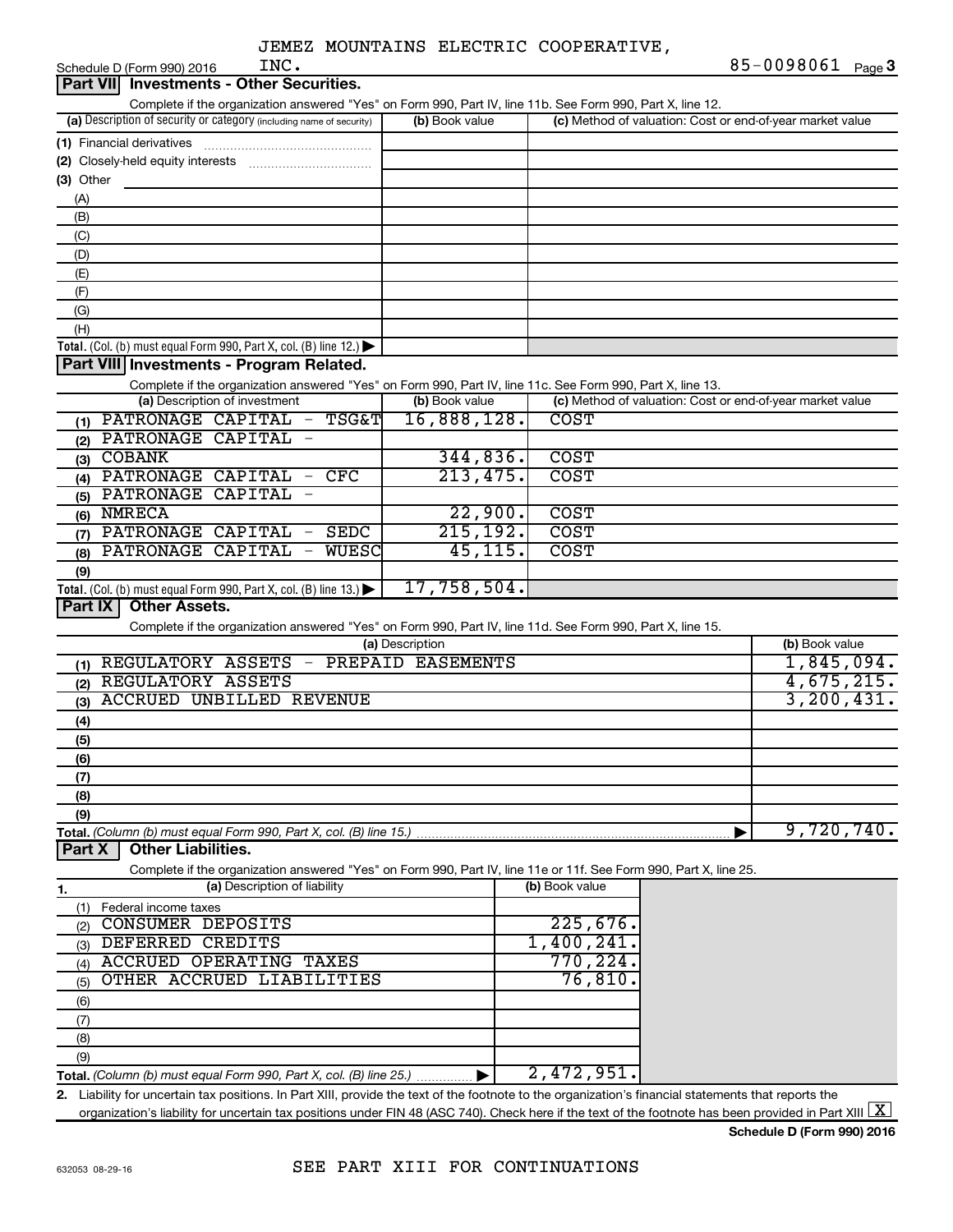|    | INC.<br>Schedule D (Form 990) 2016                                                                                                                                                                                                 |                | 85-0098061 $_{Page 4}$ |
|----|------------------------------------------------------------------------------------------------------------------------------------------------------------------------------------------------------------------------------------|----------------|------------------------|
|    | Reconciliation of Revenue per Audited Financial Statements With Revenue per Return.<br>Part XI                                                                                                                                     |                |                        |
|    | Complete if the organization answered "Yes" on Form 990, Part IV, line 12a.                                                                                                                                                        |                |                        |
| 1  |                                                                                                                                                                                                                                    | $\overline{1}$ | 50,999,444.            |
| 2  | Amounts included on line 1 but not on Form 990, Part VIII, line 12:                                                                                                                                                                |                |                        |
| a  | 2a                                                                                                                                                                                                                                 |                |                        |
| b  | 2 <sub>b</sub>                                                                                                                                                                                                                     |                |                        |
| с  | 2c                                                                                                                                                                                                                                 |                |                        |
| d  | 2d                                                                                                                                                                                                                                 |                |                        |
| е  | Add lines 2a through 2d <b>manufactures</b> in the contract of the contract of the contract of the contract of the contract of the contract of the contract of the contract of the contract of the contract of the contract of the | 2e             | Ο.                     |
| 3  |                                                                                                                                                                                                                                    | 3              | 50,999,444.            |
|    | Amounts included on Form 990, Part VIII, line 12, but not on line 1:                                                                                                                                                               |                |                        |
| a  | Investment expenses not included on Form 990, Part VIII, line 7b<br>4a                                                                                                                                                             |                |                        |
| b  | 17,279.<br>4 <sub>h</sub>                                                                                                                                                                                                          |                |                        |
| C. | Add lines 4a and 4b                                                                                                                                                                                                                | 4с             | 17,279.                |
| 5  |                                                                                                                                                                                                                                    | $\overline{5}$ | 51,016,723.            |
|    | Part XII   Reconciliation of Expenses per Audited Financial Statements With Expenses per Return.                                                                                                                                   |                |                        |
|    | Complete if the organization answered "Yes" on Form 990, Part IV, line 12a.                                                                                                                                                        |                |                        |
| 1  |                                                                                                                                                                                                                                    | $\blacksquare$ | 49, 134, 434.          |
| 2  | Amounts included on line 1 but not on Form 990, Part IX, line 25:                                                                                                                                                                  |                |                        |
| a  | 2a                                                                                                                                                                                                                                 |                |                        |
| b  | 2 <sub>b</sub>                                                                                                                                                                                                                     |                |                        |
| c  | 2 <sub>c</sub>                                                                                                                                                                                                                     |                |                        |
|    | 2d                                                                                                                                                                                                                                 |                |                        |
| е  | Add lines 2a through 2d <b>[10]</b> Communication and the contract of the contract of the contract of the contract of the contract of the contract of the contract of the contract of the contract of the contract of the contract | 2е             | Ο.                     |
| 3  |                                                                                                                                                                                                                                    | $\mathbf{R}$   | 49, 134, 434.          |
| 4  | Amounts included on Form 990, Part IX, line 25, but not on line 1:                                                                                                                                                                 |                |                        |
| a  | 4a                                                                                                                                                                                                                                 |                |                        |
|    | 1,882,289.<br>4 <sub>b</sub><br>Other (Describe in Part XIII.) (2000) (2000) (2000) (2010) (2010) (2010) (2010) (2010) (2010) (2010) (2010) (20                                                                                    |                |                        |
|    | Add lines 4a and 4b                                                                                                                                                                                                                | 4c             | 1,882,289.             |
| 5  |                                                                                                                                                                                                                                    | 5              | 51,016,723.            |
|    | Part XIII Supplemental Information.                                                                                                                                                                                                |                |                        |

Provide the descriptions required for Part II, lines 3, 5, and 9; Part III, lines 1a and 4; Part IV, lines 1b and 2b; Part V, line 4; Part X, line 2; Part XI, lines 2d and 4b; and Part XII, lines 2d and 4b. Also complete this part to provide any additional information.

PART X, LINE 2:

| EFFECTIVE JANUARY 1, 2009, THE COOPERATIVE ADOPTED FASB ACCOUNTING         |
|----------------------------------------------------------------------------|
| STANDARDS CODIFICATIONS (ASC) 740-10, RELATING TO ACCOUNTING FOR UNCERTAIN |
| TAX POSITIONS. AS OF DECEMBER 31, 2016 AND 2015, THE COOPERATIVE DOES NOT  |
| HAVE ANY UNCERTAIN TAX POSITIONS. THE COOPERATIVE FILES AN EXEMPT          |
| ORGANIZATION TAX RETURN IN THE U.S. FEDERAL JURISDICTION AND IS NO LONGER  |
| SUBJECT TO EXAMINATION BY TAXING AUTHORITIES BEFORE 2009.                  |
|                                                                            |

PART XI, LINE 4B - OTHER ADJUSTMENTS:

## RECLASSIFICATION OF NON-OPERATING EXPENSES 17,279.

#### PART XII, LINE 4B - OTHER ADJUSTMENTS: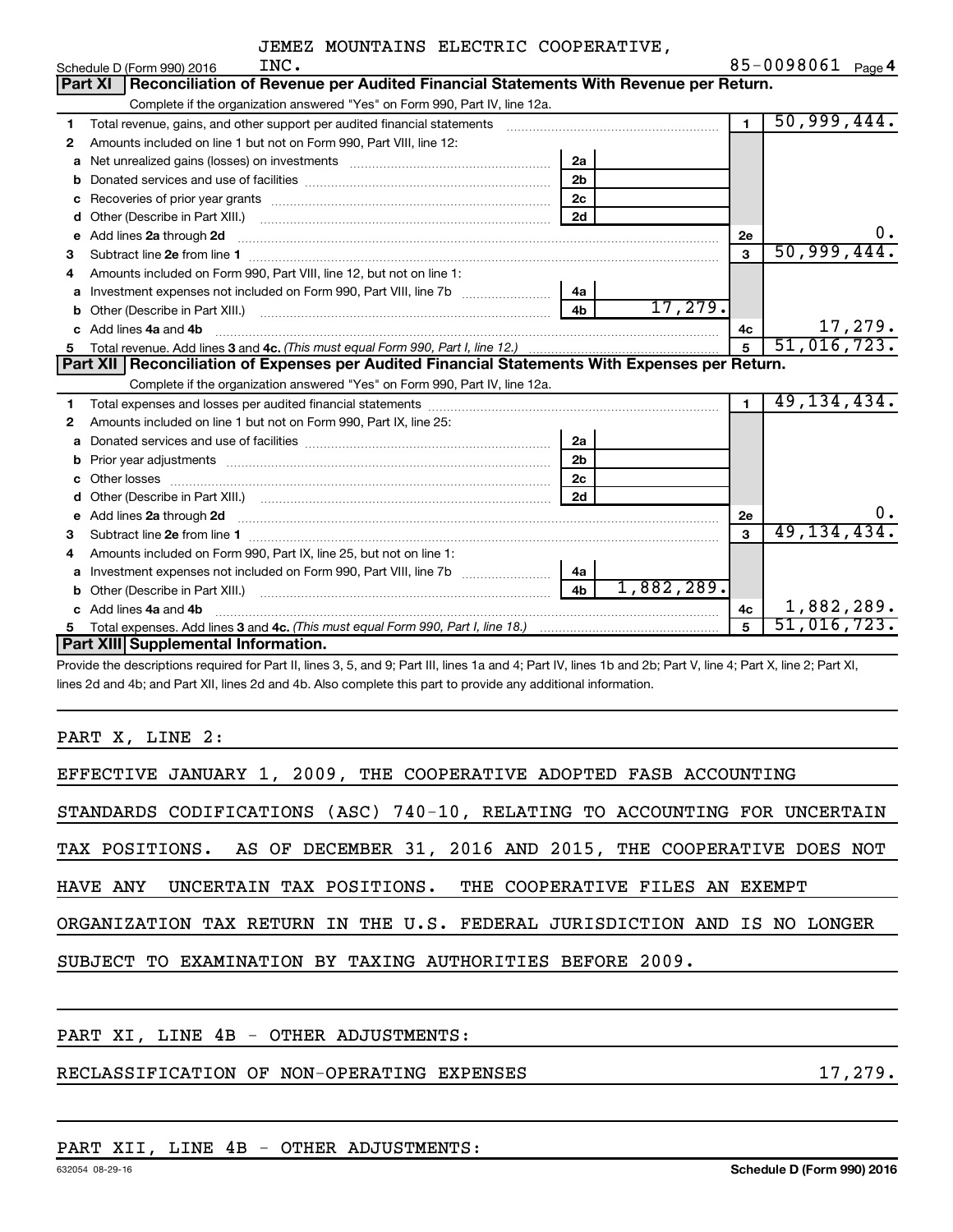|                                                       | JEMEZ MOUNTAINS ELECTRIC COOPERATIVE,      |                       |
|-------------------------------------------------------|--------------------------------------------|-----------------------|
| Schedule D (Form 990) 2016                            | INC.                                       | $85 - 0098061$ Page 5 |
| <b>Part XIII Supplemental Information (continued)</b> |                                            |                       |
| PATRONAGE CAPITAL ASSIGNABLE                          |                                            | 1,865,010.            |
|                                                       | RECLASSIFICATION OF NON-OPERATING EXPENSES | 17,279.               |
|                                                       | TOTAL TO SCHEDULE D, PART XII, LINE 4B     | 1,882,289.            |

SCHEDULE D

PART XII, LINE 4B

FOR THE AUDITED FINANCIAL STATEMENTS, THE AMOUNT OF PATRONAGE DIVIDENDS PAID OR ALLOCATED TO THE MEMBERS IS REPORTED AS AN INCREASE IN EQUITY AND NOT AS AN EXPENSE. THEREFORE, NET INCOME PER THE AUDITED FINANCIAL STATEMENTS IS REPORTED GROSS OF THE AMOUNT OF PATRONAGE DIVIDENDS THAT ARE EITHER ALLOCATED OR TO BE ALLOCATED AT THE TIME THE AUDITED FINANCIAL STATEMENTS ARE PREPARED. HOWEVER, BECAUSE THE ALLOCATION OF PATRONAGE DIVIDENDS IS ONE ASPECT OF HOW THE COOPERATIVE FULFILLS ITS TAX EXEMPT PURPOSE OF OPERATING ON A COOPERATIVE BASIS, THE AMOUNT OF PATRONAGE DIVIDENDS ALLOCATED TO THE PATRONS IS REPORTED ON FORM 990, PART IX, LINE 4 AS "BENEFITS PAID TO MEMBERS". PATRONAGE DIVIDENDS ARE ALLOCATED ON A PATRONAGE BASIS AND DONE SO PURSUANT TO A PRE-EXISTING OBLIGATION AS PROVIDED FOR IN THE "NON-PROFIT OPERATION" ARTICLE OF THE COOPERATIVE'S BYLAWS.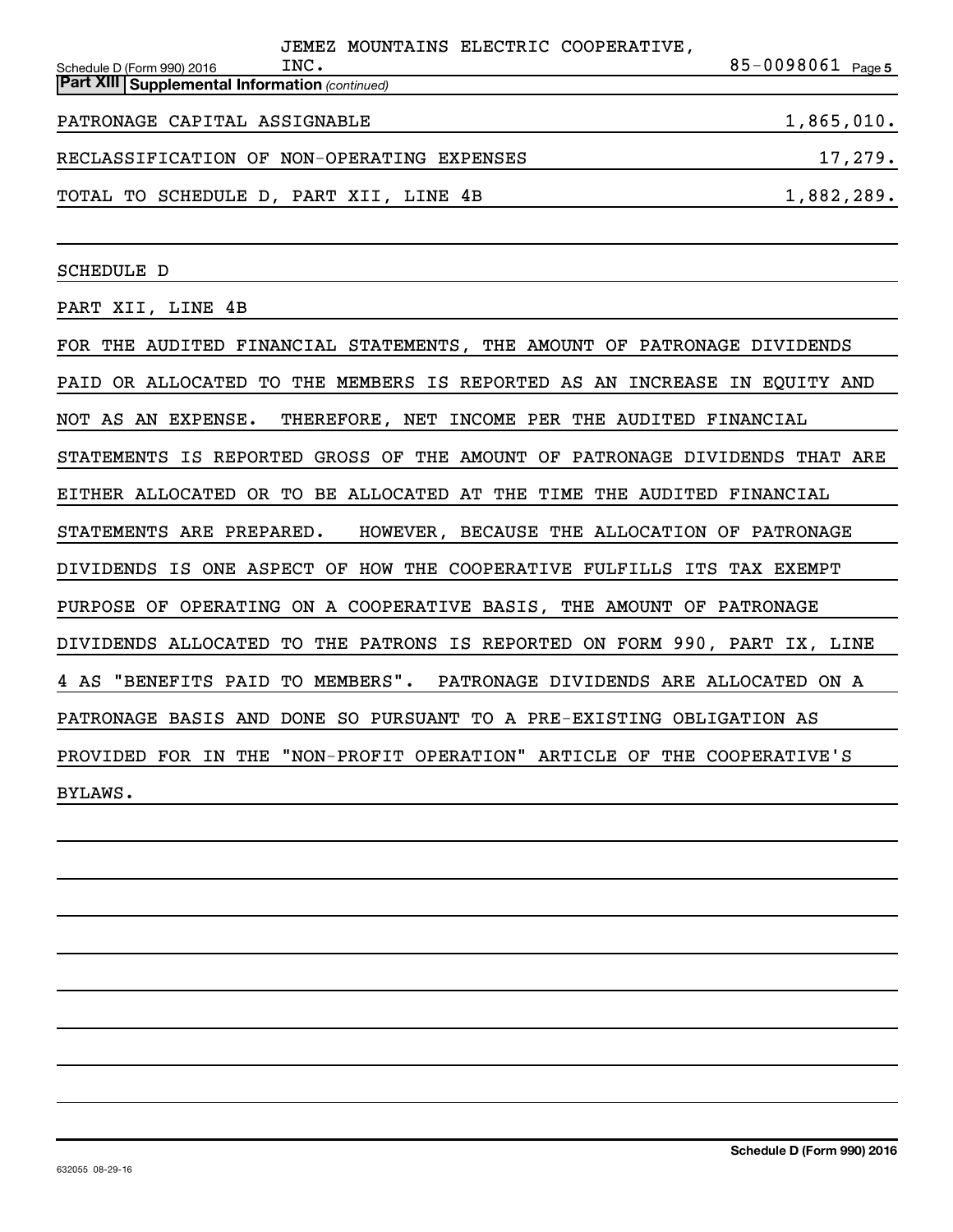**Part XIII | Supplemental Information** (continued) Schedule D (Form 990)  $\text{INC.}}$ 

Part VIII | Investments - Program Related. See Form 990, Part X, line 13.

| (a) Description of investment type | (b) Book value | (c) Method of valuation:<br>Cost or end-of-year market value |
|------------------------------------|----------------|--------------------------------------------------------------|
| MEMBER CAPITAL SECURITIES - CFC    | 28,858.        | <b>COST</b>                                                  |
|                                    |                |                                                              |
|                                    |                |                                                              |
|                                    |                |                                                              |
|                                    |                |                                                              |
|                                    |                |                                                              |
|                                    |                |                                                              |
|                                    |                |                                                              |
|                                    |                |                                                              |
|                                    |                |                                                              |
|                                    |                |                                                              |
|                                    |                |                                                              |
|                                    |                |                                                              |
|                                    |                |                                                              |
|                                    |                |                                                              |
|                                    |                |                                                              |
|                                    |                |                                                              |
|                                    |                |                                                              |
|                                    |                |                                                              |
|                                    |                |                                                              |
|                                    |                |                                                              |
|                                    |                |                                                              |
|                                    |                |                                                              |
|                                    |                |                                                              |
|                                    |                |                                                              |
|                                    |                |                                                              |
|                                    |                |                                                              |
|                                    |                |                                                              |
|                                    |                |                                                              |
|                                    |                |                                                              |
|                                    |                |                                                              |
|                                    |                |                                                              |
|                                    |                |                                                              |
|                                    |                |                                                              |
|                                    |                |                                                              |
|                                    |                |                                                              |
|                                    |                | $\sim$<br>$\sim$ $\sim$                                      |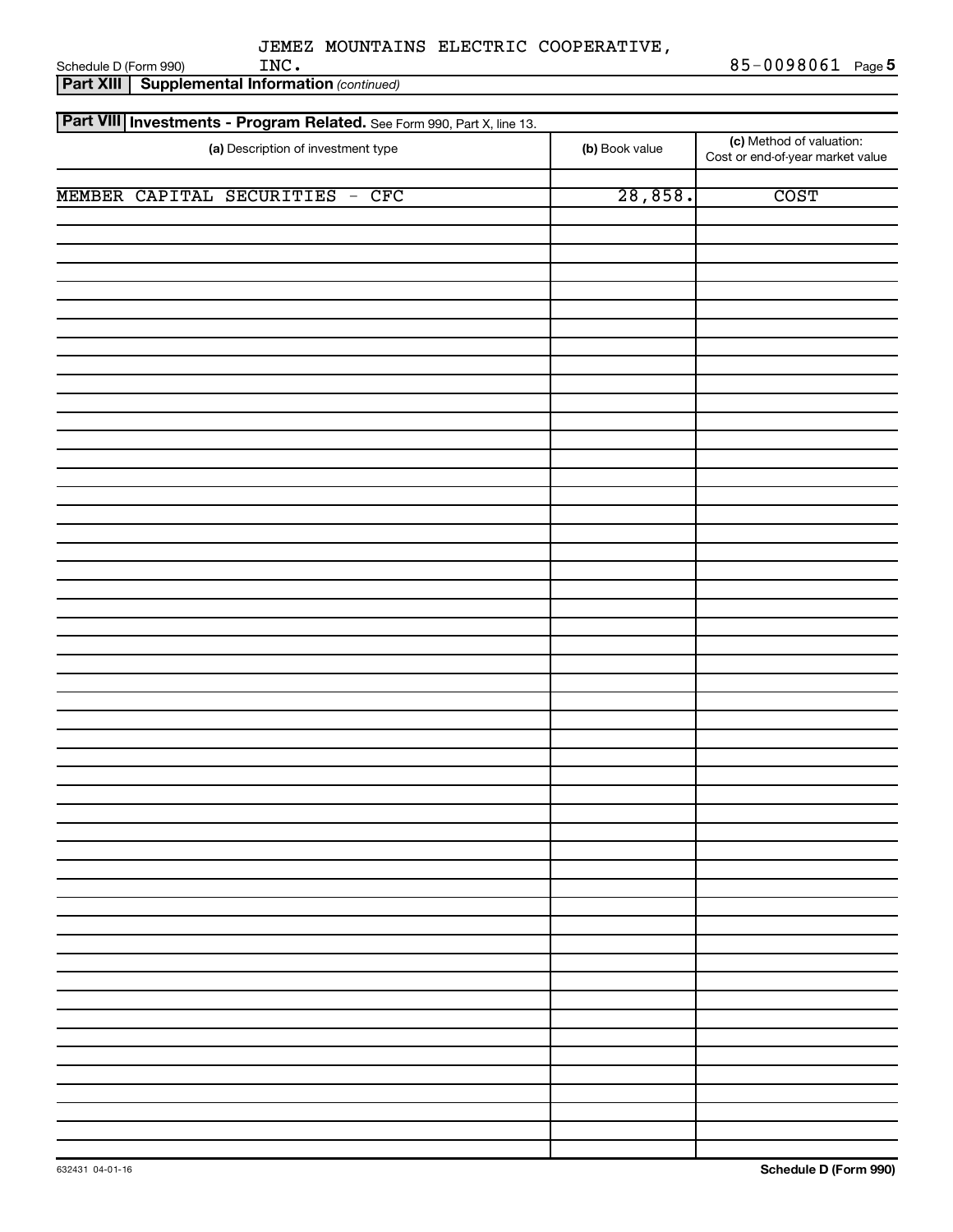|        | <b>SCHEDULE J</b>                  | <b>Compensation Information</b>                                                                                                                                                                                                                 |                                       | OMB No. 1545-0047     |     |                         |
|--------|------------------------------------|-------------------------------------------------------------------------------------------------------------------------------------------------------------------------------------------------------------------------------------------------|---------------------------------------|-----------------------|-----|-------------------------|
|        | (Form 990)                         | For certain Officers, Directors, Trustees, Key Employees, and Highest                                                                                                                                                                           |                                       | 2016                  |     |                         |
|        |                                    | <b>Compensated Employees</b><br>Complete if the organization answered "Yes" on Form 990, Part IV, line 23.                                                                                                                                      |                                       |                       |     |                         |
|        | Department of the Treasury         | Attach to Form 990.                                                                                                                                                                                                                             |                                       | <b>Open to Public</b> |     |                         |
|        | Internal Revenue Service           | Information about Schedule J (Form 990) and its instructions is at www.irs.gov/form990.                                                                                                                                                         |                                       | Inspection            |     |                         |
|        | Name of the organization           | JEMEZ MOUNTAINS ELECTRIC COOPERATIVE,                                                                                                                                                                                                           | <b>Employer identification number</b> |                       |     |                         |
|        |                                    | INC.                                                                                                                                                                                                                                            | 85-0098061                            |                       |     |                         |
| Part I |                                    | <b>Questions Regarding Compensation</b>                                                                                                                                                                                                         |                                       |                       |     |                         |
|        |                                    |                                                                                                                                                                                                                                                 |                                       |                       | Yes | No                      |
|        |                                    | <b>1a</b> Check the appropriate box(es) if the organization provided any of the following to or for a person listed on Form 990,                                                                                                                |                                       |                       |     |                         |
|        |                                    | Part VII, Section A, line 1a. Complete Part III to provide any relevant information regarding these items.                                                                                                                                      |                                       |                       |     |                         |
|        | First-class or charter travel      | Housing allowance or residence for personal use                                                                                                                                                                                                 |                                       |                       |     |                         |
|        | Travel for companions              | Payments for business use of personal residence                                                                                                                                                                                                 |                                       |                       |     |                         |
|        |                                    | $\mathbf{X}$ Health or social club dues or initiation fees<br>Tax indemnification and gross-up payments                                                                                                                                         |                                       |                       |     |                         |
|        |                                    | Discretionary spending account<br>Personal services (such as, maid, chauffeur, chef)                                                                                                                                                            |                                       |                       |     |                         |
|        |                                    |                                                                                                                                                                                                                                                 |                                       |                       |     |                         |
|        |                                    | <b>b</b> If any of the boxes on line 1a are checked, did the organization follow a written policy regarding payment or                                                                                                                          |                                       |                       |     | х                       |
|        |                                    |                                                                                                                                                                                                                                                 |                                       | 1b                    |     |                         |
| 2      |                                    | Did the organization require substantiation prior to reimbursing or allowing expenses incurred by all directors,                                                                                                                                |                                       | $\mathbf{2}$          |     | х                       |
|        |                                    |                                                                                                                                                                                                                                                 |                                       |                       |     |                         |
| 3      |                                    |                                                                                                                                                                                                                                                 |                                       |                       |     |                         |
|        |                                    | Indicate which, if any, of the following the filing organization used to establish the compensation of the organization's<br>CEO/Executive Director. Check all that apply. Do not check any boxes for methods used by a related organization to |                                       |                       |     |                         |
|        |                                    | establish compensation of the CEO/Executive Director, but explain in Part III.                                                                                                                                                                  |                                       |                       |     |                         |
|        | Compensation committee             | Written employment contract                                                                                                                                                                                                                     |                                       |                       |     |                         |
|        |                                    | $\underline{\mathbf{X}}$ Compensation survey or study<br>Independent compensation consultant                                                                                                                                                    |                                       |                       |     |                         |
|        |                                    | $\lfloor \underline{X} \rfloor$ Approval by the board or compensation committee<br>Form 990 of other organizations                                                                                                                              |                                       |                       |     |                         |
|        |                                    |                                                                                                                                                                                                                                                 |                                       |                       |     |                         |
| 4      |                                    | During the year, did any person listed on Form 990, Part VII, Section A, line 1a, with respect to the filing                                                                                                                                    |                                       |                       |     |                         |
|        |                                    | organization or a related organization:                                                                                                                                                                                                         |                                       |                       |     |                         |
| а      |                                    | Receive a severance payment or change-of-control payment?                                                                                                                                                                                       |                                       | 4a                    |     | х                       |
| b      |                                    |                                                                                                                                                                                                                                                 |                                       | 4b                    |     | $\overline{\texttt{x}}$ |
|        |                                    |                                                                                                                                                                                                                                                 |                                       | 4c                    |     | X                       |
|        |                                    | If "Yes" to any of lines 4a-c, list the persons and provide the applicable amounts for each item in Part III.                                                                                                                                   |                                       |                       |     |                         |
|        |                                    |                                                                                                                                                                                                                                                 |                                       |                       |     |                         |
|        |                                    | Only section 501(c)(3), 501(c)(4), and 501(c)(29) organizations must complete lines 5-9.                                                                                                                                                        |                                       |                       |     |                         |
|        |                                    | For persons listed on Form 990, Part VII, Section A, line 1a, did the organization pay or accrue any compensation                                                                                                                               |                                       |                       |     |                         |
|        | contingent on the revenues of:     |                                                                                                                                                                                                                                                 |                                       |                       |     |                         |
|        |                                    | a The organization? <b>contracts</b> and contracts are contracted and contract and contract and contract and contract and contract and contract and contract and contract and contract and contract and contract and contract and c             |                                       | 5a                    |     |                         |
|        |                                    |                                                                                                                                                                                                                                                 |                                       | 5b                    |     |                         |
|        |                                    | If "Yes" on line 5a or 5b, describe in Part III.                                                                                                                                                                                                |                                       |                       |     |                         |
|        |                                    | 6 For persons listed on Form 990, Part VII, Section A, line 1a, did the organization pay or accrue any compensation                                                                                                                             |                                       |                       |     |                         |
|        | contingent on the net earnings of: |                                                                                                                                                                                                                                                 |                                       |                       |     |                         |
|        |                                    |                                                                                                                                                                                                                                                 |                                       | 6а                    |     |                         |
|        |                                    |                                                                                                                                                                                                                                                 |                                       | 6b                    |     |                         |
|        |                                    | If "Yes" on line 6a or 6b, describe in Part III.                                                                                                                                                                                                |                                       |                       |     |                         |
|        |                                    | 7 For persons listed on Form 990, Part VII, Section A, line 1a, did the organization provide any nonfixed payments                                                                                                                              |                                       |                       |     |                         |
|        |                                    |                                                                                                                                                                                                                                                 |                                       | 7                     |     |                         |
| 8      |                                    | Were any amounts reported on Form 990, Part VII, paid or accrued pursuant to a contract that was subject to the                                                                                                                                 |                                       |                       |     |                         |
|        |                                    |                                                                                                                                                                                                                                                 |                                       | 8                     |     |                         |
| 9      |                                    | If "Yes" on line 8, did the organization also follow the rebuttable presumption procedure described in                                                                                                                                          |                                       |                       |     |                         |
|        |                                    |                                                                                                                                                                                                                                                 |                                       | 9                     |     |                         |
|        |                                    | LHA For Paperwork Reduction Act Notice, see the Instructions for Form 990.                                                                                                                                                                      | Schedule J (Form 990) 2016            |                       |     |                         |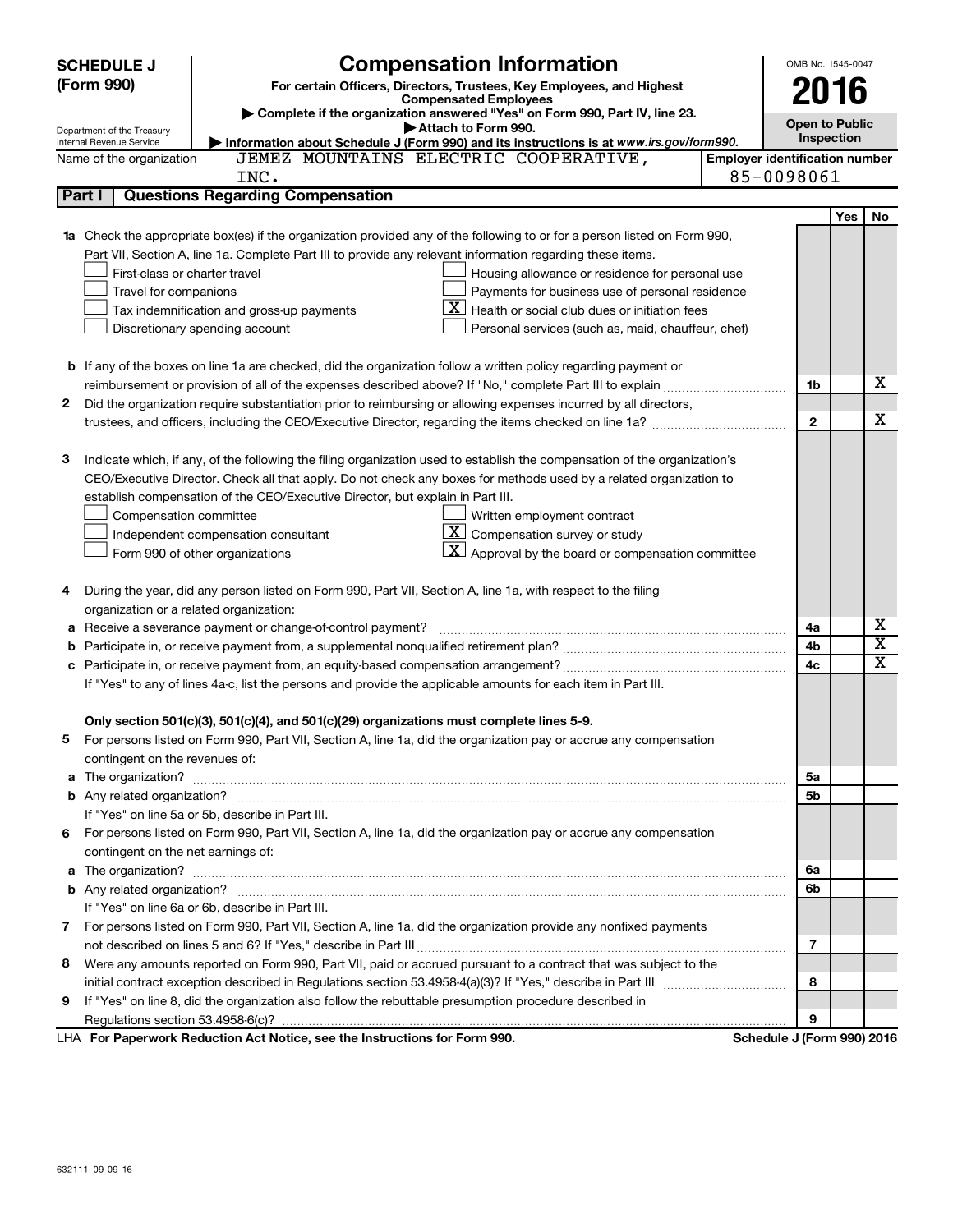Schedule J (Form 990) 2016  $\qquad \qquad \text{INC.}$ 

Part II | Officers, Directors, Trustees, Key Employees, and Highest Compensated Employees. Use duplicate copies if additional space is needed.

For each individual whose compensation must be reported on Schedule J, report compensation from the organization on row (i) and from related organizations, described in the instructions, on row (ii). Do not list any individuals that aren't listed on Form 990, Part VII.

Note: The sum of columns (B)(i)-(iii) for each listed individual must equal the total amount of Form 990, Part VII, Section A, line 1a, applicable column (D) and (E) amounts for that individual.

|                       |                     |                          | (B) Breakdown of W-2 and/or 1099-MISC compensation |                                           | (C) Retirement and             | (D) Nontaxable              | (E) Total of columns<br>(F) Compensation |                                                            |  |
|-----------------------|---------------------|--------------------------|----------------------------------------------------|-------------------------------------------|--------------------------------|-----------------------------|------------------------------------------|------------------------------------------------------------|--|
| (A) Name and Title    |                     | (i) Base<br>compensation | (ii) Bonus &<br>incentive<br>compensation          | (iii) Other<br>reportable<br>compensation | other deferred<br>compensation | benefits                    | $(B)(i)-(D)$                             | in column (B)<br>reported as deferred<br>on prior Form 990 |  |
| JOSEPH SANCHEZ<br>(1) | (i)                 | 164, 867.                | $\overline{0}$ .                                   | 1,043.                                    | 12,439.                        | 7,987.                      | 186, 336.                                | $\overline{0}$ .                                           |  |
| GENERAL MANAGER       | (ii)                | $\overline{0}$ .         | $\overline{\mathfrak{o}}$ .                        | $\overline{0}$ .                          | $\overline{0}$ .               | $\overline{\mathfrak{o}}$ . | $\overline{\mathfrak{o}}$ .              | $\overline{0}$ .                                           |  |
|                       | (i)                 |                          |                                                    |                                           |                                |                             |                                          |                                                            |  |
|                       | $\vert$ (ii)        |                          |                                                    |                                           |                                |                             |                                          |                                                            |  |
|                       | (i)                 |                          |                                                    |                                           |                                |                             |                                          |                                                            |  |
|                       | $\vert$ (ii)        |                          |                                                    |                                           |                                |                             |                                          |                                                            |  |
|                       | (i)                 |                          |                                                    |                                           |                                |                             |                                          |                                                            |  |
|                       | $\vert$ (ii)        |                          |                                                    |                                           |                                |                             |                                          |                                                            |  |
|                       | (i)                 |                          |                                                    |                                           |                                |                             |                                          |                                                            |  |
|                       | $\vert$ (ii)<br>(i) |                          |                                                    |                                           |                                |                             |                                          |                                                            |  |
|                       | $\vert$ (ii)        |                          |                                                    |                                           |                                |                             |                                          |                                                            |  |
|                       | (i)                 |                          |                                                    |                                           |                                |                             |                                          |                                                            |  |
|                       | $\vert$ (ii)        |                          |                                                    |                                           |                                |                             |                                          |                                                            |  |
|                       | (i)                 |                          |                                                    |                                           |                                |                             |                                          |                                                            |  |
|                       | $\vert$ (ii)        |                          |                                                    |                                           |                                |                             |                                          |                                                            |  |
|                       | (i)                 |                          |                                                    |                                           |                                |                             |                                          |                                                            |  |
|                       | $\vert$ (ii)        |                          |                                                    |                                           |                                |                             |                                          |                                                            |  |
|                       | (i)                 |                          |                                                    |                                           |                                |                             |                                          |                                                            |  |
|                       | $\vert$ (ii)        |                          |                                                    |                                           |                                |                             |                                          |                                                            |  |
|                       | (i)                 |                          |                                                    |                                           |                                |                             |                                          |                                                            |  |
|                       | $\vert$ (ii)        |                          |                                                    |                                           |                                |                             |                                          |                                                            |  |
|                       | (i)<br>$\vert$ (ii) |                          |                                                    |                                           |                                |                             |                                          |                                                            |  |
|                       | (i)                 |                          |                                                    |                                           |                                |                             |                                          |                                                            |  |
|                       | $\vert$ (ii)        |                          |                                                    |                                           |                                |                             |                                          |                                                            |  |
|                       | (i)                 |                          |                                                    |                                           |                                |                             |                                          |                                                            |  |
|                       | $\vert$ (ii)        |                          |                                                    |                                           |                                |                             |                                          |                                                            |  |
|                       | (i)                 |                          |                                                    |                                           |                                |                             |                                          |                                                            |  |
|                       | $\vert$ (ii)        |                          |                                                    |                                           |                                |                             |                                          |                                                            |  |
|                       | (i)                 |                          |                                                    |                                           |                                |                             |                                          |                                                            |  |
|                       | (ii)                |                          |                                                    |                                           |                                |                             |                                          |                                                            |  |

**2**

INC. 85-0098061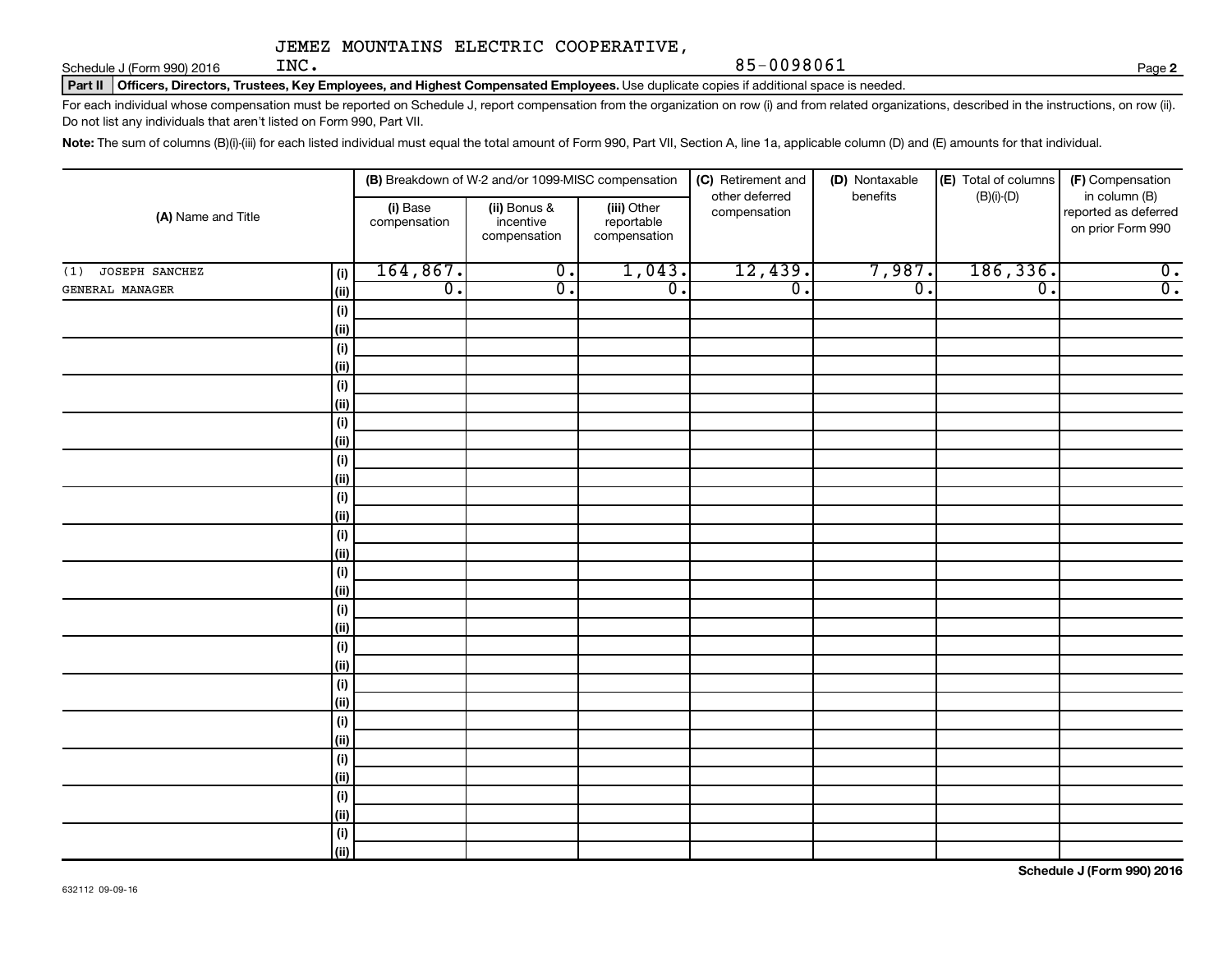Schedule J (Form 990) 2016  $INC$ .

**Part III Supplemental Information**

Provide the information, explanation, or descriptions required for Part I, lines 1a, 1b, 3, 4a, 4b, 4c, 5a, 5b, 6a, 6b, 7, and 8, and for Part II. Also complete this part for any additional information.

PART I, LINE 1A:

PURSUANT TO A WELLNESS PROGRAM, THE COOPERATIVE WILL PAY ALL EMPLOYEES \$15

#### A MONTH FOR A GYM MEMBERSHIP.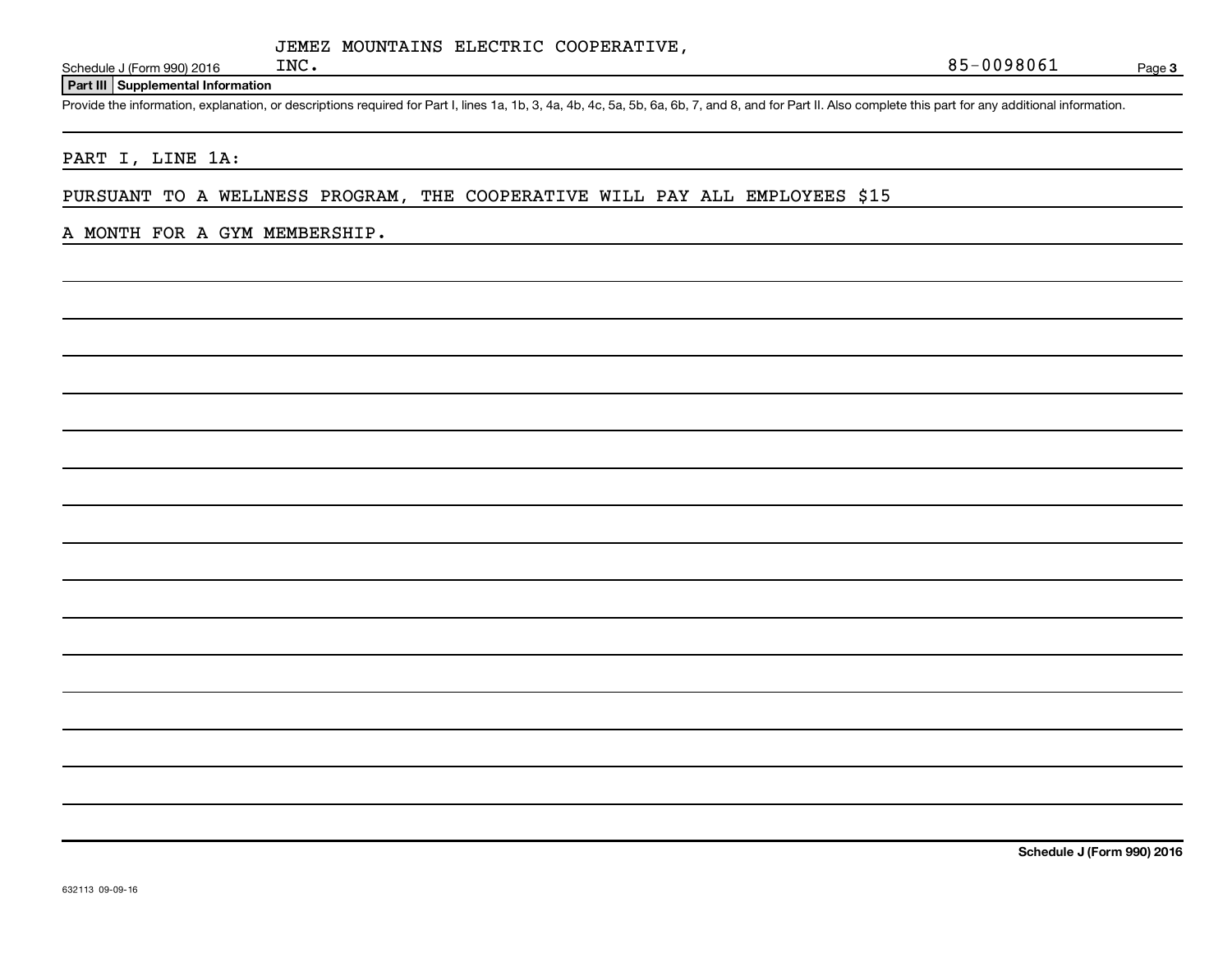| <b>SCHEDULE O</b><br>Supplemental Information to Form 990 or 990-EZ<br>Complete to provide information for responses to specific questions on<br>(Form 990 or 990-EZ)<br>Form 990 or 990-EZ or to provide any additional information.<br>Attach to Form 990 or 990-EZ.<br>Department of the Treasury<br>Information about Schedule O (Form 990 or 990-EZ) and its instructions is at WWW.irs.gov/form990.<br>Internal Revenue Service | OMB No. 1545-0047<br><b>Open to Public</b><br>Inspection |
|---------------------------------------------------------------------------------------------------------------------------------------------------------------------------------------------------------------------------------------------------------------------------------------------------------------------------------------------------------------------------------------------------------------------------------------|----------------------------------------------------------|
| JEMEZ MOUNTAINS ELECTRIC COOPERATIVE,<br>Name of the organization<br>INC.                                                                                                                                                                                                                                                                                                                                                             | <b>Employer identification number</b><br>85-0098061      |
| FORM 990, PART III, LINE 1,<br>DESCRIPTION OF<br>ORGANIZATION MISSION:<br>CONSUMERS.<br>WE<br>TAKE AN ACTIVE ROLE<br>IN OUR COMMUNITIES<br>BY                                                                                                                                                                                                                                                                                         | WORKING                                                  |
| THE GRASSROOTS LEVEL TO<br>ENSURE<br>THE POSITIVE WELFARE AND<br>TOGETHER AT                                                                                                                                                                                                                                                                                                                                                          |                                                          |
| DEVELOPMENT OF OUR COMMUNITIES.                                                                                                                                                                                                                                                                                                                                                                                                       |                                                          |
| FORM 990, PART VI, SECTION A, LINE<br>6:<br>COOPERATIVE WAS FORMED<br>BY<br>THE MEMBERS<br>TO<br>THE                                                                                                                                                                                                                                                                                                                                  | PROVIDE ELECTRIC SERVICE AT                              |
| COST ON A COOPERATIVE BASIS.                                                                                                                                                                                                                                                                                                                                                                                                          |                                                          |
| FORM 990, PART VI,<br>SECTION A, LINE<br>7A:                                                                                                                                                                                                                                                                                                                                                                                          |                                                          |
| MEMBERS<br>THE<br>COOPERATIVE VOTE<br>ON<br>THE<br>BOARD OF<br>TRUSTEES<br>THE<br>OF                                                                                                                                                                                                                                                                                                                                                  | ON A DISTRICT                                            |
| THE RESPECTIVE DISTRICT MEETINGS.<br>THE<br>MEMBERS ALSO VOTE<br>BASIS AT                                                                                                                                                                                                                                                                                                                                                             | ON THE                                                   |
| "AT LARGE"<br>TRUSTEE ON A COOPERATIVE WIDE BASIS AS<br><b>ONE</b><br>PART                                                                                                                                                                                                                                                                                                                                                            | OF<br>THE ANNUAL                                         |
| MEETING.<br>MEMBERS<br>MAY ALSO VOTE<br>TO REMOVE A TRUSTEE FROM OFFICE.<br>THE                                                                                                                                                                                                                                                                                                                                                       |                                                          |
| ELECTIONS ARE DONE ON A ONE MEMBER ONE VOTE BASIS.                                                                                                                                                                                                                                                                                                                                                                                    |                                                          |
| FORM 990, PART VI, SECTION A, LINE 7B:                                                                                                                                                                                                                                                                                                                                                                                                |                                                          |
| THE FOLLOWING ACTS REQUIRE APPROVAL OF THE MEMBERS OF THE COOPERATIVE.                                                                                                                                                                                                                                                                                                                                                                |                                                          |
| 1. DISSOLUTION/LIQUIDATION OF THE COOPERATIVE;                                                                                                                                                                                                                                                                                                                                                                                        |                                                          |

2. MERGER OR CONSOLIDATION OF THE COOPERATIVE WITH ANOTHER ORGANIZATION;

3. DISPOSAL OF A SUBSTANTIAL PORTION OF THE COOPERATIVE'S ASSETS;

4. AMENDMENT TO THE ARTICLES OF INCORPORATION;

5. AMENDMENT TO THE BYLAWS

#### FORM 990, PART VI, SECTION A, LINE 8B: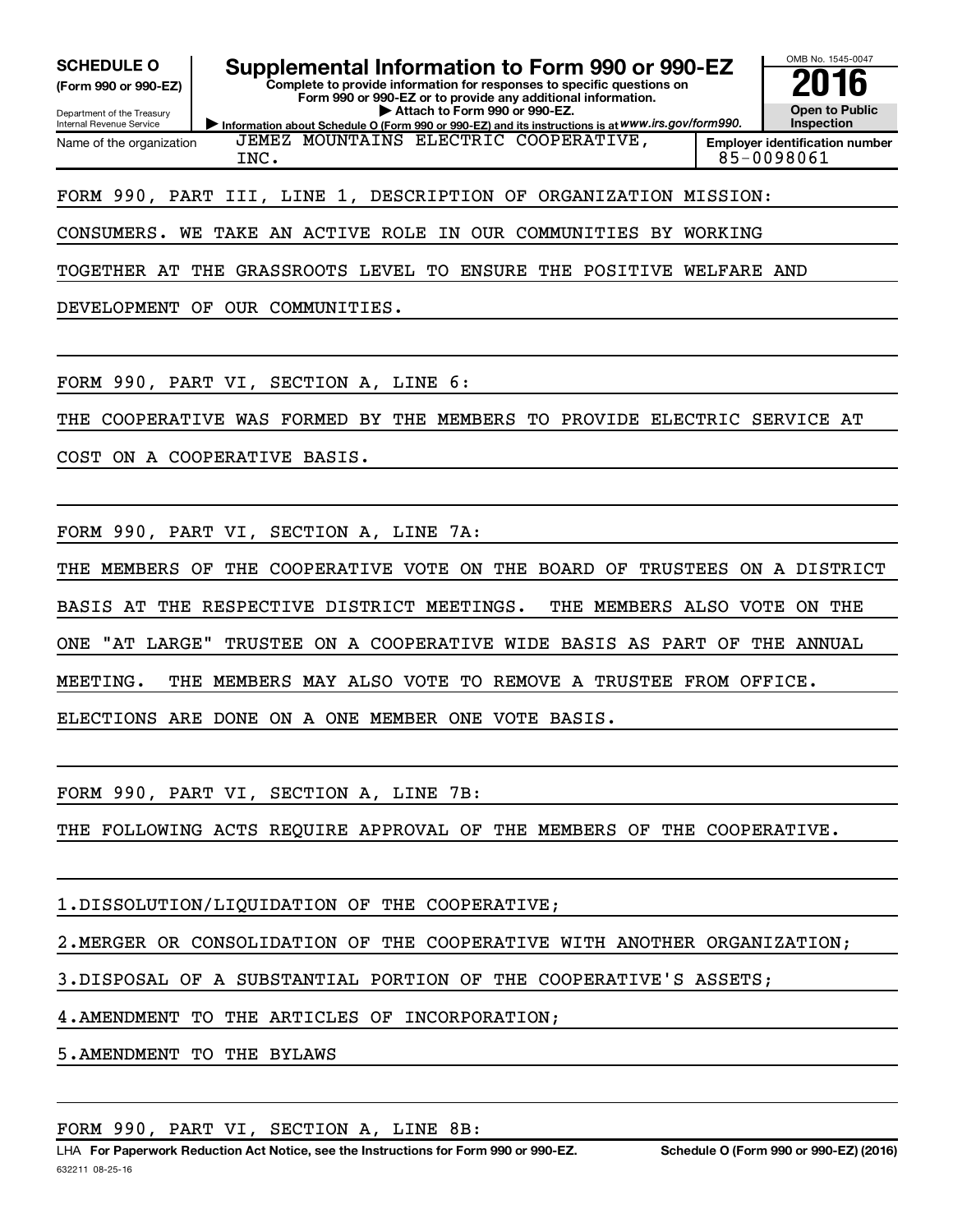| Schedule O (Form 990 or 990-EZ) (2016)                                   |      |                                       |  |  |                                                   | Page 2                                |
|--------------------------------------------------------------------------|------|---------------------------------------|--|--|---------------------------------------------------|---------------------------------------|
| Name of the organization                                                 | INC. | JEMEZ MOUNTAINS ELECTRIC COOPERATIVE, |  |  | 85-0098061                                        | <b>Employer identification number</b> |
| THE COOPERATIVE HAS NO COMMITTEES WITH AUTHORITY TO ACT ON BEHALF OF THE |      |                                       |  |  |                                                   |                                       |
| GOVERNING BODY.                                                          |      |                                       |  |  | THEREFORE, AND PURSUANT TO FORM 990 INSTRUCTIONS, | THE                                   |
| QUESTION HAS BEEN ANSWERED "NO".                                         |      |                                       |  |  |                                                   |                                       |

FORM 990, PART VI, SECTION B, LINE 11B:

MANAGEMENT FIRST REVIEWS THE FORM 990. A COPY OF THE FORM 990 IS THEN PRESENTED BY MANAGEMENT FIRST TO THE FINANCE COMMITTEE AND THEN TO THE FULL BOARD OF TRUSTEES FOR DISCUSSION AND REVIEW AT THE RESPECTIVE MEETINGS SUBSEQUENT TO FILING.

FORM 990, PART VI, SECTION B, LINE 12C:

OFFICERS ARE REQUIRED TO REVIEW AND BE FAMILIAR WITH THE POLICIES OUTLINED IN THE COOPERATIVE'S CONFLICT OF INTEREST POLICY. OFFICERS ARE REQUIRED TO DISCLOSE ANY ACTION OR SITUATION THAT MIGHT VIOLATE THE POLICY TO THE FULL BOARD OF TRUSTEES AS SOON AS POSSIBLE. ADDITIONALLY, THE BY-LAWS DISQUALIFY A TRUSTEE FROM SERVING ON THE BOARD, INCLUDING BUT NOT LIMITED TO, IF HE/SHE (1) IS EMPLOYED BY OR INVESTS IN A COMPETING BUSINESS, (2) IS AN ELECTED PUBLIC OFFICIAL AND (3) HAS A FAMILY RELATIONSHIP WITH ANOTHER TRUSTEE/OFFICER OR EMPLOYEE OF THE COOPERATIVE.

FORM 990, PART VI, SECTION B, LINE 15: WHEN DETERMINING THE COMPENSATION OF THE GENERAL MANAGER, THE BOARD OF TRUSTEES UTILIZES INTERNAL RESOURCES TO OBTAIN COMPENSATION DATA FOR GENERAL MANAGERS OF OTHER ELECTRIC COOPERATIVES LOCATED IN THE COOPERATIVE'S GEOGRAPHIC REGION. A WRITTEN EMPLOYMENT CONTRACT IS ALSO UTILIZED. ADJUSTMENTS TO COMPENSATION ARE DELIBERATED AND APPROVED BY THE BOARD OF TRUSTEES.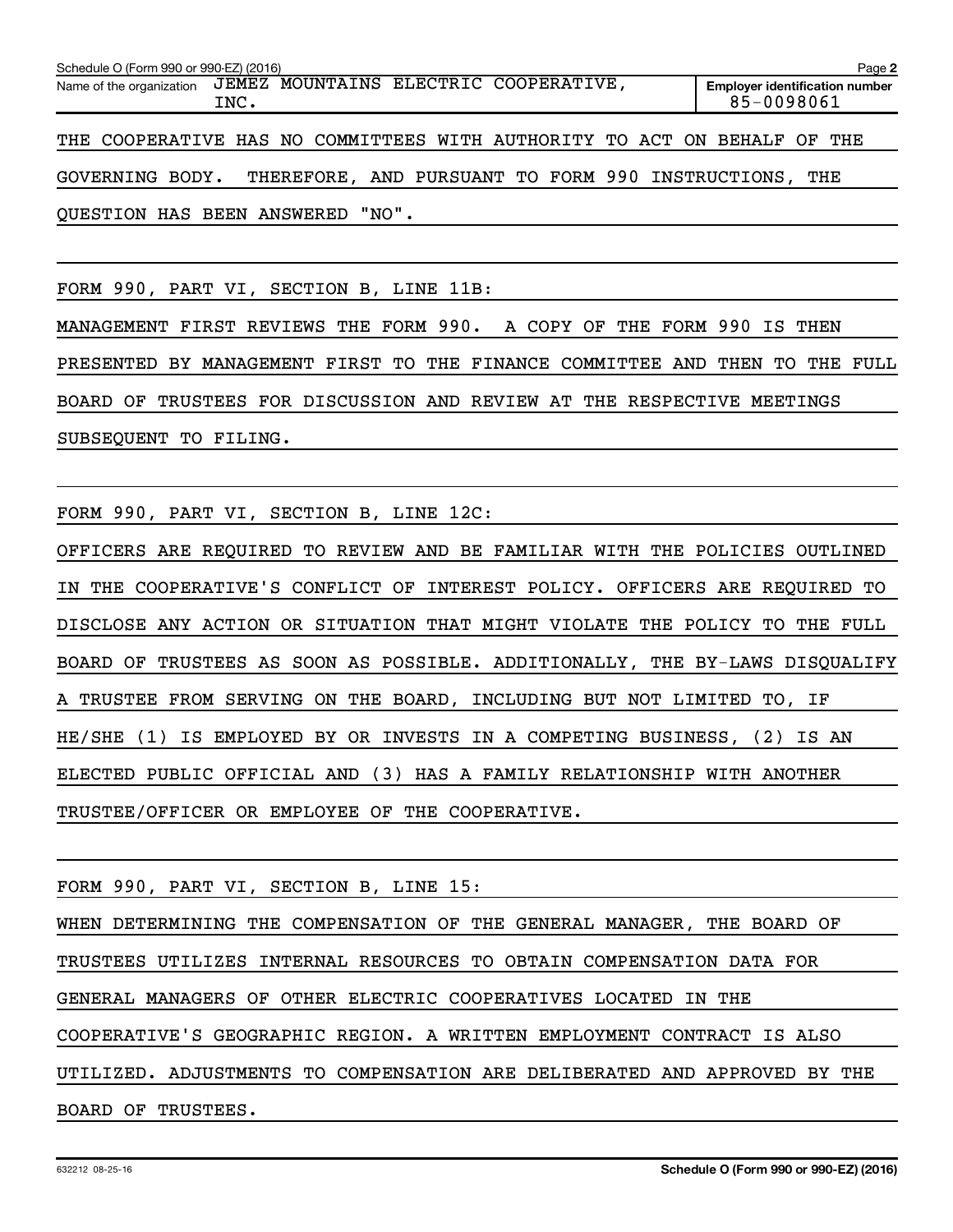| Schedule O (Form 990 or 990-EZ) (2016)                                      | Page 2                                              |
|-----------------------------------------------------------------------------|-----------------------------------------------------|
| JEMEZ MOUNTAINS ELECTRIC COOPERATIVE,<br>Name of the organization<br>INC.   | <b>Employer identification number</b><br>85-0098061 |
| THE BOARD, THE GENERAL MANAGER, AND A COMPENSATION COMMITTEE UTILIZE        |                                                     |
| INTERNAL RESOURCES WHEN DETERMINING THE COMPENSATION OF THE COOPERATIVE'S   |                                                     |
| OTHER EMPLOYEES MEETING THE DEFINITION OF OFFICER AND KEY EMPLOYEE, IF ANY. |                                                     |
|                                                                             |                                                     |

FORM 990, PART VI, SECTION C, LINE 19:

THE COOPERATIVE PROVIDES A SUMMARIZED COPY OF THE AUDITED FINANCIAL

STATEMENTS TO THE MEMBERS OF THE COOPERATIVE AT THE ANNUAL MEETING.

ADDDITIONALLY, THE ARTICLES OF INCORPORATION, BYLAWS, BOARD POLICIES

(INCLUDING THE CONFLICT OF INTEREST POLICY)AND MOST RECENTLY COMPLETED SET

OF AUDITED FINANCIAL STATEMENTS ARE LOCATED ON THE COOPERATIVE'S WEBSITE AT WWW.JMEZCOOP.ORG.

FORM 990, PART VI AND VII THE COOPERATIVE ANNUALLY PROVIDES EACH TRUSTEE WHO SERVED ON THE BOARD DURING THE YEAR A QUESTIONNAIRE AND TIME LOG. THE COMPLETED QUESTIONNAIRES AND TIME LOGS ARE USED TO COMPLETE THE APPLICABLE QUESTIONS ON THE FORM 990 PERTAINING TO BUSINESS RELATIONSHIPS AMONG DIRECTORS, OFFICER AND KEY EMPLOYEES, AS WELL AS TO DETERMINE IF THERE ARE ANY TRANSACTIONS WHICH MUST BE REPORTED IN DETAIL ON SCHEDULE L - "TRANSACTIONS WITH INTERESTED PERSONS". IF THE COOPERATIVE WAS UNABLE

TO OBTAIN A COMPLETED QUESTIONNAIRE AND/OR TIME LOG, THE COOPERATIVE

RELIED UPON THE COMPLETED INFORMATION FOR THE PRIOR YEAR.

FORM 990, PART VII, COLUMN F

IN ORDER TO PROVIDE RETIREMENT BENEFITS TO ITS EMPLOYEES, THE

COOPERATIVE HAS ESTABLISHED A DEFINED CONTRIBUTION PLAN UNDER SECTION

401(K) OF THE INTERNAL REVENUE CODE. THE COOPERATIVE CONTRIBUTES BASED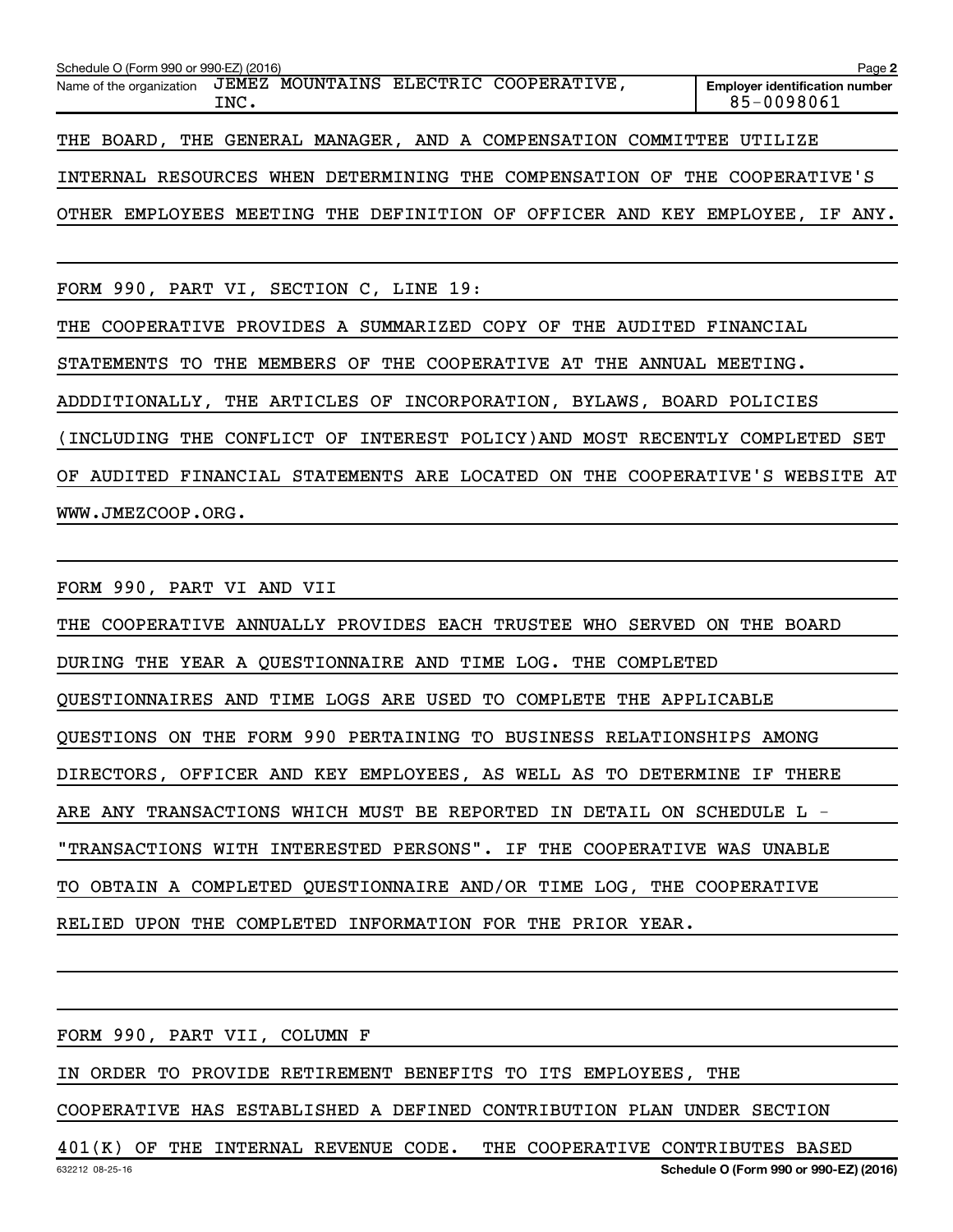| Schedule O (Form 990 or 990-EZ) (2016)                                    | Page 2                                              |
|---------------------------------------------------------------------------|-----------------------------------------------------|
| JEMEZ MOUNTAINS ELECTRIC COOPERATIVE,<br>Name of the organization<br>INC. | <b>Employer identification number</b><br>85-0098061 |
| ON A PERCENTAGE OF THE PARTICIPATING EMPLOYEE'S SALARY AS DETERMINED      |                                                     |
| EMPLOYER CONTRIBUTIONS ARE AVAILABLE TO<br>UNDER THE PLAN DOCUMENT.       |                                                     |
| PARTICIPATING EMPLOYEES, INCLUDING OFFICERS AND HIGHLY COMPENSATED        |                                                     |
| EMPLOYEES, MEETING THE ELIGIBILITY REQUIREMENTS OF SUCH PLAN.             |                                                     |

THE COOPERATIVE ALSO PROVIDES HEALTH, DENTAL, AND LIFE INSURANCE TO ELIGIGLE EMPLOYEES THROUGH A QUALIFIED PLAN. THE AMOUNTS REPORTED ON PART VII, COLUMN (F) FOR OFFICERS AND HIGHLY COMPENSATED EMPLOYEES ARE COMPRISED OF THE CONTRIBUTIONS TO THE 401(K) PENSION PLAN AND THE INSURANCE PREMIUMS PAID FOR THEIR BENEFIT.

FORM 990, PART VIII, LINE 2

PATRONAGE DIVIDENDS RESULT FROM THE PURCHASE OF WHOLESALE POWER FROM A GENERATION & TRANSMISSION COOPERATIVE. PATRONAGE DIVIDENDS ALSO RESULT FROM THE PAYMENT OF INTEREST FROM COOPERATIVE BANKS AND THE PURCHASE OF SUPPLIES AND SERVICES FROM OTHER COOPERATIVE ORGANIZATIONS. THE EXPENSES ASSOCIATED WITH PURCHASES FROM AND PAYMENTS TO SUCH COOPERATIVE ORGANIZATIONS ARE A DIRECT COMPONENT OF COST OF THE ELECTRIC SERVICE PROVIDED BY THE COOPERATIVE TO ITS MEMBERS.

FORM 990, PART IX

THE ACCOUNTING RECORDS OF THE COOPERATIVE ARE MAINTAINED IN ACCORDANCE WITH THE RUS UNIFORM SYSTEM OF ACCOUNTS AS PRESCRIBED FOR ELECTRIC BORROWERS OF THE RURAL UTILITIES SERVICE (RUS). THE UNIFORM SYSTEM OF ACCOUNTS DOES NOT RECORD EXPENSES IN THE GENERAL EXPENSE CATEGORIES PROVIDED ON PART IX LINES 1 - 23. THE COOPERATIVE SEPARATELY REPORTS SALARIES AND WAGES, EMPLOYEE BENEFITS AND PAYROLL TAXES THAT ARE ALLOCATED IN ACCORDANCE WITH ITS ACCOUNTING SYSTEM, BUT OTHER EXPENSES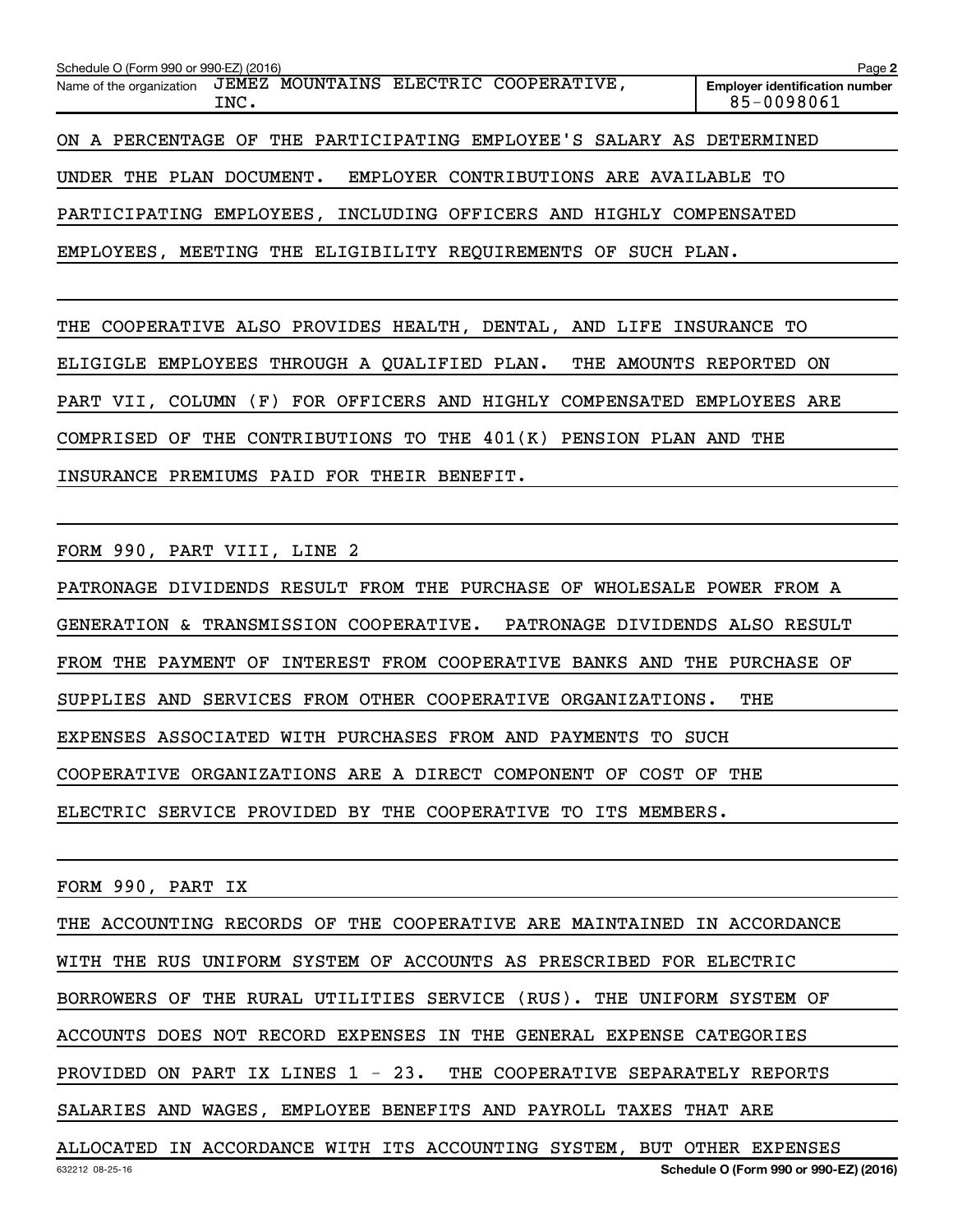| Schedule O (Form 990 or 990-EZ) (2016)                               | Page 2 |  |                                       |                                                     |
|----------------------------------------------------------------------|--------|--|---------------------------------------|-----------------------------------------------------|
| Name of the organization                                             | INC.   |  | JEMEZ MOUNTAINS ELECTRIC COOPERATIVE, | <b>Employer identification number</b><br>85-0098061 |
| THAT ARE DESCRIBED IN LINES 1 - 23 ARE REPORTED ON LINE 24 UNDER THE |        |  |                                       |                                                     |

#### EXPENSE CATEGORIES REQUIRED BY THE UNIFORM SYSTEM OF ACCOUNTS.

FORM 990, PART IX, LINE 4

PURSUANT TO THE FORM 990 INSTRUCTIONS, THE AMOUNT OF PATRONAGE DIVIDENDS PAID TO THE MEMBERS (HEREINAFTER REFERRED TO AS "PATRONS") SHOULD BE REPORTED ON PART IX, LINE 4. THE PHRASE "PATRONAGE DIVIDENDS PAID" REFERS TO THE PROCESS, SUBSEQUENT TO YEAR-END, BY WHICH THE COOPERATIVE ALLOCATES PATRONAGE CAPITAL TO AND, THEREFORE, OPERATES AT COST WITH ITS PATRONS.

THE COOPERATIVE'S TAX EXEMPT PURPOSE IS TO PROVIDE ELECTRICITY TO ITS PATRONS AND TO DO SO ON A COOPERATIVE BASIS. TAX LAW DEFINES "OPERATING ON A COOPERATIVE BASIS" AS SUBORDINATION OF CAPITAL, DEMOCRATIC CONTROL, AND OPERATION AT COST. THE COOPERATIVE OPERATES AT COST THROUGH THE ALLOCATION OF TRUE PATRONAGE DIVIDENDS (ALSO REFERRED TO AS ALLOCATIONS OF PATRONAGE CAPITAL) TO ITS PATRONS. PATRONAGE DIVIDENDS ARE CONSIDERED PAID IF THE ALLOCATION IS MADE (1) PURSUANT TO A PRE-EXISTING OBLIGATION, (2) FROM THE MARGINS PRODUCED FROM THE TRANSACTIONS DONE WITH OR FOR PATRONS, AND (3) IN A FAIR AND EQUITABLE MANNER ON THE BASIS OF PATRONAGE (I.E. PURCHASES). ADDITIONALLY, THE ALLOCATION OF PATRONAGE DIVIDENDS SHOULD BE MADE WITHIN A REASONABLE TIME PERIOD AFTER THE CLOSE OF THE COOPERATIVE'S YEAR-END OF DECEMBER 31. EACH ONE OF THESE REQUIREMENTS FOR A TRUE PATRONAGE DIVIDEND IS PROVIDED FOR IN THE NON-PROFIT OPERATION ARTICLE OF THE COOPERATIVE'S BYLAWS.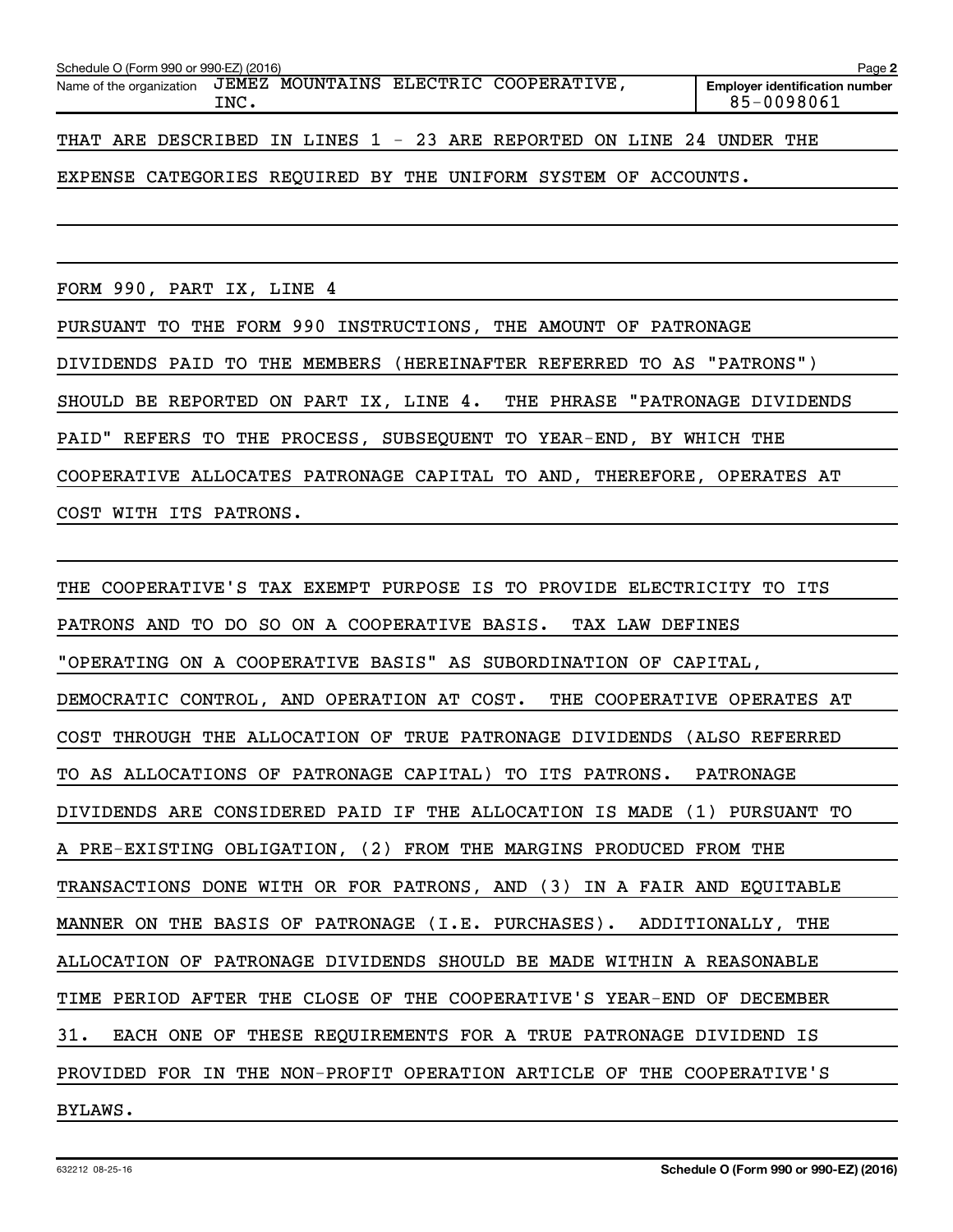| Schedule O (Form 990 or 990-EZ) (2016)                                    | Page 2                                              |
|---------------------------------------------------------------------------|-----------------------------------------------------|
| JEMEZ MOUNTAINS ELECTRIC COOPERATIVE,<br>Name of the organization<br>INC. | <b>Employer identification number</b><br>85-0098061 |
| THE AMOUNT REPORTED ON PART IX, LINE 4 REPRESENTS THE AMOUNT OF           |                                                     |
| PATRONAGE CAPITAL THAT IS TO BE ALLOCATED TO THE PATRONS RESULTING FROM   |                                                     |
| THEIR PURCHASE OF ELECTRICITY FROM THE COOPERATIVE FOR THE 2016           |                                                     |
| BECAUSE PATRONAGE DIVIDENDS ARE THE PROCESS BY WHICH<br>CALENDAR YEAR.    |                                                     |
| THE COOPERATIVE OPERATES AT COST WITH ITS PATRONS AND THEREBY A KEY       |                                                     |
| COMPONENT TO ACCOMPLISHING ITS EXEMPT PURPOSE, THE COOPERATIVE HAS        |                                                     |
| REPORTED SUCH AMOUNTS AS AN EXPENSE FOR FORM 990 REPORTING. PATRONAGE     |                                                     |
| DIVIDENDS ARE NOT AN EXPENSE FOR FINANCIAL STATEMENTS PREPARED IN         |                                                     |
| ACCORDANCE WITH GENERALLY ACCEPTED ACCOUNTING PRINCIPLES, HOWEVER.        |                                                     |
|                                                                           |                                                     |
| FORM 990, PART IX, LINES 5-7                                              |                                                     |
| SALARIES AND WAGES ARE ALLOCATED TO ASSET, LIABILITY, AND EXPENSE         |                                                     |
| ACCOUNTS BASED ON THE ACCOUNTING SYSTEM DESCRIBED ABOVE.                  | THE FOLLOWING                                       |
| SCHEDULE RECONCILES AMOUNTS REPORTED ON LINES 5-7 TO THE TOTAL WAGES      |                                                     |
| ACCRUED AND/OR PAID:                                                      |                                                     |
|                                                                           |                                                     |
| TOTAL PER LINES 5-7                                                       | \$5,095,000                                         |
| LESS DIRECTORS FEES REPORTED ON 1099-MISC                                 | (90,221)                                            |
| OFFICERS AND KEY EMPLOYEE BENEFITS REPORTED<br>LESS<br>ON LINE 5          | (37, 890)                                           |
| WAGES ALLOCATED<br><b>PLUS</b><br>SALARIES AND<br>TO NONOPERATING MARGINS |                                                     |
| CAPITALIZED DIRECTLY<br>PLUS<br>SALARIES AND<br>WAGES<br>TO PLANT         | 831,180                                             |
| PLUS<br>SALARIES AND WAGES CAPITALIZED/EXPENSED<br>INDIRECTLY             |                                                     |
| THROUGH CLEARING AND OTHER ACCOUNTS                                       | 480,146                                             |
|                                                                           |                                                     |
| TOTAL WAGES ACCRUED AND/OR PAID:                                          | \$6,278,215                                         |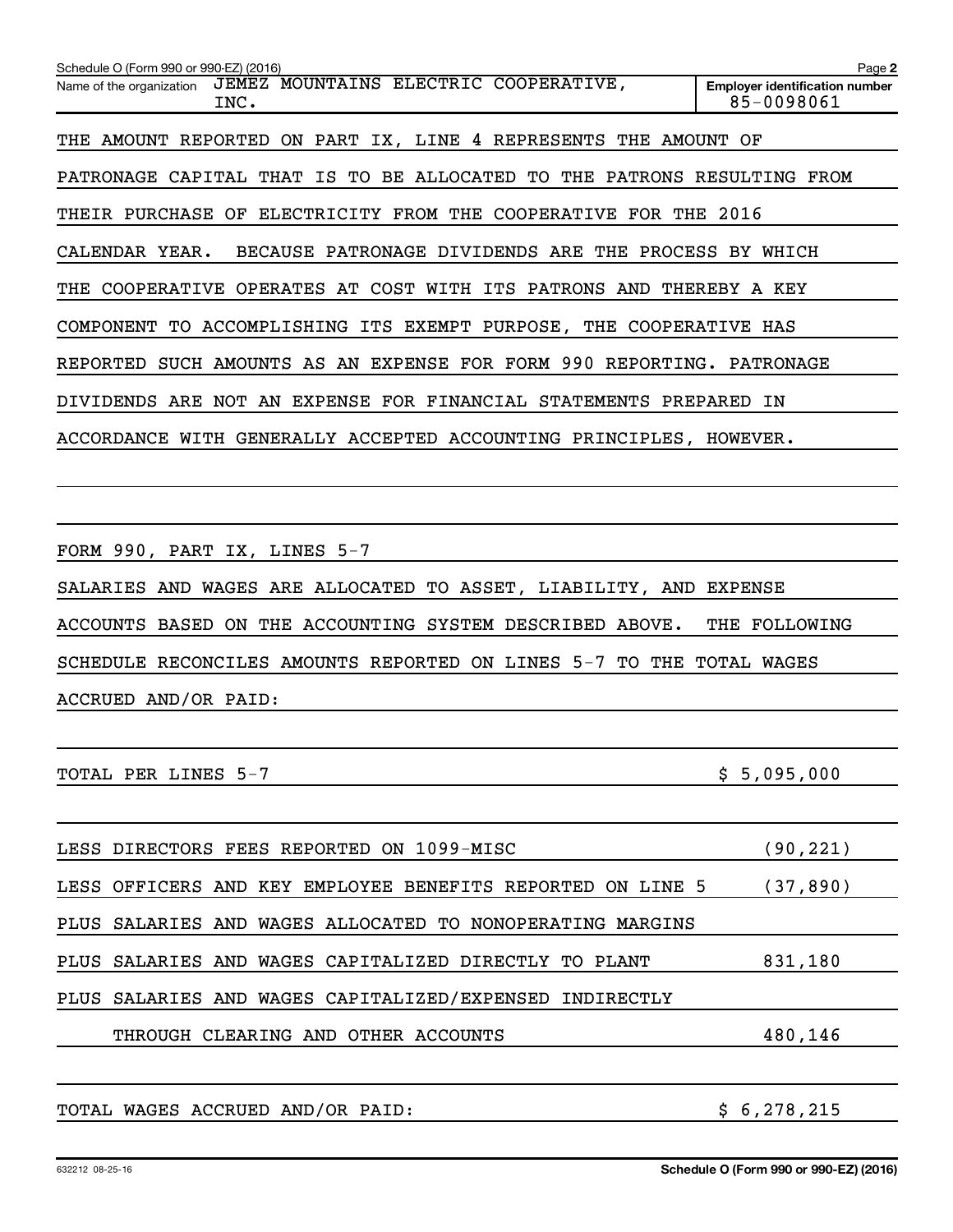| Schedule O (Form 990 or 990-EZ) (2016)<br>Page 2 |       |  |  |                                       |                                                     |  |  |  |
|--------------------------------------------------|-------|--|--|---------------------------------------|-----------------------------------------------------|--|--|--|
| Name of the organization                         | INC . |  |  | JEMEZ MOUNTAINS ELECTRIC COOPERATIVE, | <b>Emplover identification number</b><br>85-0098061 |  |  |  |

#### FORM 990, PART IX, LINE 24

## ADMINISTRATIVE AND GENERAL EXPENSE IS COMPRISED OF THE FOLLOWING:

| OFFICE SUPPLIES & EXPENSE                         | \$<br>70,593  |
|---------------------------------------------------|---------------|
| OUTSIDE SERVICES EMPLOYED                         | 330,611       |
| INJURIES & DAMANGES                               | 285,350       |
| TRUSTEE EXPENSE                                   | 87,725        |
| TRAINING & MEETINGS                               | 211,128       |
| REGULATORY AND RATE EXPENSE                       | 1,251,628     |
| MAINTENANCE OF GENERAL PLANT                      | 237,195       |
| MISCELLANEOUS GENERAL EXPENSE                     | 961,552       |
|                                                   |               |
| TOTAL ADMINISTRATIVE & GENERAL EXPENSES PER 990   | \$3,435,782   |
|                                                   |               |
|                                                   |               |
| FORM 990, PART IX, LINE 24E                       |               |
| OTHER EXPENSES IS COMPRISED OF THE FOLLOWING:     |               |
|                                                   |               |
| CONSUMER EXPENSES                                 | \$<br>506,570 |
| OTHER DEDUCTIONS                                  | 162,599       |
|                                                   |               |
| TOTAL OTHER EXPENSES PER FORM 990                 | \$<br>669,169 |
|                                                   |               |
| FORM 990, PART XI, LINE 9, CHANGES IN NET ASSETS: |               |

PATRONAGE CAPITAL ASSIGNABLE 1,865,010.

NET CHANGE IN MEMBERSHIPS 1,155.

# TOTAL TO FORM 990, PART XI, LINE 9 1,866,165.

**Schedule O (Form 990 or 990-EZ) (2016)**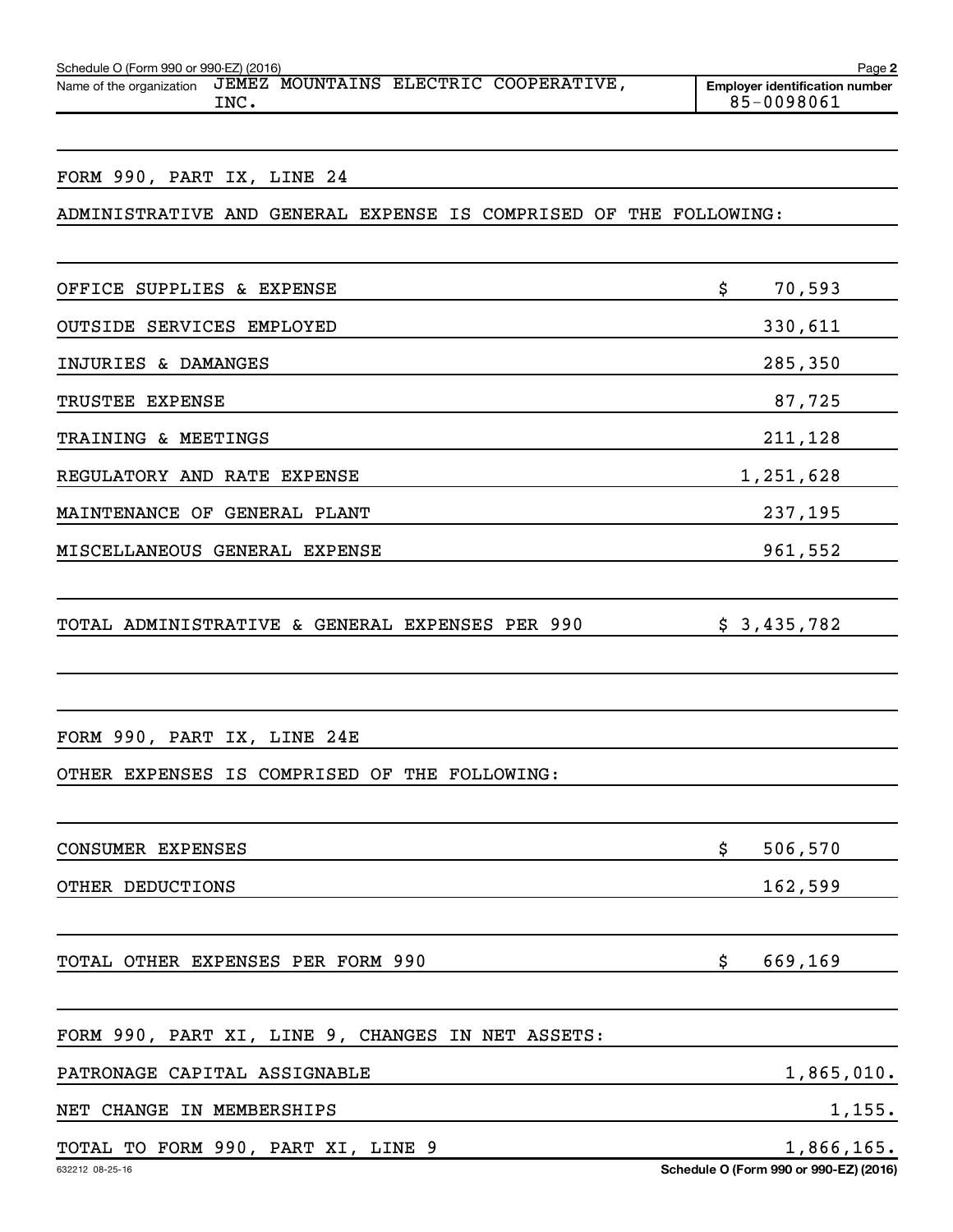| Schedule O (Form 990 or 990-EZ) (2016)<br>Page 2 |               |  |  |                                 |  |                                                     |  |  |  |
|--------------------------------------------------|---------------|--|--|---------------------------------|--|-----------------------------------------------------|--|--|--|
| Name of the organization                         | JEMEZ<br>INC. |  |  | MOUNTAINS ELECTRIC COOPERATIVE, |  | <b>Emplover identification number</b><br>85-0098061 |  |  |  |
|                                                  |               |  |  |                                 |  |                                                     |  |  |  |

FORM 990, PART XII, LINE 2C

APPOINTED MEMBERS OF THE BOARD OF TRUSTEES SERVE ON THE FINANCE AND

AUDIT COMMITTEE. THIS COMMITTEE IS RESPONSIBLE FOR OVERSEEING THE

FINANCIAL STATEMENT AUDIT AND FOR RECOMMENDING THE INDEPENDENT

FINANCIAL STATEMENT AUDITOR TO THE FULL BOARD OF TRUSTEES. PROCEDURES

REMAINED UNCHANGED DURING THE YEAR.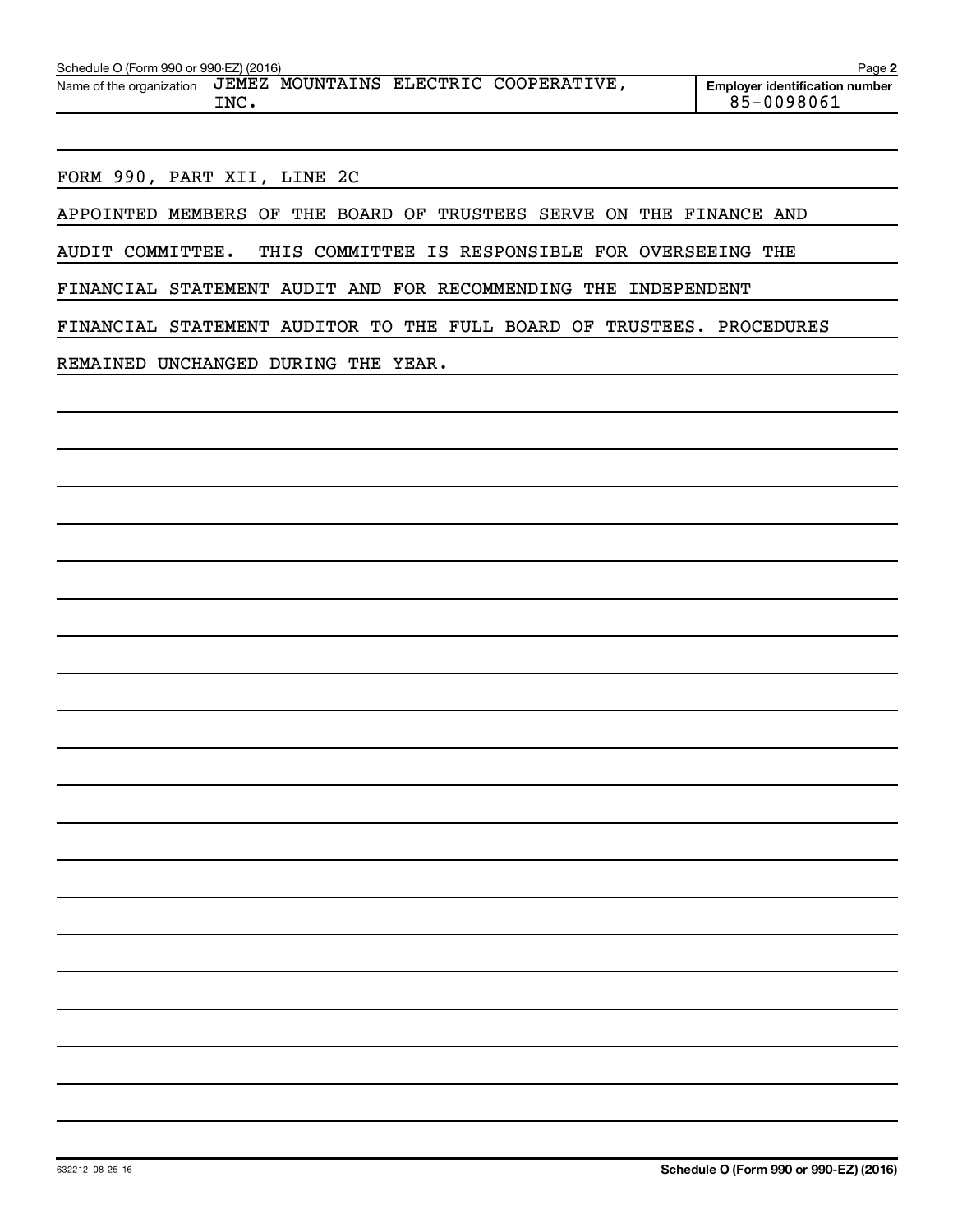| <b>SCHEDULE R</b>                                               |                                                                                                                                                                                    |                                                                                                                                                                             |                                                     |                                      |                                             |                                       | OMB No. 1545-0047                    |                                                      |  |  |  |
|-----------------------------------------------------------------|------------------------------------------------------------------------------------------------------------------------------------------------------------------------------------|-----------------------------------------------------------------------------------------------------------------------------------------------------------------------------|-----------------------------------------------------|--------------------------------------|---------------------------------------------|---------------------------------------|--------------------------------------|------------------------------------------------------|--|--|--|
| (Form 990)                                                      | <b>Related Organizations and Unrelated Partnerships</b><br>> Complete if the organization answered "Yes" on Form 990, Part IV, line 33, 34, 35b, 36, or 37.<br>Attach to Form 990. |                                                                                                                                                                             |                                                     |                                      |                                             |                                       |                                      |                                                      |  |  |  |
| Department of the Treasury<br>Internal Revenue Service          |                                                                                                                                                                                    | Information about Schedule R (Form 990) and its instructions is at www.irs.gov/form990.<br>JEMEZ MOUNTAINS ELECTRIC COOPERATIVE,                                            |                                                     |                                      |                                             | <b>Employer identification number</b> | <b>Open to Public<br/>Inspection</b> |                                                      |  |  |  |
| Name of the organization                                        | INC.                                                                                                                                                                               |                                                                                                                                                                             |                                                     |                                      |                                             | 85-0098061                            |                                      |                                                      |  |  |  |
| Part I                                                          |                                                                                                                                                                                    | Identification of Disregarded Entities. Complete if the organization answered "Yes" on Form 990, Part IV, line 33.                                                          |                                                     |                                      |                                             |                                       |                                      |                                                      |  |  |  |
|                                                                 | (a)                                                                                                                                                                                | (b)                                                                                                                                                                         | (c)                                                 | (d)                                  | (e)                                         |                                       | (f)                                  |                                                      |  |  |  |
| Name, address, and EIN (if applicable)<br>of disregarded entity |                                                                                                                                                                                    | Primary activity                                                                                                                                                            | Legal domicile (state or<br>foreign country)        | Total income                         | End-of-year assets                          |                                       | Direct controlling<br>entity         |                                                      |  |  |  |
|                                                                 |                                                                                                                                                                                    |                                                                                                                                                                             |                                                     |                                      |                                             |                                       |                                      |                                                      |  |  |  |
|                                                                 |                                                                                                                                                                                    |                                                                                                                                                                             |                                                     |                                      |                                             |                                       |                                      |                                                      |  |  |  |
|                                                                 |                                                                                                                                                                                    |                                                                                                                                                                             |                                                     |                                      |                                             |                                       |                                      |                                                      |  |  |  |
|                                                                 |                                                                                                                                                                                    |                                                                                                                                                                             |                                                     |                                      |                                             |                                       |                                      |                                                      |  |  |  |
|                                                                 |                                                                                                                                                                                    |                                                                                                                                                                             |                                                     |                                      |                                             |                                       |                                      |                                                      |  |  |  |
| Part II                                                         | organizations during the tax year.                                                                                                                                                 | Identification of Related Tax-Exempt Organizations. Complete if the organization answered "Yes" on Form 990, Part IV, line 34 because it had one or more related tax-exempt |                                                     |                                      |                                             |                                       |                                      |                                                      |  |  |  |
|                                                                 | (a)<br>Name, address, and EIN<br>of related organization                                                                                                                           | (b)<br>Primary activity                                                                                                                                                     | (c)<br>Legal domicile (state or<br>foreign country) | (d)<br><b>Exempt Code</b><br>section | (e)<br>Public charity<br>status (if section | (f)<br>Direct controlling<br>entity   |                                      | $(g)$<br>Section 512(b)(13)<br>controlled<br>entity? |  |  |  |
|                                                                 |                                                                                                                                                                                    |                                                                                                                                                                             |                                                     |                                      | 501(c)(3)                                   |                                       | Yes                                  | No                                                   |  |  |  |
|                                                                 | JEMEZ MOUNTAINS ELECTRIC FOUNDATION -<br>23-7022094, P.O. BOX 128, ESPANOLA, NM                                                                                                    | PROVIDE SCHOLARSHIPS TO                                                                                                                                                     |                                                     |                                      |                                             | <b>JEMEZ MOUNTAINS</b><br>ELECTRIC    |                                      |                                                      |  |  |  |
| 87532                                                           |                                                                                                                                                                                    | <b>STUDENTS</b>                                                                                                                                                             | NEW MEXICO                                          | 501(C)(3)                            | ÞF                                          | COOPERATIVE, INC.                     | х                                    |                                                      |  |  |  |
|                                                                 |                                                                                                                                                                                    |                                                                                                                                                                             |                                                     |                                      |                                             |                                       |                                      |                                                      |  |  |  |
|                                                                 |                                                                                                                                                                                    |                                                                                                                                                                             |                                                     |                                      |                                             |                                       |                                      |                                                      |  |  |  |
|                                                                 |                                                                                                                                                                                    |                                                                                                                                                                             |                                                     |                                      |                                             |                                       |                                      |                                                      |  |  |  |
|                                                                 |                                                                                                                                                                                    |                                                                                                                                                                             |                                                     |                                      |                                             |                                       |                                      |                                                      |  |  |  |
|                                                                 | For Paperwork Reduction Act Notice, see the Instructions for Form 990.                                                                                                             |                                                                                                                                                                             |                                                     |                                      |                                             |                                       | Schedule R (Form 990) 2016           |                                                      |  |  |  |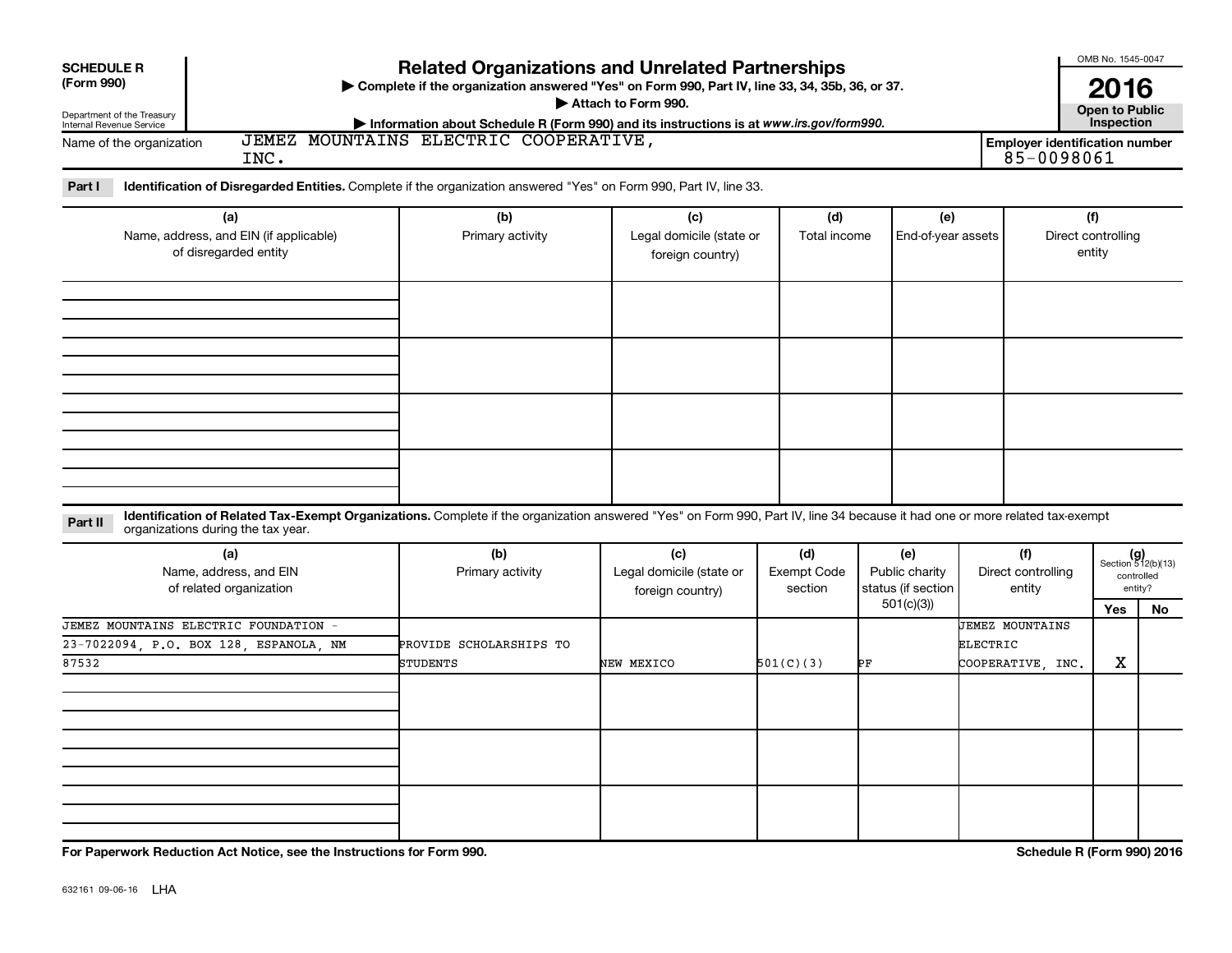Schedule R (Form 990) 2016  $INC$ .

Part III Identification of Related Organizations Taxable as a Partnership. Complete if the organization answered "Yes" on Form 990, Part IV, line 34 because it had one or more related<br>Read to the organizations tracted as a organizations treated as a partnership during the tax year.

| (a)                                               | (b)              | (c)                  | (d)                | (e)                                                                                        | (f)            | (g)                   |              | (h)              | (i)                             | (j) | (k)                                                     |
|---------------------------------------------------|------------------|----------------------|--------------------|--------------------------------------------------------------------------------------------|----------------|-----------------------|--------------|------------------|---------------------------------|-----|---------------------------------------------------------|
| Name, address, and EIN<br>of related organization | Primary activity | Legal<br>domicile    | Direct controlling |                                                                                            | Share of total | Share of              |              | Disproportionate | Code V-UBI                      |     | General or Percentage<br>managing ownership<br>partner? |
|                                                   |                  | (state or<br>foreign | entity             | Predominant income<br>(related, unrelated,<br>excluded from tax under<br>sections 512-514) | income         | end-of-year<br>assets | allocations? |                  | amount in box<br>20 of Schedule |     |                                                         |
|                                                   |                  | country)             |                    |                                                                                            |                |                       |              | Yes   No         | $K1$ (Form 1065) $\gamma$ es No |     |                                                         |
|                                                   |                  |                      |                    |                                                                                            |                |                       |              |                  |                                 |     |                                                         |
|                                                   |                  |                      |                    |                                                                                            |                |                       |              |                  |                                 |     |                                                         |
|                                                   |                  |                      |                    |                                                                                            |                |                       |              |                  |                                 |     |                                                         |
|                                                   |                  |                      |                    |                                                                                            |                |                       |              |                  |                                 |     |                                                         |
|                                                   |                  |                      |                    |                                                                                            |                |                       |              |                  |                                 |     |                                                         |
|                                                   |                  |                      |                    |                                                                                            |                |                       |              |                  |                                 |     |                                                         |
|                                                   |                  |                      |                    |                                                                                            |                |                       |              |                  |                                 |     |                                                         |
|                                                   |                  |                      |                    |                                                                                            |                |                       |              |                  |                                 |     |                                                         |
|                                                   |                  |                      |                    |                                                                                            |                |                       |              |                  |                                 |     |                                                         |
|                                                   |                  |                      |                    |                                                                                            |                |                       |              |                  |                                 |     |                                                         |
|                                                   |                  |                      |                    |                                                                                            |                |                       |              |                  |                                 |     |                                                         |
|                                                   |                  |                      |                    |                                                                                            |                |                       |              |                  |                                 |     |                                                         |
|                                                   |                  |                      |                    |                                                                                            |                |                       |              |                  |                                 |     |                                                         |
|                                                   |                  |                      |                    |                                                                                            |                |                       |              |                  |                                 |     |                                                         |
|                                                   |                  |                      |                    |                                                                                            |                |                       |              |                  |                                 |     |                                                         |
|                                                   |                  |                      |                    |                                                                                            |                |                       |              |                  |                                 |     |                                                         |
|                                                   |                  |                      |                    |                                                                                            |                |                       |              |                  |                                 |     |                                                         |

Part IV Identification of Related Organizations Taxable as a Corporation or Trust. Complete if the organization answered "Yes" on Form 990, Part IV, line 34 because it had one or more related<br>Complete intervals are accompa organizations treated as a corporation or trust during the tax year.

| (a)<br>Name, address, and EIN<br>of related organization | (b)<br>Primary activity | (c)<br>Legal domicile<br>(state or<br>foreign | (d)<br>Direct controlling<br>entity | (e)<br>Type of entity<br>(C corp, S corp,<br>or trust) | (f)<br>Share of total<br>income | (g)<br>Share of<br>end-of-year<br>assets | (h)<br>Percentage<br>  ownership | $\begin{array}{c} \textbf{(i)}\\ \text{Section}\\ 512 \textcolor{red}{(b)} \textcolor{red}{(13)}\\ \text{controlled} \\ \text{entity?} \end{array}$ |
|----------------------------------------------------------|-------------------------|-----------------------------------------------|-------------------------------------|--------------------------------------------------------|---------------------------------|------------------------------------------|----------------------------------|-----------------------------------------------------------------------------------------------------------------------------------------------------|
|                                                          |                         | country)                                      |                                     |                                                        |                                 |                                          |                                  | Yes   No                                                                                                                                            |
|                                                          |                         |                                               |                                     |                                                        |                                 |                                          |                                  |                                                                                                                                                     |
|                                                          |                         |                                               |                                     |                                                        |                                 |                                          |                                  |                                                                                                                                                     |
|                                                          |                         |                                               |                                     |                                                        |                                 |                                          |                                  |                                                                                                                                                     |
|                                                          |                         |                                               |                                     |                                                        |                                 |                                          |                                  |                                                                                                                                                     |
|                                                          |                         |                                               |                                     |                                                        |                                 |                                          |                                  |                                                                                                                                                     |
|                                                          |                         |                                               |                                     |                                                        |                                 |                                          |                                  |                                                                                                                                                     |
|                                                          |                         |                                               |                                     |                                                        |                                 |                                          |                                  |                                                                                                                                                     |
|                                                          |                         |                                               |                                     |                                                        |                                 |                                          |                                  |                                                                                                                                                     |
|                                                          |                         |                                               |                                     |                                                        |                                 |                                          |                                  |                                                                                                                                                     |
|                                                          |                         |                                               |                                     |                                                        |                                 |                                          |                                  |                                                                                                                                                     |
|                                                          |                         |                                               |                                     |                                                        |                                 |                                          |                                  |                                                                                                                                                     |
|                                                          |                         |                                               |                                     |                                                        |                                 |                                          |                                  |                                                                                                                                                     |
|                                                          |                         |                                               |                                     |                                                        |                                 |                                          |                                  |                                                                                                                                                     |
|                                                          |                         |                                               |                                     |                                                        |                                 |                                          |                                  |                                                                                                                                                     |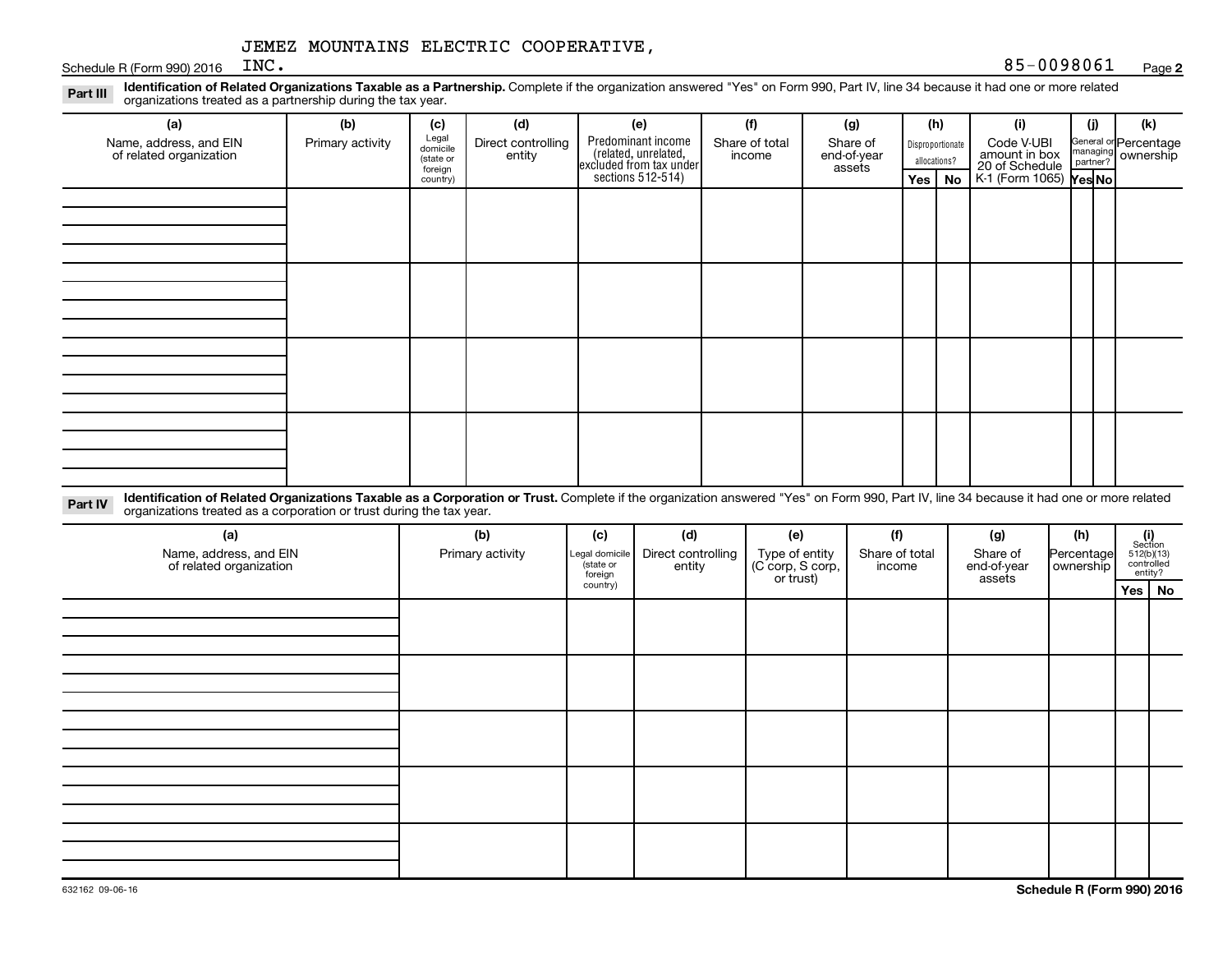Schedule R (Form 990) 2016  $INC$ .

Part V Transactions With Related Organizations. Complete if the organization answered "Yes" on Form 990, Part IV, line 34, 35b, or 36.

| Note: Complete line 1 if any entity is listed in Parts II, III, or IV of this schedule.                                                                                                                                        |                    |                        |                                              |                 | <b>Yes</b>              | No                          |  |
|--------------------------------------------------------------------------------------------------------------------------------------------------------------------------------------------------------------------------------|--------------------|------------------------|----------------------------------------------|-----------------|-------------------------|-----------------------------|--|
| During the tax year, did the organization engage in any of the following transactions with one or more related organizations listed in Parts II-IV?                                                                            |                    |                        |                                              |                 |                         |                             |  |
|                                                                                                                                                                                                                                |                    |                        |                                              | 1a              |                         | $\overline{\textbf{X}}$     |  |
| b Gift, grant, or capital contribution to related organization(s) manufactured content to content and contribution to related organization(s) manufactured content and content of the content of the content of the content of |                    |                        |                                              | 1b              |                         | $\overline{\texttt{x}}$     |  |
| 1c                                                                                                                                                                                                                             |                    |                        |                                              |                 |                         |                             |  |
| d Loans or loan guarantees to or for related organization(s) www.communically.com/www.communically.com/www.communically.com/www.communically.com/www.communically.com/www.communically.com/www.communically.com/www.communical |                    |                        |                                              | 1 <sub>d</sub>  |                         | $\overline{\texttt{x}}$     |  |
|                                                                                                                                                                                                                                |                    |                        |                                              | 1e              |                         | $\overline{\texttt{x}}$     |  |
|                                                                                                                                                                                                                                |                    |                        |                                              |                 |                         |                             |  |
| Dividends from related organization(s) manufactured and contract and contract and contract and contract and contract and contract and contract and contract and contract and contract and contract and contract and contract a |                    |                        |                                              | 1f              |                         | х                           |  |
|                                                                                                                                                                                                                                |                    |                        |                                              | 1g              |                         | $\overline{\texttt{x}}$     |  |
| h Purchase of assets from related organization(s) machinesis and content to content the content of an analyzing or content of a set of assets from related organization(s) machinesis and content to content the content of a  |                    |                        |                                              | 1 <sub>h</sub>  |                         | $\overline{\textnormal{x}}$ |  |
|                                                                                                                                                                                                                                |                    |                        |                                              | 1i              |                         | $\overline{\texttt{x}}$     |  |
|                                                                                                                                                                                                                                |                    |                        |                                              | 1j.             |                         | $\overline{\texttt{x}}$     |  |
|                                                                                                                                                                                                                                |                    |                        |                                              |                 |                         |                             |  |
|                                                                                                                                                                                                                                |                    |                        |                                              | 1k              |                         | х                           |  |
|                                                                                                                                                                                                                                |                    |                        |                                              | 11              |                         | $\overline{\texttt{x}}$     |  |
|                                                                                                                                                                                                                                |                    |                        |                                              | 1m              |                         | $\overline{\textnormal{x}}$ |  |
|                                                                                                                                                                                                                                |                    |                        |                                              | 1n              |                         | $\overline{\texttt{x}}$     |  |
| o Sharing of paid employees with related organization(s) manufactured content to the state of the state of the state organization(s) manufactured content of the state organization(s) manufactured content of the state of th |                    |                        |                                              | 10 <sub>o</sub> | $\overline{\mathbf{X}}$ |                             |  |
|                                                                                                                                                                                                                                |                    |                        |                                              |                 |                         |                             |  |
|                                                                                                                                                                                                                                |                    |                        |                                              | 1p              | X                       |                             |  |
|                                                                                                                                                                                                                                |                    |                        |                                              | 1q              |                         | $\overline{\textbf{x}}$     |  |
|                                                                                                                                                                                                                                |                    |                        |                                              |                 |                         |                             |  |
| Other transfer of cash or property to related organization(s) www.communities.com/www.communities/communities/                                                                                                                 |                    |                        |                                              | 1r              |                         | х                           |  |
|                                                                                                                                                                                                                                |                    |                        |                                              | 1s              |                         | $\overline{\texttt{x}}$     |  |
| If the answer to any of the above is "Yes," see the instructions for information on who must complete this line, including covered relationships and transaction thresholds.                                                   |                    |                        |                                              |                 |                         |                             |  |
| (a)<br>Name of related organization                                                                                                                                                                                            | (b)<br>Transaction | (c)<br>Amount involved | (d)<br>Method of determining amount involved |                 |                         |                             |  |

| (a)<br>Name of related organization     | נטן<br>Transaction<br>type (a-s) | ्ज<br>Amount involved | (u)<br>Method of determining amount involved |
|-----------------------------------------|----------------------------------|-----------------------|----------------------------------------------|
| (1) JEMEZ MOUNTAINS ELECTRIC FOUNDATION | O                                |                       | $0. N/A - LESS$ THAN \$50,000                |
| (2) JEMEZ MOUNTAINS ELECTRIC FOUNDATION | ם                                |                       | $0. N/A - LESS$ THAN \$50,000                |
| (3)                                     |                                  |                       |                                              |
| (4)                                     |                                  |                       |                                              |
| (5)                                     |                                  |                       |                                              |
| (6)                                     |                                  |                       |                                              |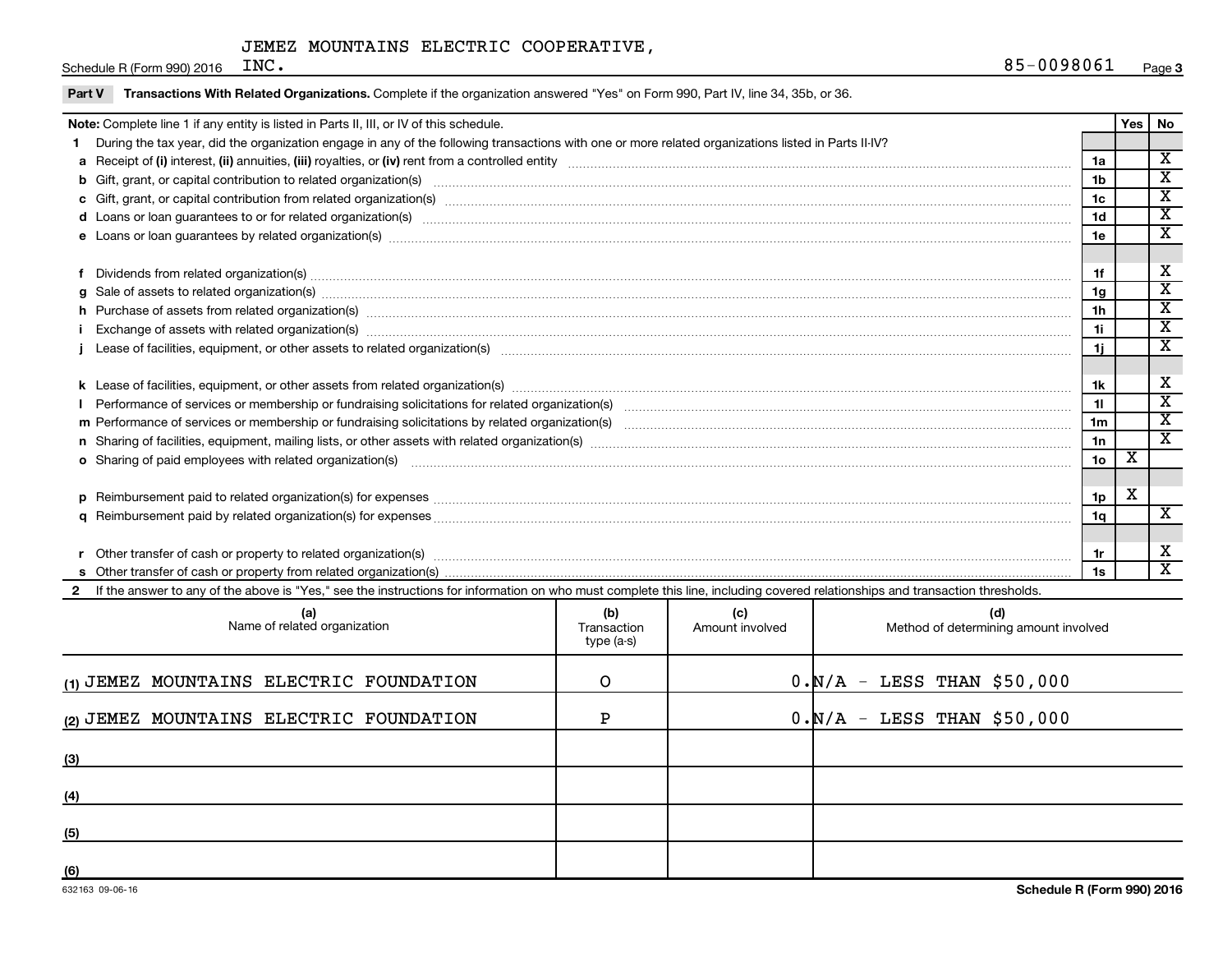Schedule R (Form 990) 2016  $INC$ .

#### Part VI Unrelated Organizations Taxable as a Partnership. Complete if the organization answered "Yes" on Form 990, Part IV, line 37.

Provide the following information for each entity taxed as a partnership through which the organization conducted more than five percent of its activities (measured by total assets or gross revenue) that was not a related organization. See instructions regarding exclusion for certain investment partnerships.

| that was not a related erganization. Occ included by regarding exclusion for cortain investment partnerships.<br>(a) | (b)              | (c)                                 | (d)                                                                                        |                                                          |  | (f)               | (g)                     |        | (h)                              | (i)                                                                                                | (i)    | (k) |
|----------------------------------------------------------------------------------------------------------------------|------------------|-------------------------------------|--------------------------------------------------------------------------------------------|----------------------------------------------------------|--|-------------------|-------------------------|--------|----------------------------------|----------------------------------------------------------------------------------------------------|--------|-----|
| Name, address, and EIN<br>of entity                                                                                  | Primary activity | Legal domicile<br>(state or foreign | Predominant income<br>(related, unrelated,<br>excluded from tax under<br>sections 512-514) | (e)<br>Are all<br>partners sec.<br>$501(c)(3)$<br>orgs.? |  | Share of<br>total | Share of<br>end-of-year |        | Disproportionate<br>allocations? | Code V-UBI<br>amount in box 20 managing<br>of Schedule K-1<br>(Form 1065)<br>$\overline{V}$ ves No |        |     |
|                                                                                                                      |                  | country)                            |                                                                                            | Yes No                                                   |  | income            | assets                  | Yes No |                                  |                                                                                                    | Yes NO |     |
|                                                                                                                      |                  |                                     |                                                                                            |                                                          |  |                   |                         |        |                                  |                                                                                                    |        |     |
|                                                                                                                      |                  |                                     |                                                                                            |                                                          |  |                   |                         |        |                                  |                                                                                                    |        |     |
|                                                                                                                      |                  |                                     |                                                                                            |                                                          |  |                   |                         |        |                                  |                                                                                                    |        |     |
|                                                                                                                      |                  |                                     |                                                                                            |                                                          |  |                   |                         |        |                                  |                                                                                                    |        |     |
|                                                                                                                      |                  |                                     |                                                                                            |                                                          |  |                   |                         |        |                                  |                                                                                                    |        |     |
|                                                                                                                      |                  |                                     |                                                                                            |                                                          |  |                   |                         |        |                                  |                                                                                                    |        |     |
|                                                                                                                      |                  |                                     |                                                                                            |                                                          |  |                   |                         |        |                                  |                                                                                                    |        |     |
|                                                                                                                      |                  |                                     |                                                                                            |                                                          |  |                   |                         |        |                                  |                                                                                                    |        |     |
|                                                                                                                      |                  |                                     |                                                                                            |                                                          |  |                   |                         |        |                                  |                                                                                                    |        |     |
|                                                                                                                      |                  |                                     |                                                                                            |                                                          |  |                   |                         |        |                                  |                                                                                                    |        |     |
|                                                                                                                      |                  |                                     |                                                                                            |                                                          |  |                   |                         |        |                                  |                                                                                                    |        |     |
|                                                                                                                      |                  |                                     |                                                                                            |                                                          |  |                   |                         |        |                                  |                                                                                                    |        |     |
|                                                                                                                      |                  |                                     |                                                                                            |                                                          |  |                   |                         |        |                                  |                                                                                                    |        |     |
|                                                                                                                      |                  |                                     |                                                                                            |                                                          |  |                   |                         |        |                                  |                                                                                                    |        |     |
|                                                                                                                      |                  |                                     |                                                                                            |                                                          |  |                   |                         |        |                                  |                                                                                                    |        |     |
|                                                                                                                      |                  |                                     |                                                                                            |                                                          |  |                   |                         |        |                                  |                                                                                                    |        |     |
|                                                                                                                      |                  |                                     |                                                                                            |                                                          |  |                   |                         |        |                                  |                                                                                                    |        |     |
|                                                                                                                      |                  |                                     |                                                                                            |                                                          |  |                   |                         |        |                                  |                                                                                                    |        |     |
|                                                                                                                      |                  |                                     |                                                                                            |                                                          |  |                   |                         |        |                                  |                                                                                                    |        |     |
|                                                                                                                      |                  |                                     |                                                                                            |                                                          |  |                   |                         |        |                                  |                                                                                                    |        |     |
|                                                                                                                      |                  |                                     |                                                                                            |                                                          |  |                   |                         |        |                                  |                                                                                                    |        |     |
|                                                                                                                      |                  |                                     |                                                                                            |                                                          |  |                   |                         |        |                                  |                                                                                                    |        |     |
|                                                                                                                      |                  |                                     |                                                                                            |                                                          |  |                   |                         |        |                                  |                                                                                                    |        |     |
|                                                                                                                      |                  |                                     |                                                                                            |                                                          |  |                   |                         |        |                                  |                                                                                                    |        |     |
|                                                                                                                      |                  |                                     |                                                                                            |                                                          |  |                   |                         |        |                                  |                                                                                                    |        |     |
|                                                                                                                      |                  |                                     |                                                                                            |                                                          |  |                   |                         |        |                                  |                                                                                                    |        |     |
|                                                                                                                      |                  |                                     |                                                                                            |                                                          |  |                   |                         |        |                                  |                                                                                                    |        |     |
|                                                                                                                      |                  |                                     |                                                                                            |                                                          |  |                   |                         |        |                                  |                                                                                                    |        |     |
|                                                                                                                      |                  |                                     |                                                                                            |                                                          |  |                   |                         |        |                                  |                                                                                                    |        |     |
|                                                                                                                      |                  |                                     |                                                                                            |                                                          |  |                   |                         |        |                                  |                                                                                                    |        |     |
|                                                                                                                      |                  |                                     |                                                                                            |                                                          |  |                   |                         |        |                                  |                                                                                                    |        |     |
|                                                                                                                      |                  |                                     |                                                                                            |                                                          |  |                   |                         |        |                                  |                                                                                                    |        |     |

**Schedule R (Form 990) 2016**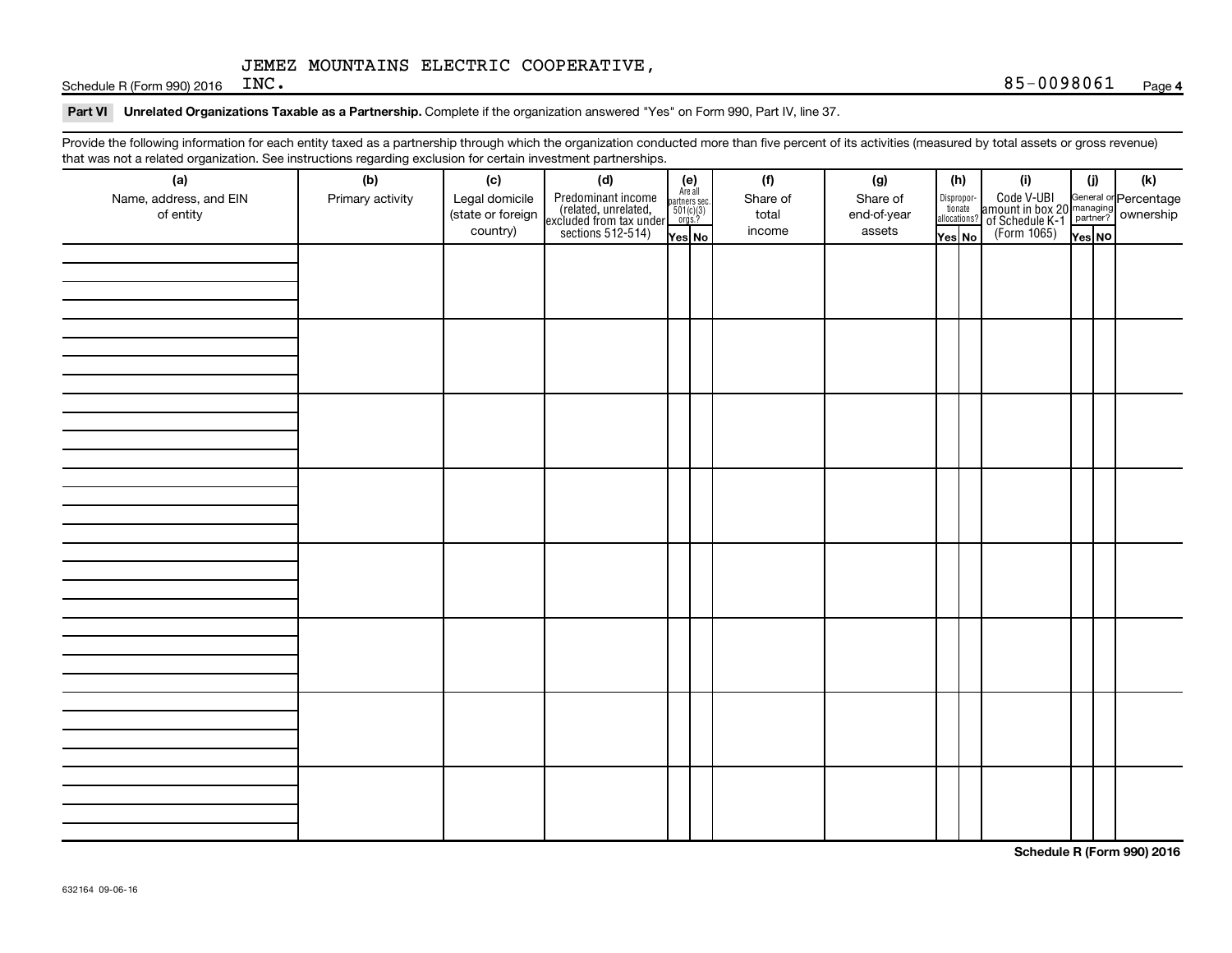| Schedule R (Form 990) 2016 |  |
|----------------------------|--|

| Part VII Supplemental Information.         |
|--------------------------------------------|
| Provide additional information for respons |
|                                            |

es to questions on Schedule R. See instructions.